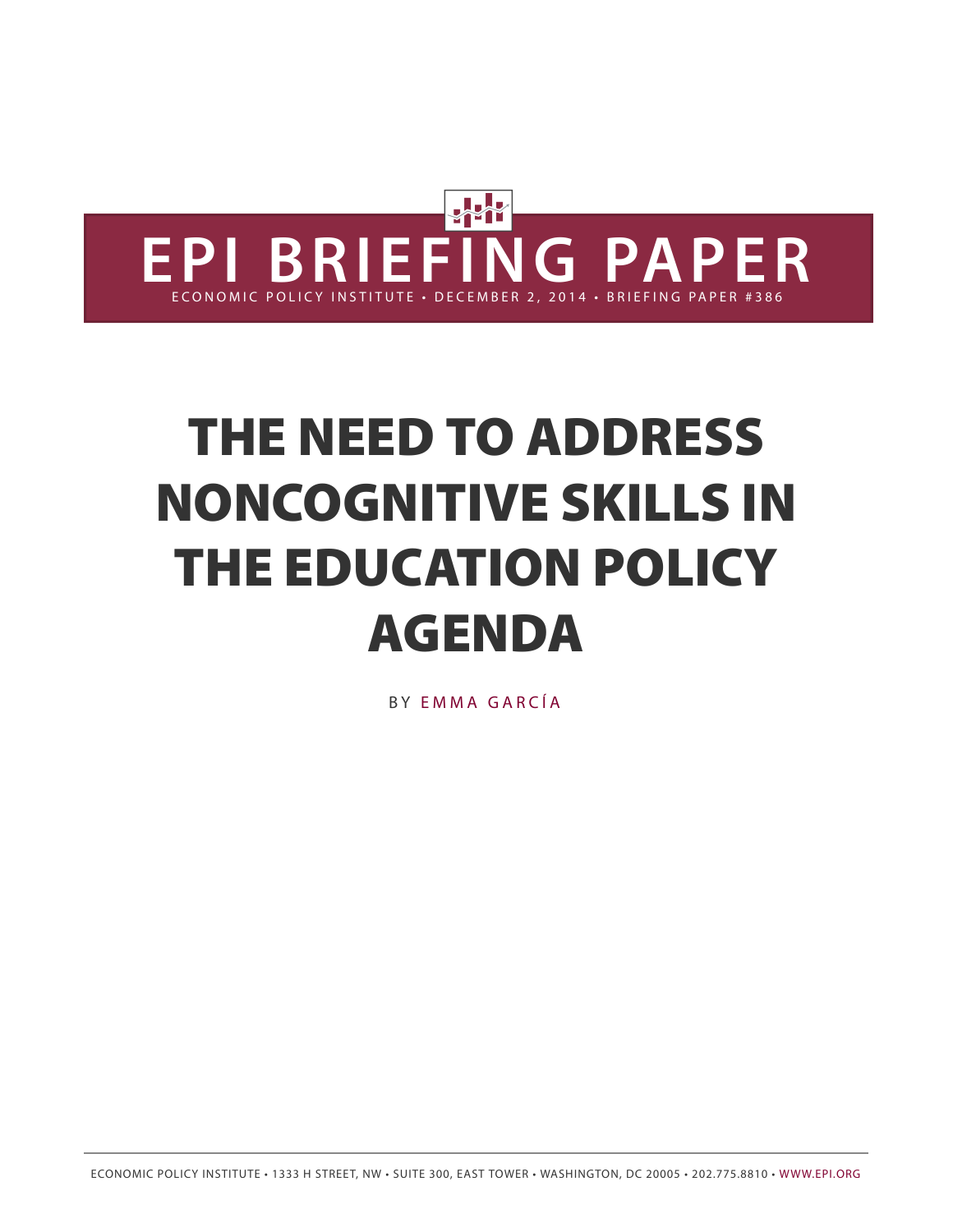## *Table of contents*

| Learn from out-of-mainstream school settings: early-childhood education, special education, and after-school activities  17 |
|-----------------------------------------------------------------------------------------------------------------------------|
|                                                                                                                             |
|                                                                                                                             |
|                                                                                                                             |
|                                                                                                                             |
| Using noncognitive skills to improve educational policies: Opening the black box of educational processes and interven-     |
| Research, policy, and politics: An opportunity to reinforce joint work among education institutions and agents22            |
|                                                                                                                             |
|                                                                                                                             |
|                                                                                                                             |
|                                                                                                                             |
|                                                                                                                             |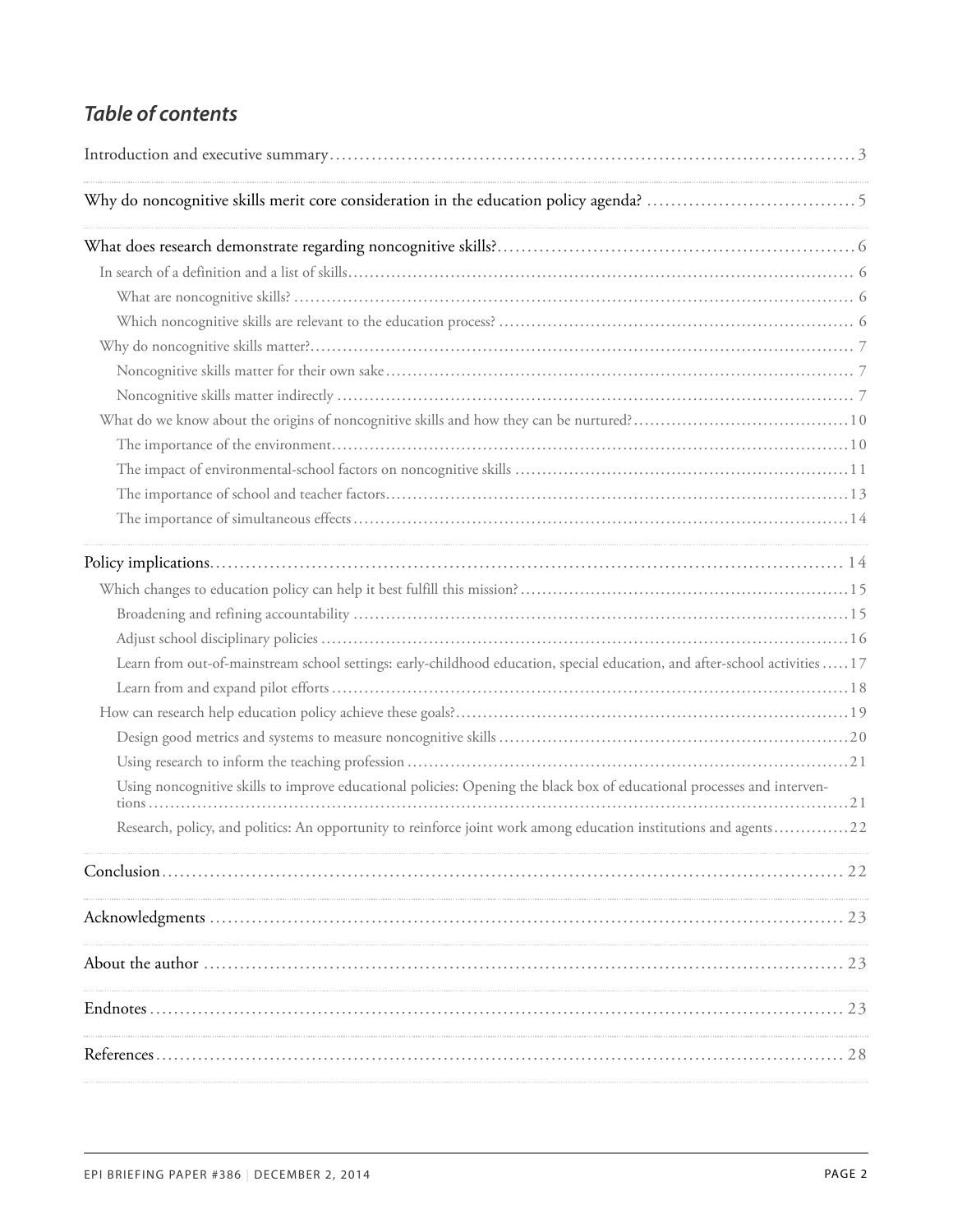## <span id="page-2-0"></span>**Introduction and executive summary**

Water with individuals' full development. Such development implies, for example, that individuals are equipped with individuals' full development. Such development implies, for example, that individuals are equipped with ultiple traits compose a broad definition of what it means to be an educated person. Indisputably, being an educated person is associated with having a certain command of a curriculum, and knowledge of theories and facts from various disciplines. But the term *educated* also suggests a more far-reaching concept associtraits and skills—such as critical thinking skills, problem solving skills, social skills, persistence, creativity, and self-control—that allow them to contribute meaningfully to society and to succeed in their public lives, workplaces, homes, and other societal contexts. These traits are often called, generically, noncognitive skills.**[1](#page-22-3)**

<span id="page-2-1"></span>Despite noncognitive skills' central roles in our education and, more broadly, our lives, education analysis and policy have tended to overlook their importance. Thus, there are currently few strategies to nurture them within the school context or through education policies. However, after a relatively prolonged lack of consideration, noncognitive skills are again beginning to be acknowledged in discussions about education, leading to the need for thoughtful and concerted attention from researchers, policymakers, and practitioners.

This paper contends that noncognitive skills should be an explicit pillar of education policy. It contributes to the growing interest in these skills by reviewing what we know about noncognitive skills, including what they are, why they matter, and how they enter into the education process. We then extend the discussion by providing a tentative list of skills that are both important for and can be nurtured by schools. Contrasting what we know about noncognitive skills with how policy currently treats them, we contend that noncognitive skills deserve more attention in the education policy arena. Toward this end, we propose some guidelines for how to design education policies that better nurture them, and describe the kinds of research needed to inform policy and practice.

This paper is composed of two main sections. The first defines noncognitive skills and explores the evidence-based findings on their role in education and adulthood outcomes, and on how they are nurtured. The second section examines how education policy could help schools better nurture noncognitive skills. It includes some suggestions for researchers on how their work can provide new evidence geared toward policymakers, and a discussion of the goals of public education, education reform, and accountability.

The following are the main themes that emerge from our examination of the literature on noncognitive skills:

- Noncognitive skills have been broadly defined as representing the "patterns of thought, feelings and behavior" (Borghans et al. 2008) of individuals that may continue to develop throughout their lives (Bloom 1964).
- To advance research and policy pertaining to noncognitive skills, we focus on particular noncognitive skills that schools should nurture and policies should promote. These include critical thinking skills, problem solving skills, emotional health, social skills, work ethic, and community responsibility. Also important are factors affecting personal relationships between students and teachers (closeness, affection, and open communication), self-control, selfregulation, persistence, academic confidence, teamwork, organizational skills, creativity, and communication skills.
- Noncognitive skills matter for their own sake. They also matter indirectly (i.e., they correlate with other individual and societal outcomes). In particular, noncognitive skills support cognitive development; noncognitive and cogni-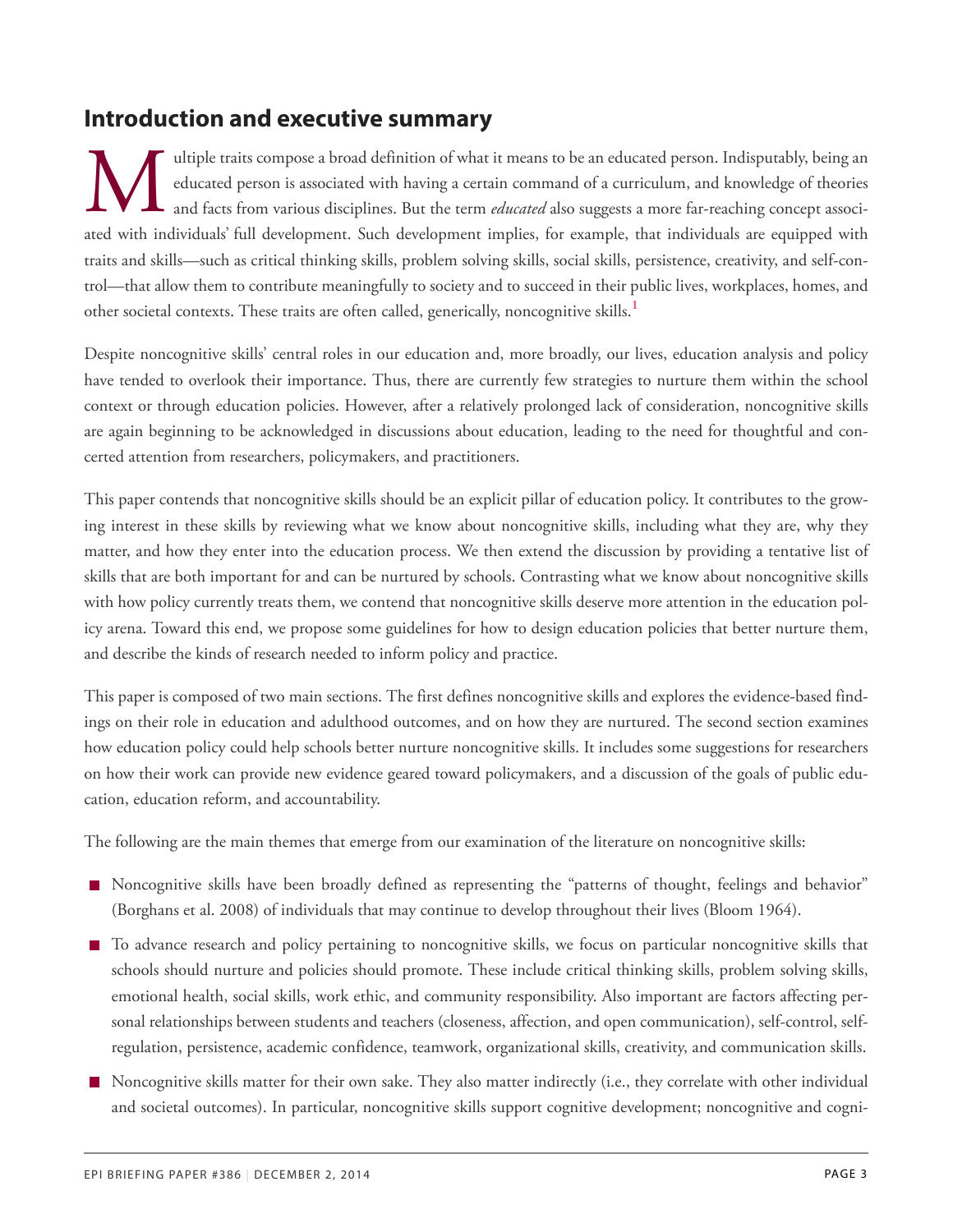tive skills are interdependent and cannot be isolated from one another. Additionally, employers stress the value of noncognitive skills in the workplace, and evidence suggests that noncognitive skills are associated with higher productivity and earnings.

- Noncognitive skills are developed before and throughout children's school years. The development of these skills is dependent on family and societal characteristics and on school and teacher factors (particularly the instruction and social interactions that take place in school).
- Multiple studies identifying the interdependence between cognitive and noncognitive skills indicate that we may fail to boost cognitive skills unless we pay closer attention to noncognitive skills. In other words, focusing on noncognitive skills may actually further improve reading, writing, and mathematics performance.

Since noncognitive skills matter greatly and can be nurtured in schools, developing them should be an explicit goal of public education. This objective contrasts with the current overemphasis on cognitive aspects, which has not only displaced schools' support of noncognitive development, but is also counterproductive in helping them improve cognitive skills. Most critically, it stands in the way of schools' nurturing of children's full development. The following are the main policy recommendations that emerge from these insights:

- Accountability practices and policies must be broadened in a way that incentivizes schools' and teachers' contribution to the development of noncognitive skills. Making the development of the whole child central to the mission of education policy would help improve accountability through spurring changes to curriculum, teacher preparation and support, other aspects of schools' functioning, and evaluation systems.
	- Incentives promoted by such an enhanced accountability system would be aligned with widening the curriculum, cultivating the proper climate within the school (including promoting teachers' investment in relationships with students), and ensuring teachers have time to employ strategies conducive to the development of noncognitive (as well as cognitive) skills.
- **Many of the existing disciplinary measures used to combat student misbehavior are at odds with the goal of nurtur**ing noncognitive skills. Harsh measures—including in-school and out-of-school suspensions and expulsions, referrals to law enforcement, and even arrests (often called, collectively, zero-tolerance policies)—are increasingly used to punish low-level infractions.
	- Disciplinary measures need to be refocused away from sanctioning wrongdoing and toward supporting and promoting better noncognitive behavior, and toward preventing misbehavior. These policies could include restorative practices such as peer mediation, group responsibility, and counseling, among others.
- The following precepts can guide education policymakers in their efforts to make noncognitive skills core components of K–12 policies:
	- **Learn from and adapt policies and practices in the areas of early childhood education, afterschool and sum**mer enrichment, and special education.
	- Look to districts that are piloting noncognitive skills–related strategies (such as Boston and Austin) as potential models, and emulate state- and federal-level policies that support such strategies (such as the New York State Board of Regents Social and Emotional Developmental Guidelines).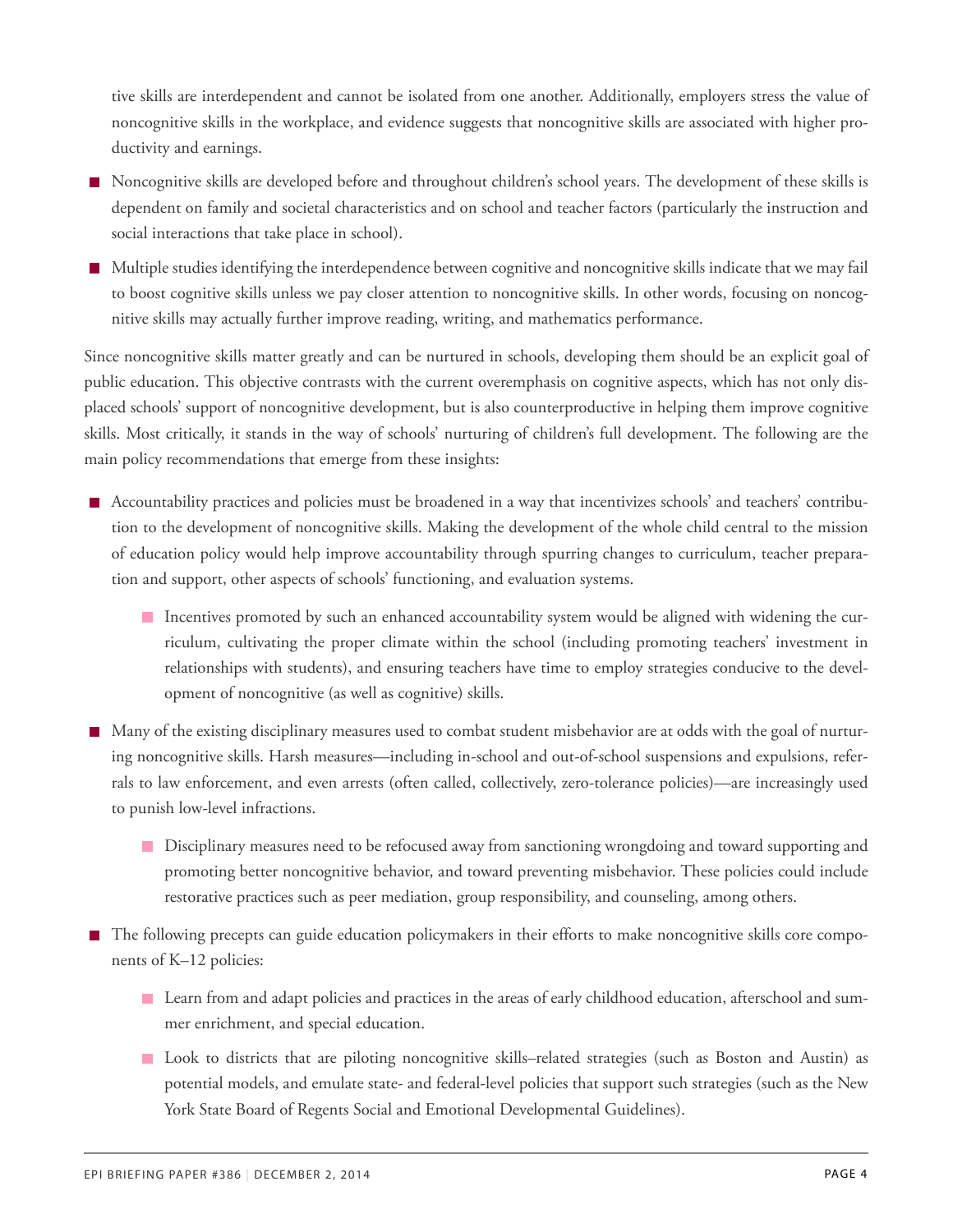- Ensure that policy is informed by those closest to the education system—particularly teachers, parents, and students—and that other key actors (such as foundations) play an appropriately balanced part.
- Researchers can contribute to better education policy in important ways.
	- **Further exploration of noncognitive skills can boost knowledge of how education processes and interven**tions work—particularly how incentives, behavior, and interactions among these and other factors determine children's learning.
	- Improved definitions of noncognitive skills, as well as more reliable and valid metrics systems and instruments to measure noncognitive skills, are key to improving both practice and policy.

In the current context of debates about how to shape education reforms, a renewed focus on noncognitive skills could provide an opportune chance to enact a more effective education strategy overall.

# <span id="page-4-0"></span>**Why do noncognitive skills merit core consideration in the education policy agenda?**

Resurgent interest in noncognitive skills is driving the need to fully integrate them into our frameworks of both analysis and action in education policy. This paper asserts that policy should explicitly aim to nurture these skills, and the foundations for this assertion are threefold.

<span id="page-4-1"></span>First, there has always been implicit recognition that noncognitive skills play an important part in education. Noncognitive skills represent valuable assets with respect to both traditional school outcomes and the broader development of individuals. Indeed, various strands of scholarship come together to point to noncognitive skills' centrality. Historically, some scholars—mainly philosophers, psychologists, and sociologists—have noted that education has multiple dimensions, some more specifically cognitive, and others associated with personal or behavioral dimensions.**[2](#page-22-4)** Many educators, policymakers, and societal leaders have argued that the mission of public education includes promoting not only cognitive skills, but also various individual and democratic skills (to paraphrase Martin Luther King Jr., "Intelligence plus character—that is the goal of true education"). And most teachers and parents inherently recognize both the intrinsic importance of certain behavioral skills and their relevance for building cognitive skills.**[3](#page-23-0)**

<span id="page-4-3"></span><span id="page-4-2"></span>Second, to the extent that noncognitive skills can be developed in schools (during the period in which children's personalities are shaped), policymakers must understand the evidence regarding them. This includes identifying which skills are relevant for educational purposes. It also means creating definitions for the major skills that are to be developed (i.e., social skills, such as the ability to get along with others from varied backgrounds),**[4](#page-23-1)** and assessing their role in the education process. Finally, as is true of cognitive skills, it requires recognition that while all students should develop a baseline level of noncognitive skills that enables them to thrive in school and life, beyond that, variation across students is natural and desirable.

These two findings lead to a third: the need for a more comprehensive education policy agenda. Such a broadened approach will likely be at odds with many aspects of current policies, which have largely neglected noncognitive skills. In fact, some have led schools to narrow their curriculum to focus on a small set of cognitive skills and to employ test preparation as a major instructional strategy. In his recent book, Paul Tough (2012) echoes the concerns of others that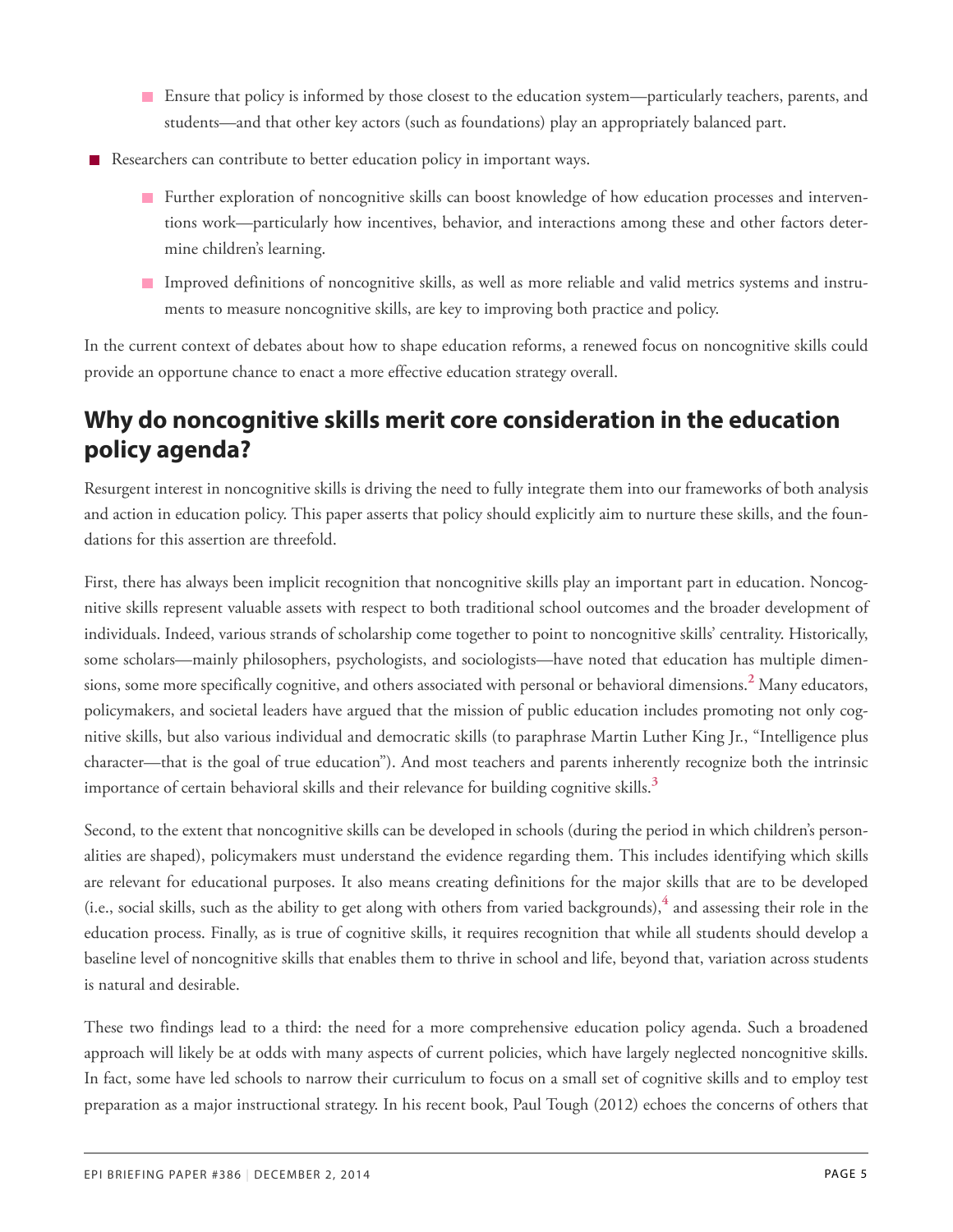<span id="page-5-4"></span>we have been wrongly focused on a "cognitive hypothesis." **[5](#page-23-2)** This failure to pay attention to noncognitive skills has proven to be quite problematic, as it depletes schools' incentives and capacities to contribute to the socialization and personal development of their students. Policy must thus be broadened to solve the apparent contradiction between how the system is defined and the incentives are set up, on the one hand, and, on the other hand, the imperative to help children thrive and receive the rounded education they deserve.

Consequently, this paper adopts the view that the education system should ensure all children have the opportunity to fulfill their potential by exploring these traits in their developmental years in school. In other words, as noncognitive skills are educational outcomes whose intrinsic value makes them important per se, and whose production or accumulation in children's school years has demonstrated importance, we contend that education policymakers must embrace noncognitive skills, and design policies that protect these skills and foster their development.**[6](#page-23-3)**

## <span id="page-5-5"></span><span id="page-5-0"></span>**What does research demonstrate regarding noncognitive skills?**

In this section we define noncognitive skills and explore the evidence-based findings on their role in education and adulthood outcomes. We then explore how these skills can be intentionally nurtured and developed. The review of literature is by no means exhaustive. Rather, it aims to highlight some of the most relevant evidence about noncognitive skills, and we only briefly review some specific aspects, though we hope to build on these initial discussions in future studies on this subject.

## <span id="page-5-1"></span>*In search of a definition and a list ofskills*

We begin by explaining the abstract concept of noncognitive skills and then present a list of specific noncognitive skills that are relevant to the education process.

## <span id="page-5-2"></span>**What are noncognitive skills?**

<span id="page-5-6"></span>Defining noncognitive skills is as challenging an endeavor as it is to identify, classify, measure, and quantify them.**[7](#page-23-4)** Indeed, to illustrate the unique difficulty of defining these skills, we note the ongoing debate about how researchers and writers should refer to these skills (the current list includes such terms as behavioral skills, soft skills, personality traits, noncognitive abilities, character, socio-emotional skills, and noncognitive skills), as well as the sometimes controversial delimitations between cognitive and noncognitive skills, or between personal traits and learnable noncognitive skills.

To produce the definition used in this paper, we combine several theoretical definitions that, together, capture the essence of noncognitive skills in education. We define noncognitive skills as representing the "patterns of thought, feelings and behavior" (Borghans et al. 2008) of individuals that may continue to develop throughout their lives (Bloom 1964), and that play some role in the education process. Broadly, these skills encompass those traits that are not directly represented by cognitive skills or by formal conceptual understanding, but instead by socio-emotional or behavioral characteristics that are not fixed traits of the personality, and that are linked to the educational process, either by being nurtured in the school years or by contributing to the development of cognitive skills in those years (or both).

## <span id="page-5-3"></span>**Which noncognitive skills are relevant to the education process?**

We recognize that the generic definition developed here may be of little use for the policymaking and practical uses we advance. A more concrete or tangible approach to getting at noncognitive skills requires listing them. To our knowledge,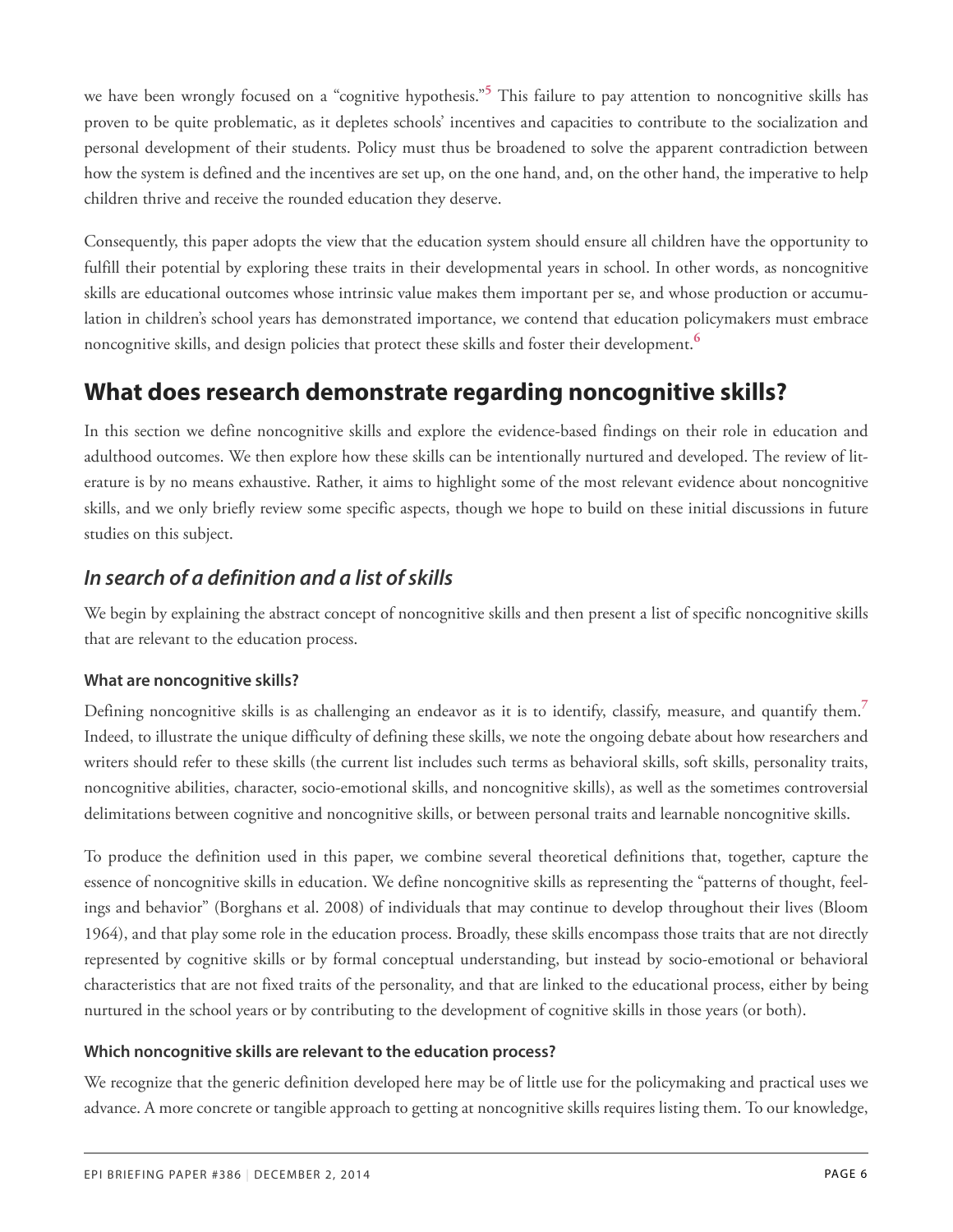however, such a list does not yet exist, and indeed, this can represent one major challenge to moving this field forward. The lack of such a classification delays the development of metrics to measure and assess skills, and the design of strategies to nurture them. Additionally, crafting such a list likely engenders controversy, in terms of which skills belong on the list, and how we can know this in the absence of proper metrics.

Our attempt to outline a concrete set of skills builds on both researchers' contributions (evidence- and/or theory-based) and on our understanding of the goals of public education. We subscribe to the idea that education is foundational both to sustaining a healthy democracy and to ensuring the ability of individuals to fulfill their natural personal and productive potentials, and that (public) schools are critical to fulfilling those goals. Given this understanding, we suggest that the following noncognitive traits and skills should be a primary focus of education policy.

The list includes critical thinking skills, problem solving skills, emotional health, social skills, work ethic, and community responsibility, which are identified by Rothstein, Jacobsen, and Wilder (2008) as aligned with goals of public education similar to those we set forth above. Pianta and colleagues' contribution adds to the list factors affecting personal relationships between students and teachers (closeness, affection, and open communication), self-control, and self-regulation. We suggest, as well, the importance of persistence, academic confidence, teamwork, organizational skills, creativity, and communication skills.**[8](#page-23-5)** We title this list the *education policy list of noncognitive skills*.

<span id="page-6-3"></span>It is important to note that this list is likely to grow (or shrink) as more evidence emerges, and that specific definitions of each skill may vary by age and other factors. We also note that references below either generically to noncognitive skills or to specific noncognitive skills are driven by the evidence itself. In some cases, a study has reviewed noncognitive skills generally, while other studies explore a specific skill or a set of them. Given the relative newness of the field (in contrast to studies of cognitive skills), it is still common practice to refer to the broad type or category of skill, and many key contributions in this area (including most of James Heckman's and his coauthors' seminal works) use the term "noncognitive skills," rather than anything more specific.

## <span id="page-6-0"></span>*Why do noncognitive skills matter?*

Now that we've established which noncognitive skills matter, we discuss *why* they matter. As explained below, noncognitive skills matter for their own sake, and they matter indirectly (i.e., they correlate with other individual and societal outcomes, such as academic performance, labor productivity, and earnings).

## <span id="page-6-1"></span>**Noncognitive skills matter for their own sake**

<span id="page-6-4"></span><span id="page-6-2"></span>Based on the above definition and list of noncognitive skills, it is clear that they are valuable in their own right, and that they matter in a direct fashion. The importance of emotional, social, and democratic citizenship skills—or, to cite a few specific skills within those categories, self-confidence, respect for others, ability to build consensus, and willingness to tolerate alternative viewpoints—should be beyond debate. As noted above, nurturing these skills is indeed an implicit—sometimes explicit—goal of public education (Rothstein, Jacobsen, and Wilder 2008), and from the perspective of schools, such traits as persistence, communication skills, creativity, and teamwork, among many others, should be considered important in themselves. As such, promoting these traits should be among schools' core mission; based on these definitions alone, these skills matter greatly. **[9](#page-23-6)**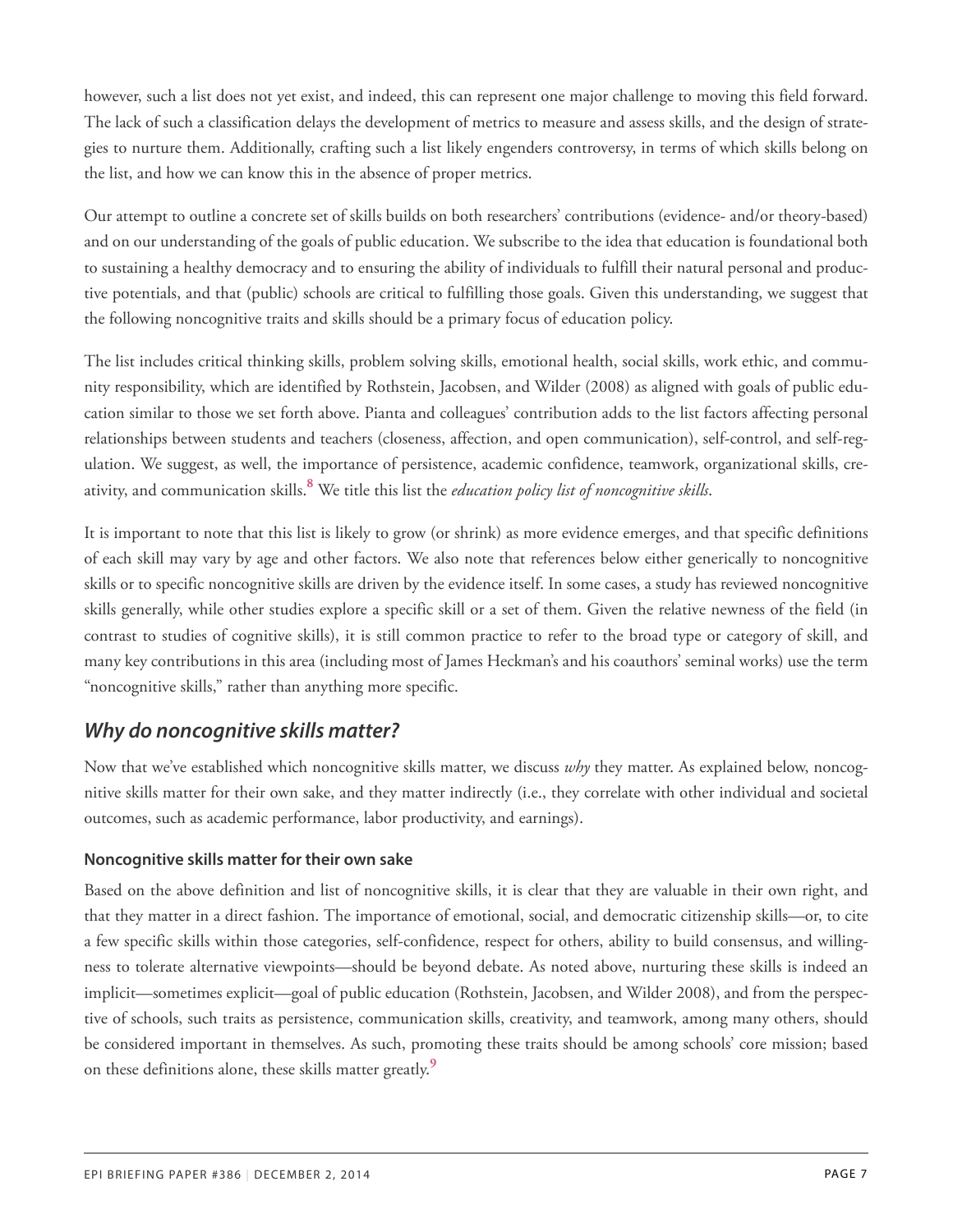#### **Noncognitive skills matter indirectly**

Another angle through which to understand the importance of noncognitive skills is to explore their correlation with other individual and societal outcomes, from educational attainment and adult earnings to civic participation, among others (Almlund et al. 2011). As summarized by Levin (2012b), "[…] these dimensions play a role in forming healthy character and contribute to productive relations in work-places, communities, families, and politics." It is important to note, though, that in contrast to the extensive evidence documenting the relationship between educational attainment (and cognitive skills) and these other outcomes, the empirical literature on the links between noncognitive skills and those outcomes is relatively scarce. It is even scarcer when we consider only empirical evidence that results from experimental (and, to a lesser extent, quasi-experimental) analyses. Happily, however, research in this area is increasing, and we acknowledge, in particular, the essential contributions of James Heckman and his coauthors. Moreover, although it is still limited, this body of evidence consistently indicates positive relationships between noncognitive skills and other dimensions or skills, as illustrated by the following examples.

#### *The association between noncognitive skills and academic performance*

Scholars have long noted the positive association between noncognitive skills and educational attainment. A century ago, Binet and Simon (1916, 254) noted that performance in school "admits other things than intelligence; to succeed in his studies, one must have qualities which depend on attention, will and character." Recently, a more detailed explanation of how noncognitive skills relate to academic performance was provided by Olson (2012). Social skills—children's ability to get along and interact with peers—and the absence of aggressive or disruptive behavior predict and facilitate learning (Olson 2012, 20). Heckman's (2008) core point in support of early investments in education—"skills beget skills"—makes a similar argument.

Several meta-analyses and compendiums of reviewed literature also affirm the positive association between noncognitive skills and academic achievement. One recent literature review of the contribution of noncognitive skills to academic performance is provided by Farrington et al. (2012). This review assumes that academic performance, as measured by grades or test scores, reflects not only knowledge of academic contents but also other important student attributes or noncognitive factors, such as a "range of academic behaviors, attitudes, and strategies that are critical for success in school and in later life." Farrington and colleagues' list includes study skills, attendance, work habits, time management, help-seeking behaviors, metacognitive strategies, and social and academic problem-solving (some of which, as noted above, may be considered in part cognitive). In the authors' conceptual framework, noncognitive skills operate in a three-level environment, determined by student background, school and classroom context, and socio-cultural context, which may, in turn, shape their specific impact on achievement.<sup>[10](#page-23-7)</sup>

<span id="page-7-1"></span><span id="page-7-0"></span>Durlak et al. (2011) conducted a meta-analysis of over 200 interventions aimed at increasing the social and emotional learning of children from kindergarten through high school (ages 5–18). This study is one of the most extensive reviews of such interventions, and it relies on empirical evidence that included control groups for the analyzed interventions. Their conclusions suggest that participants benefited from the interventions, and, specifically, that their social and behavioral skills improved.**[11](#page-23-8)** On average, participating students also exhibited higher academic achievement, with an associated gain in performance estimated to be equivalent to 11 percentile points, approximately constant across grades. Levin (2012a) translates this gain into a measure equivalent to one-third of a standard deviation, a significant increase from an education policy perspective. In a widely circulated newspaper column based on earlier versions of this metaanalysis, Shriver and Weissberg (2005) emphasized the extreme relevance of these findings in demonstrating that policy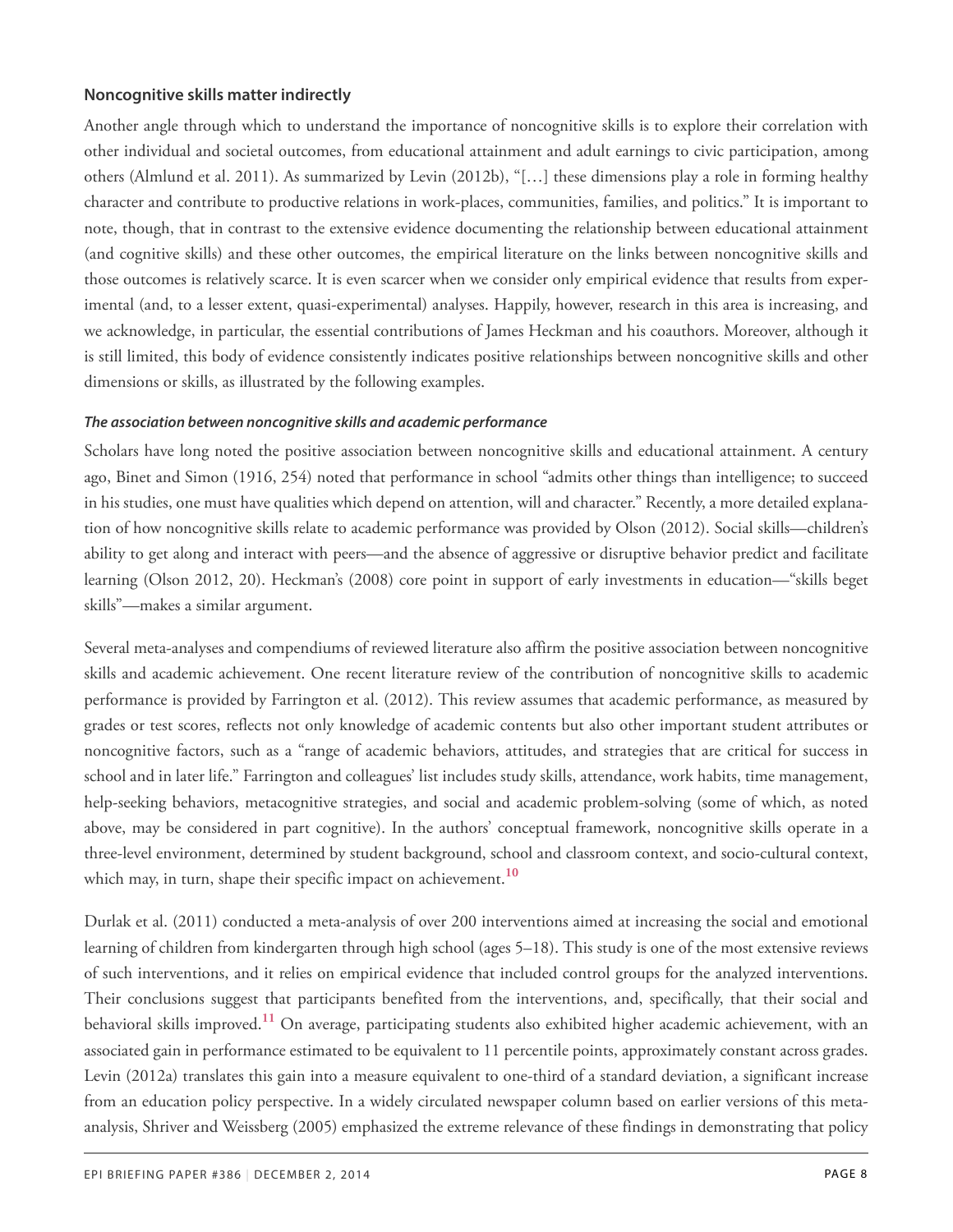can effectively target both cognitive and noncognitive aspects concurrently, and can appropriately balance benchmarks established for the two domains. In sum, this significant meta-analysis shows how noncognitive skills support cognitive development, and demonstrates that these skills are interdependent and cannot be isolated from one another.

<span id="page-8-0"></span>In addition to the evaluations included in Durlak et al.'s meta-analysis, other empirical studies show how specific noncognitive skills affect academic performance. It is important to note that some of these interventions also affect noncognitive performance, or affect cognitive performance through their influence on noncognitive domains, again reflecting the interdependence of these categories of skills and their development.**[12](#page-23-9)** Interesting findings derive from studies of how executive function skills—self-regulation and self-control—are important predictors of achievement. For instance, self-control and self-discipline are predictive of better behaviors in the classroom, which also correlate with improved report card grades and other measures of academic performance (Duckworth, Quinn, and Tsukayama 2012; Duckworth and Seligman 2005).**[13](#page-23-10)**

<span id="page-8-1"></span>A related area of research that is particularly promising examines how academic performance is affected by factors such as school climate or learning environment (these terms encompass human relationships and other conditions conducive to learning, such as safety, empowerment, collaboration, and an engaging environment). One especially useful reference in this area is the comprehensive examination by Bryk et al. (2010) of components that are critical to helping struggling schools become more successful. Their work for the Consortium on Chicago School Research, which compares successful and unsuccessful public elementary schools in Chicago, extensively documents how differences in performance across seemingly similar schools can be explained by factors such as lack of safety, level of violence, and whether the school has established a student-centered learning climate (in addition to such critical components as rigorous instruction, leadership, and community participation). Over the years, research on school climate has gained traction, and it is currently an important area of analysis for researchers and institutions seeking to explain what constitutes a good school.**[14](#page-24-0)** Most of the evidence in this area is correlational, but, again, strongly points to the importance of a whole-child development strategy; focusing on the whole child gives improvements in curriculum, instruction, and assessment a much greater chance of succeeding (Comer 2005). As an example, a recent study (Hanson and Voight 2014) using two years of data from students in a California middle school shows a positive correlation between performance in math and reading and various measures of school climate (safety and connectedness, caring relationships with adults, meaningful participation, and reduced substance use, bullying and discrimination, and delinquency). We would expect future research on how school climate variables affect noncognitive skills to further confirm the strength of these associations.

#### <span id="page-8-2"></span>*The association between noncognitive skills and labor productivity and earnings*

While it is well-established that additional schooling leads to higher earnings and labor productivity (Card 1999), there is no exact estimate of the degree to which noncognitive skills are rewarded in the labor market. There are, though, several studies on the relevance of noncognitive skills as determinants of long-term labor market outcomes, as well as some attempts to estimate the economic returns to these skills.

One way to document this association is to look at surveys of employers to determine how they value these skills in the workplace. For example, a ranking of the desired skill set needed for new entrants' workforce readiness (Casner-Lotto and Barrington 2006) provides some interesting information in this regard. For new entrants with a four-year college degree, results from a survey of over 400 employers in the United States indicate that the four most important skills are oral communication, teamwork/collaboration, professionalism/work ethic, and critical thinking/problem solving. More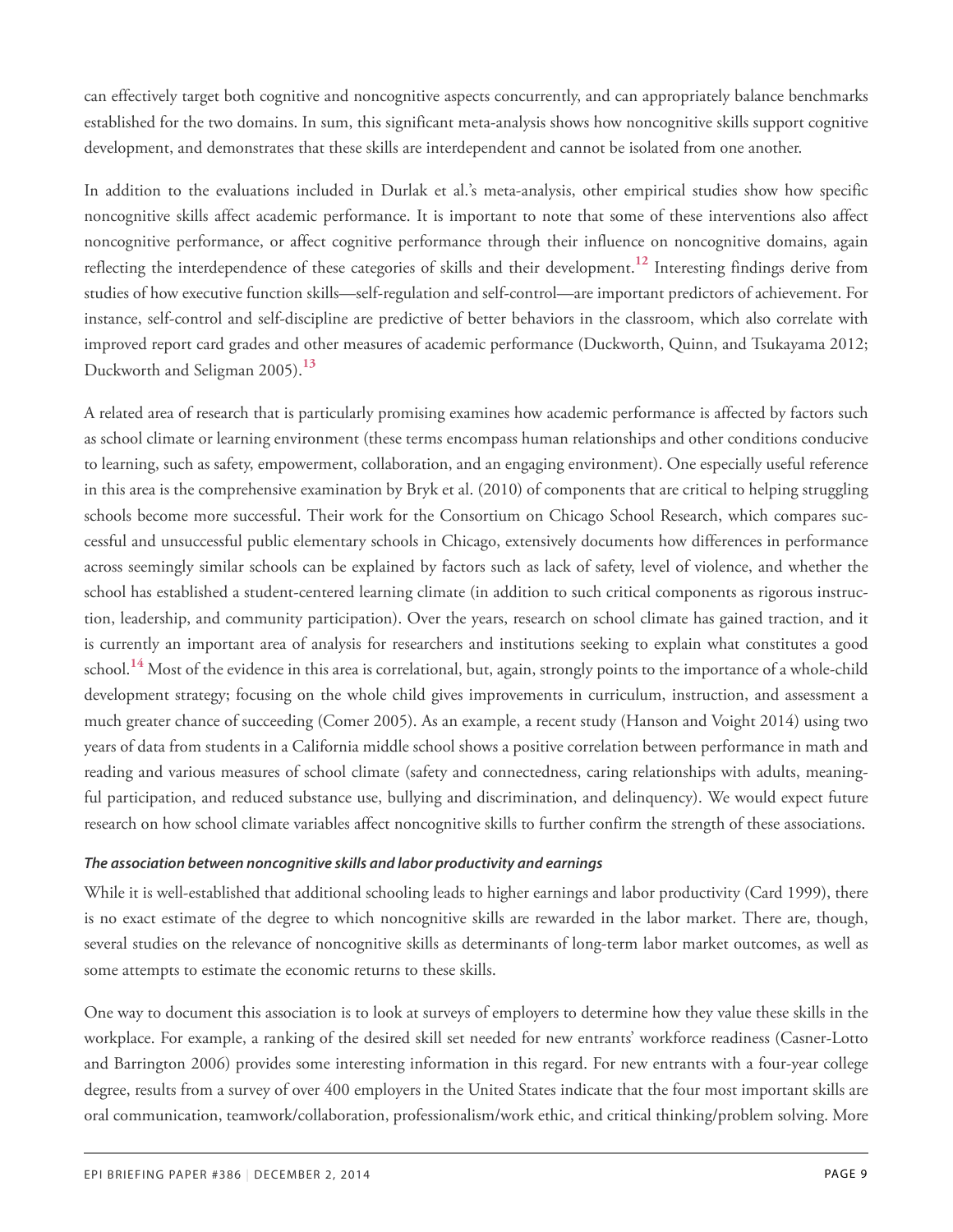<span id="page-9-2"></span>than 90 percent of employers surveyed declared these skills to be "very important." In contrast, writing, mathematics, science, and history/geography were ranked 6th, 15th, 16th, and 19th, respectively, out of 20 skills.**[15](#page-24-1)** These rankings may not be surprising on their face: Few occupations rely heavily on basic academic knowledge developed in school settings. But the fact that employers stress the value of noncognitive skills in the workplace speaks to both those skills' overall impact and to the need to readjust our perceptions of such constructs as college-and-career readiness.**[16](#page-24-2)**

<span id="page-9-3"></span>A body of empirical evidence provides a second way to assess the contribution of noncognitive skills to jobs and earnings. Heckman, Stixrud, and Urzua (2006) offer two paths through which noncognitive skills can raise wages: direct effects on productivity, and indirect effects through their impact on schooling and work experience. Using data from the NLSY-1979, the authors' estimates indicated that the effects of cognitive and noncognitive skills on earnings were very similar (see estimated coefficients in Tables 4 and 5). Murnane et al. (2001), who estimate the impact of adolescent measures of self esteem on wages received 10 years later, find a positive association between the two. They suggest that self esteem could be associated with being particularly good at working productively in groups, and also with higher levels of perseverance. **[17](#page-24-3)**

<span id="page-9-4"></span>Other evidence is found in indirect estimates of the importance of noncognitive skills, and in explanations of these indirect connections. Gintis (1971) used the following approach to indirectly test noncognitive skills' relevance to earnings. He suggested that omitting a variable representing noncognitive skills in a model designed to estimate the returns to education (a traditional Mincerian equation) would introduce some bias in the estimate of the returns to education. In other words, part of the estimated returns to education are, in fact, due to the effect of noncognitive skills on earnings. Heckman and Rubinstein (2001) use a similarly indirect method to attribute to noncognitive skills the difference in earnings between individuals with seemingly equal levels of educational attainment (GED holders and high school graduates). And Bowles, Gintis, and Osborne (2001) estimated that the returns to educational attainment—measured by years of schooling—diminished by about 20 percent when noncognitive skills were accounted for.

While acknowledging that noncognitive skills affect many other adult outcomes beyond earnings, we summarize these relationships with a quote from Heckman and Kautz (2012): "The […] message is that soft skills predict success in life, that they produce that success, and that programs that enhance soft skills have an important place in an effective portfolio of public policies." Building on that statement, below we explore how these noncognitive skills that lead to success in life are generated during children's school years.

## <span id="page-9-0"></span>*What do we know about the origins of noncognitive skills and how they can be nurtured?*

<span id="page-9-5"></span><span id="page-9-1"></span>Factors hypothesized to influence the development of noncognitive skills include genetics, nurturing, practices during early childhood education, health, school environment, teaching practices, and specific teacher characteristics, among others. In this section, we explore some of the processes that create or enhance noncognitive skills. First, we focus on the importance of the child's environment for the development of noncognitive skills. Second, we explore how other non-school factors can affect those skills. Finally, we explore how differences in school factors (teacher and school characteristics, and other education inputs) influence these skills.**[18](#page-24-4)**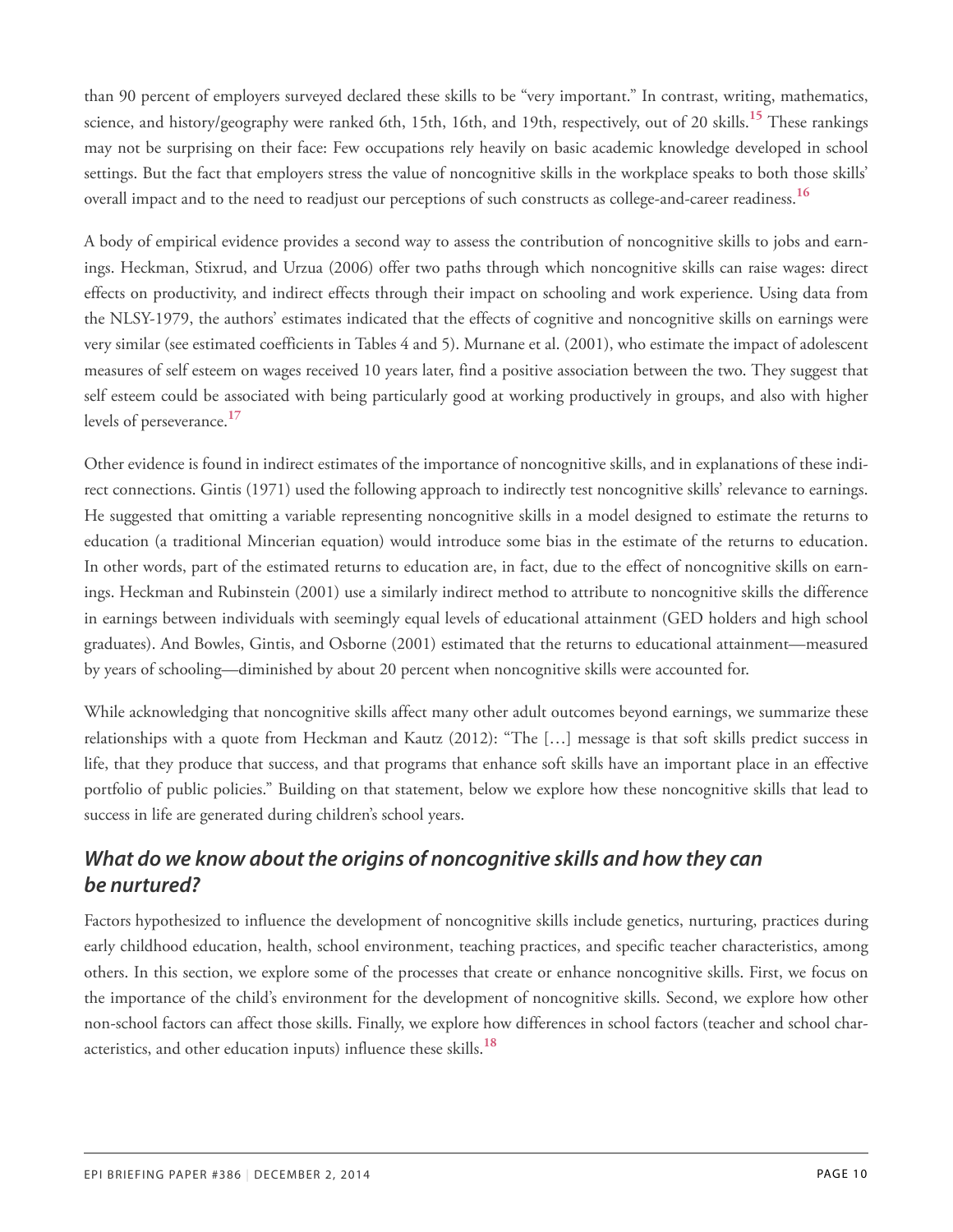## **The importance of the environment**

<span id="page-10-1"></span>First, we review evidence regarding how an individual's environment*—*including such individual, family, and contextual characteristics as social class, poverty, housing, student mobility, culture, etc.—affects his/her noncognitive skills.**[19](#page-24-5)** An important reference summarizing this is found in Shonkoff and Phillips (2000). The authors point out that "every aspect of early human development […] is affected by the environments and experiences that are encountered in a cumulative fashion, beginning in the prenatal period and extending throughout the early childhood years." While the mechanisms underlying these connections are best explained by developmental psychologists and neuroscientists, whose frameworks and explanations are beyond the scope of this project, current research is working to uncover the connections between environment and development, including the underlying causal mechanisms in early development (Knudsen et al. 2006).**[20](#page-24-6)**

<span id="page-10-2"></span>Building on the work of Shonkoff and others, Grissmer and Eiseman (2008) point out that some of the racial gaps in noncognitive skills may be explained by differences in the "environmental mechanisms driving development from conception to kindergarten entrance." From other correlational studies, we also know that students' personality and incentives provided by their environment are important in explaining absenteeism and disruptive, inattentive, and tardy behaviors (Segal 2008). Another study that touches on an important category of noncognitive skills—executive function—explains the potential moderators and mediators between socioeconomic status and inhibitory control, cognitive flexibility, and working memory, which include household composition and family environment (Sarsour et al. 2011).

<span id="page-10-3"></span>Data demonstrating the magnitude of the differences in noncognitive scores when students enter kindergarten also help illustrate the role of the environment. Frequently, researchers use the child's socioeconomic status (SES), or social class, to measure variation in the environment in which he or she lives. This is because SES acts as a mediating variable for the effects of other mechanisms that affect skills acquisition, such as parenting behaviors and engagement, access to higher quality early childhood care, parents' work habits, and intellectual interests emphasized in the home.**[21](#page-24-7)** As **Figure A** illustrates, a relative disadvantage among children in the lowest socio-economic status quintile, versus the other students, is visible across all major domains. Also, the biggest gaps seem to be between the middle and the high-middle socioeconomic groups.

## <span id="page-10-0"></span>**The impact of environmental-school factors on noncognitive skills**

Having established the general influence of socioeconomic and other environmental factors on noncognitive skills, we now discuss some examples of interventions affecting the school environment that have been found to either drive or inhibit children's development of those skills. As noted above, the goal of this section is to document the importance of noncognitive skills in the educational context/environment broadly. (A detailed analysis of interventions found to effectively nurture one or more noncognitive skills would constitute its own lengthy paper.)

Research findings regarding the promise of interventions designed to improve behavior and school engagement suggest how different approaches and services (some of them outside the standard competencies of education policy) can influence them. For example, a community schools approach—which includes wraparound student, family, and teacher supports—has been found to be helpful in promoting students' sense of school as a welcoming place, which is in turn associated with improved motivation and academic confidence (see, e.g., Castrechini and London 2012). A community school strategy in New York City led to improved academic performance and attendance, increased parental involvement, and created safer learning environments and better student–teacher relationships (Quinn 2003). School-based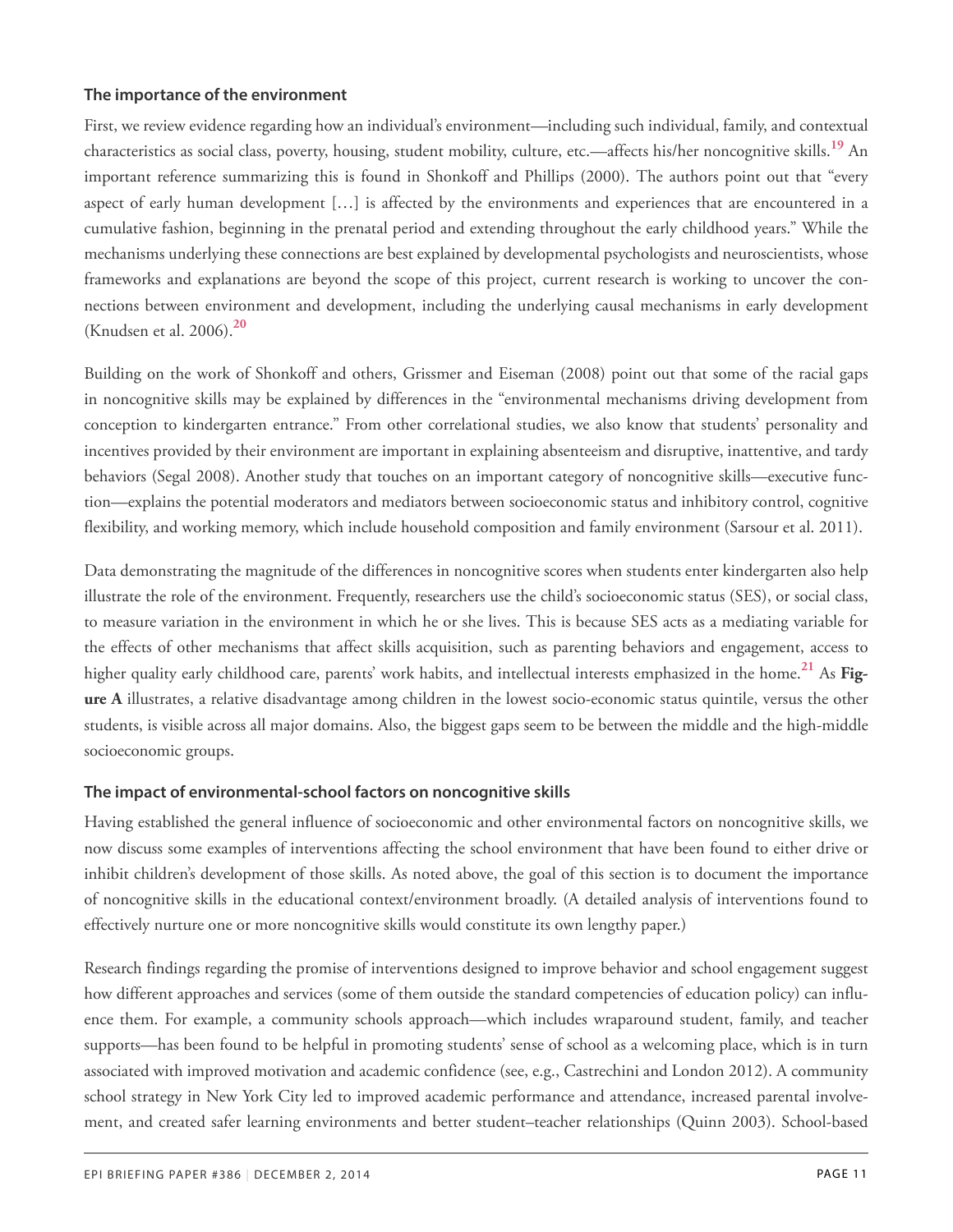#### FIGURE A VIEW INTERACTIVE *on epi.org*

## **Noncognitive skills gaps by socioeconomic status quintile, as compared with the bottom quintile**



Note: The reference category is the bottom socioeconomic quintile. Almost all the differences between the represented socioeconomic quintiles and the bottom quintile are statistically significant (see Garcia 2015, forthcoming). Dependent variables are standardized. Each *work or* 0.083 0.066 0.113 0.140 regression uses the maximum number of observations available in each case. Coefficients are weighted and corrected for heteroskedastic-*play* ity. Specifications include controls for gender, ethnicity, family composition and size, language at home different from English, disability, whether the student attended any type of prekindergarten center, and age in months. Information represents values at the start of kindergarten (fall 2010).

**Source:** Adapted from *Inequalities at the Starting Gate* (Garcia 2015, forthcoming), which analyzes data from the National Center for Education's ECLS-K 2010–2011 data set

#### **ECONOMIC POLICY INSTITUTE**

<span id="page-11-0"></span>health clinics, one of the supports found to be a factor in positive community schools outcomes, have likewise been linked to improved student mental health, and to reduced tardiness and increased attendance, as well as to a trusting relationship with a caring adult in the school setting (Anyon et al. 2013).**[22](#page-24-8)** Finally, afterschool programs and others that address out-of-school time gaps in opportunity have been found to have positive impacts on student engagement, attitudes toward school, and other behavior-related noncognitive skills (see, for instance, Quinn 2003 for a review of the literature, and Durlak and Weissberg 2013 regarding improvements in positive social behaviors, reduction in problem behaviors, and improved school attendance from "afterschool programs that follow evidence-based practices to promote social and emotional development").**[23](#page-24-9)** A few detailed, evidence-based examples are discussed below. **[24](#page-24-10)**

<span id="page-11-2"></span><span id="page-11-1"></span>Cook, Murphy, and Hunt (2000) found that the School Development Program, an initiative serving disadvantaged students in inner-city Chicago schools that seeks to improve their interpersonal relationships and social climate, had a positive impact on student beliefs, feelings, and behaviors that led to reduced disruptive behavior. **[25](#page-25-0)** Initiated in 1968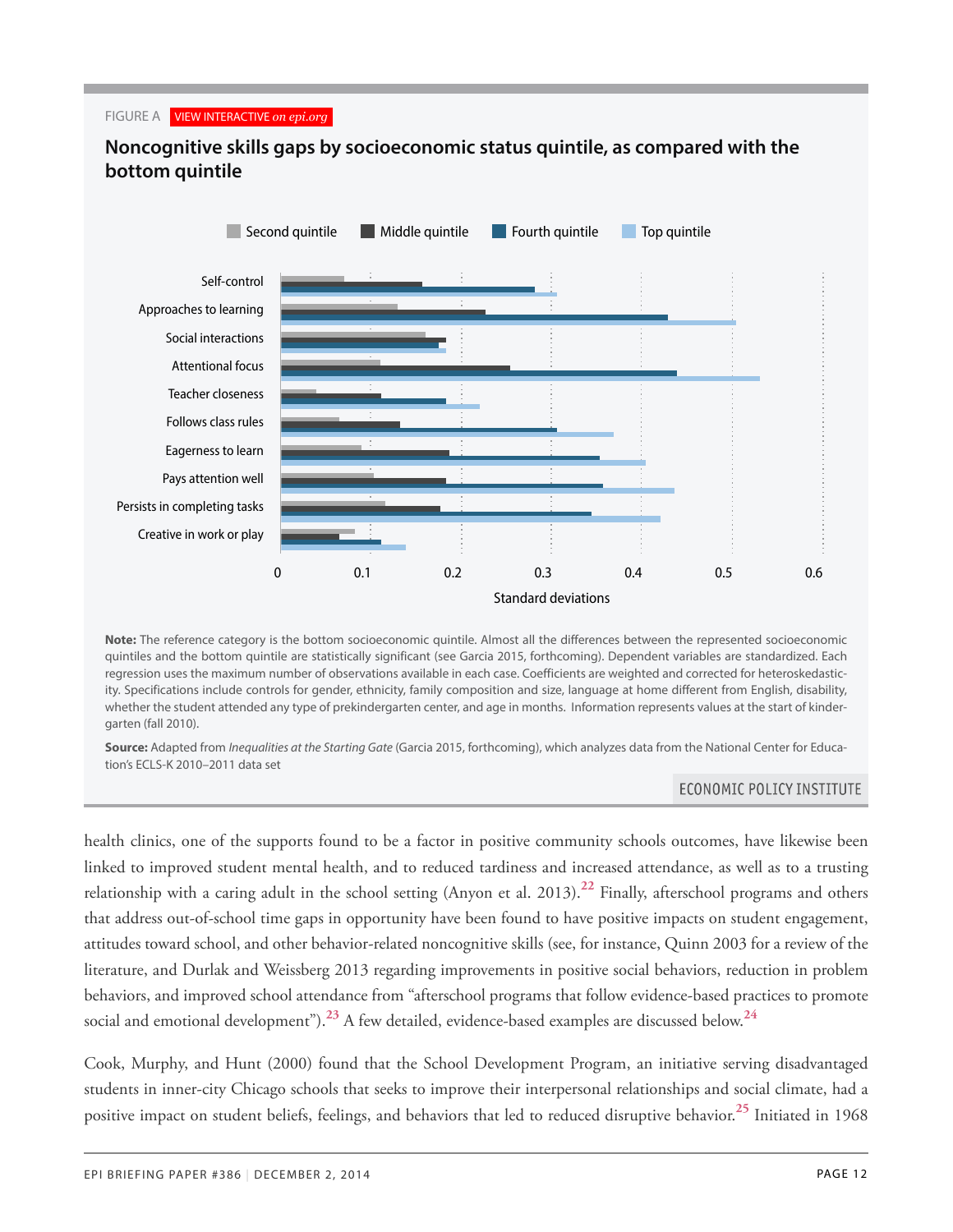and designed by James Comer, the program seeks to improve children's social and emotional (and academic) outcomes through the cooperation of parents, educators, and the community by offering problem-solving initiatives conducive to creating a healthy school culture and environment. The program entails the development of an improvement plan for each school that is then overseen by a team composed of administrators, teachers, parents, other school staff and professionals (such as counselors), and, in some cases, students, taking a whole-student development approach (Comer 2005). It has been adopted in more than 1,000 schools in over half of the states in the country (as well as internationally).**[26](#page-25-1)**

<span id="page-12-1"></span>Other studies have focused on school violence and disciplinary behaviors to diagnose how these affect students' performance in both cognitive and noncognitive domains. Gottfredson (1987) describes an organizational development method implemented by researchers and school staff to reduce school disorder in two junior high schools in Baltimore. The program consisted of modifying the schools' planning, rewards, and administration systems, and the school and classroom environment, which increased students' sense of belonging in school and prosocial peer support. Another example of these complex interconnections is the evaluation of Fast Track, a comprehensive program for students in grades one through 10 that seeks to reduce conduct problems and promote academic, behavioral, and social improvement. Fast Track's recent evaluation under the What Works Clearinghouse standards showed positive effects on emotional/internal and external behavior and had social benefits for children classified as having an emotional disturbance (as well as for those at risk of classification). The program also demonstrated benefits in reading achievement and literacy (U.S. Department of Education 2014).

<span id="page-12-2"></span>Finally, in studying the development of noncognitive skills, it is of particular interest to understand how out-of-school and extracurricular activities help adolescents form their identity by developing skills and preferences, and building a relationship with others (Eccles and Barber 1999; Valentine et al. 2002; Youniss et al. 2002).**[27](#page-25-2)** Other studies examined the link between participation in extracurricular activities and adolescent functioning (Gilman, Meyers, and Perez 2004; Huebner and Mancini 2003; Zaff et al. 2003). Recently, Baker (2013) and Durlak and Weissberg (2013) highlighted that quality afterschool and summer learning programs have positive effects both on students' learning and on their personal and social development.

## <span id="page-12-0"></span>**The importance of school and teacher factors**

<span id="page-12-3"></span>Empirical research on the production of education—in which a combination of inputs is used to produce a given school outcome (Todd and Wolpin 2003)—has traditionally focused on studying how school and teacher factors (in addition to individual-level factors) correlate with cognitive performance,**[28](#page-25-3)** but not so much on how they correlate with noncognitive skills. If we accept the broad definition of education as encompassing both cognitive and noncognitive skills, however, this framework can also be used to examine the connections between teacher and school variables (e.g., teacher experience, educational attainment and certification, and class size) and noncognitive skills.

<span id="page-12-5"></span><span id="page-12-4"></span>One example of this research is Dee and West's (2011) study of the effects of class size in eighth grade on students' engagement with school.**[29](#page-25-4)** Their findings indicate that smaller class sizes are associated with small improvements in the measured skills, with effects between 0.05 and 0.09 standard deviations. Using a quasi-experimental approach, Garcia (2013) finds that teachers' experience is positively associated with performance in noncognitive skills.**[30](#page-25-5)** In particular, students' noncognitive skills are expected to increase by 0.06 standard deviations for each standard deviation increase in teacher experience. Some indicators of the effects of school inputs on noncognitive performance skills suggest an improvement in skills among students who transferred to a school with a lower concentration of minority students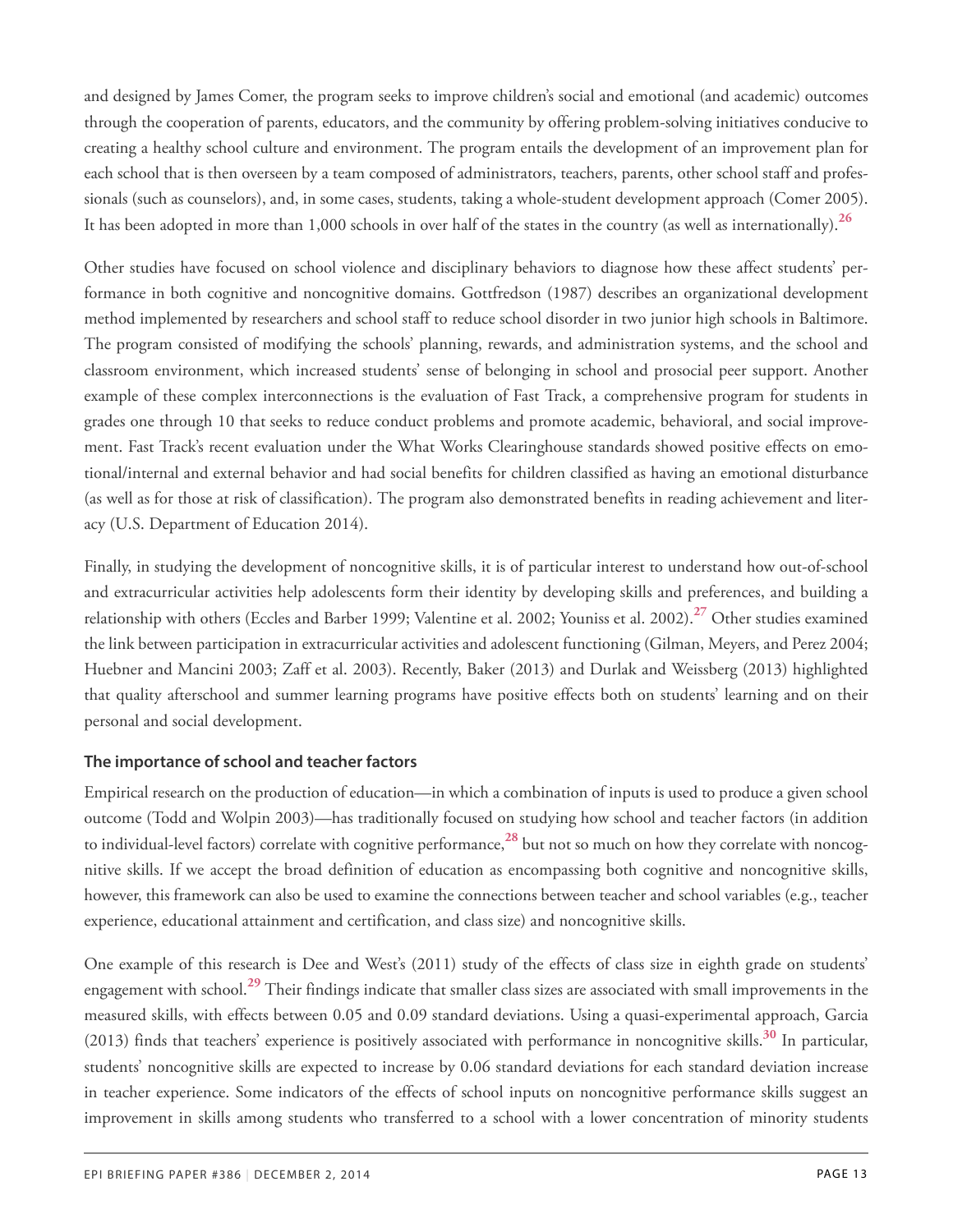(between 0.07 and 0.11 standard deviations). Also, students whose class size decreased seemed to improve their behavioral performance (0.02 standard deviations from the index), a smaller coefficient than Dee and West's.

Thinking more specifically about particular noncognitive skills, we also highlight the importance of evaluations of programs targeted at improving executive function skills. For instance, some additions to school curricula and computerized and interactive games have been found to have a positive impact on improving children's executive function skills, as summarized by Diamond (2013). The studies underlying her explanations (which also examine early childhood programs such as the Chicago School Readiness Project, or the practice of martial arts) used randomized evaluations to assess their impacts.

#### <span id="page-13-0"></span>**The importance of simultaneous effects**

<span id="page-13-2"></span>Several works cited in this paper have indicated a mutual relationship between cognitive and noncognitive skills. Indeed, although these skills are not often studied in an integrated way, multiple authors suggest that the processes of socioemotional development and cognitive development are intertwined (Levin 1970; Cunha et al. 2006; Cunha, Heckman, and Schennach 2010; Olson 2012; Shriver and Weissberg 2005). Building on Levin's (1970) earlier work, a recent attempt to study the two types of skills in an integrated way within the school setting is provided by Garcia (2013). Her framework models the production of both cognitive and noncognitive skills, allowing for simultaneity (or interrelationship) between the two skills by using a simultaneous equation model.**[31](#page-25-6)** Garcia's study uses data for students between kindergarten and eighth grade (from the Early Childhood Longitudinal Study, Kindergarten Class of 1998–1999) and two indices that represent the two main types of educational outcomes—cognitive and noncognitive. She finds that the interdependent relationships between the two types of skills are statistically significant across the entire analyzed school period in both directions: Noncognitive skills are important predictors of cognitive performance, and cognitive skills are also influential in the level of noncognitive performance. The patterns over time suggest that the importance of noncognitive skills as a determinant of cognitive performance increases very little over the earlier grade levels, but steadily increases across the later grades. Meanwhile, the absolute importance of cognitive skills as a determinant of noncognitive skills significantly increases through the earlier grade levels (kindergarten through third), and then decreases in later grade levels (fifth through eighth).**[32](#page-25-7)** Although the exact pattern may be driven by the items that compose the indices used and by their measurement,**[33](#page-25-8)** the simultaneous relationship is very strong and raises important questions with implications for the evaluation of education policy.

<span id="page-13-4"></span><span id="page-13-3"></span>In line with the research in this area, the findings affirm the importance of better understanding the interconnections between skills, so that the evaluation of interventions in one area—in particular, those targeting cognitive skills—also includes an assessment of how those affect the other domains (Olson 2012, 23; and previous citations in this subsection). As such, they point to the difficulty of trying to boost cognitive skills while ignoring the need to nurture noncognitive skills.

## <span id="page-13-1"></span>**Policy implications**

The above sections convey the importance of noncognitive skills. These skills matter because they correlate with civic and democratic participation. They also matter because they correspond to what employers look for, and there is some evidence that they correlate with higher productivity and earnings. Noncognitive skills correlate as well with academic performance. We also know that noncognitive skills are developed in the school years, that their development is depen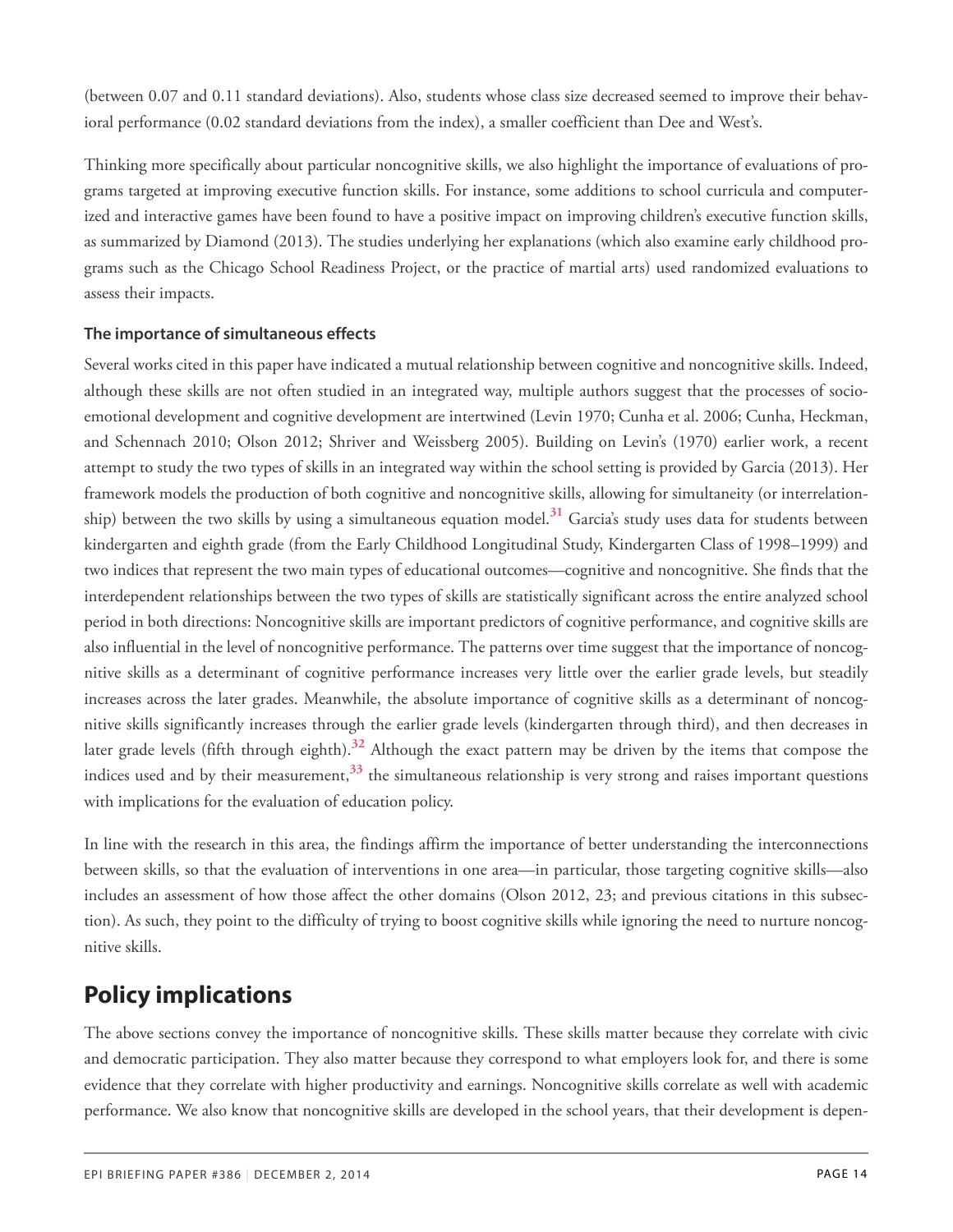dent on family and societal characteristics, and also on school and teacher factors, and that they are affected by the instruction and social interactions that take place in school.

Since noncognitive skills matter and can be nurtured in schools, developing them should be an explicit goal of public education. Even though there is still much to learn about these skills' impacts and how to best nurture them, these conclusions indicate that education policy should be, at the very least, responsible for establishing structures that are conducive to their development, as is the case for cognitive skills.

## <span id="page-14-0"></span>*Which changes to education policy can help it best fulfill this mission?*

To ensure that noncognitive skills are encouraged (and are not harmed), policy should shift in accordance with the following recommendations, which build both on theory and on practices already in place. While the recommendations require changes to some aspects of current education policy, they also reflect recent momentum in this direction that points to increasing recognition of the importance of noncognitive skills.

In particular, we suggest a three-part set of actions: 1) build on growing momentum to shift to more positive and supports-based approaches to teacher and school accountability and student discipline; 2) learn from and adapt policies and practices in the areas of early childhood education, afterschool and summer enrichment, and special education—which have long emphasized noncognitive skills—to make them core components of K–12 policies; and 3) look to districts that are piloting noncognitive skills–related strategies as potential models and to state- and federal-level policies that support such strategies.

## <span id="page-14-1"></span>**Broadening and refining accountability**

Accountability practices and policies must be broadened in a way that makes explicit the expectation that schools and teachers contribute to the development of noncognitive skills. Making the development of the whole child central to the mission of education policy would help improve evaluation and accountability through changes to curriculum, teacher preparation and support, other aspects of schools' functioning, and evaluation systems. Specifically, incentives promoted by the enhanced accountability system would be aligned with widening the curriculum, cultivating the proper climate within the school, promoting teachers' investment in relationships with students, and ensuring teaching time for strategies that are conducive to the development of noncognitive (as well as cognitive) skills.

Designing such a system requires ensuring that new policies avoid replicating the mistakes of current accountability systems focused on cognitive skills, which have turned out to be too rigid and too narrow (Ravitch 2013). Indeed, such a broader education policy agenda could reverse some of the dysfunctional aspects of current systems, leading to fairer and more realistic education policies generally.

## *Curriculum and teaching methods*

<span id="page-14-2"></span>The identification of the noncognitive skills that play important roles in education should prompt a discussion of how to design a broader curriculum as well as specific instructional strategies to promote those skills. Some noncognitive skills can be taught both directly and also indirectly, i.e., they are outcomes/products of training in specific academic subjects.**[34](#page-25-9)** That broader curriculum should thus include ways to both directly promote specific noncognitive dimensions and to develop them indirectly, by leveraging other kinds of skills (Olson 2012, 19). For example, having students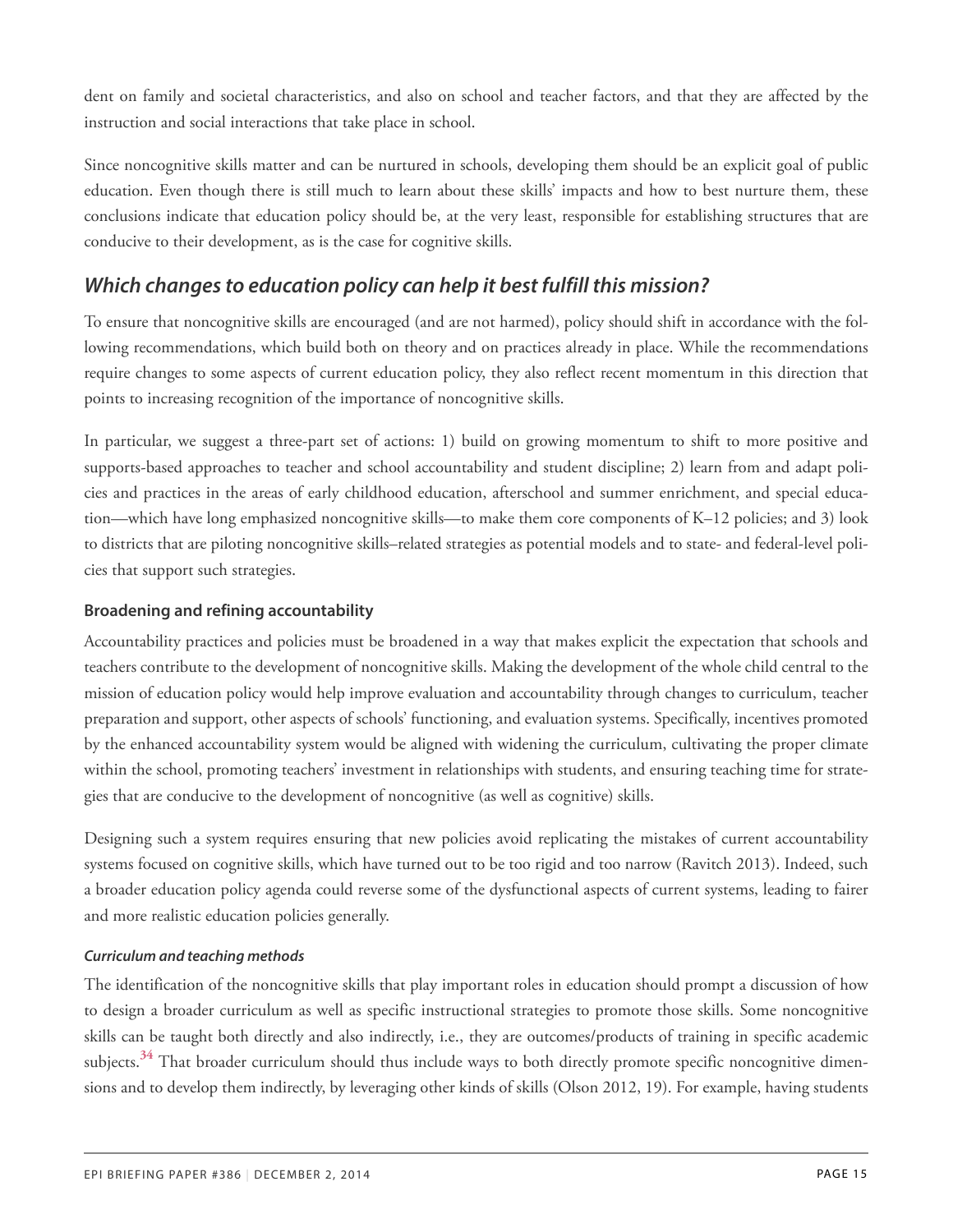work on group projects has been found to effectively nurture skills such as collaboration, critical thinking, and communication (Friedlaender et al. 2014).

For teachers to effectively convey these new curricular domains, they will need new and different kinds of preparation and support. Education policy thus must also be enhanced to ensure that teachers are appropriately supported and trained, and that they receive instruction in both the subject and content, and also help in learning how to teach it. For example, in their research into student-centered learning approaches, Diane Friedlaender and her colleagues list a number of supports for teachers, from higher-quality preparation and induction to increased time for planning and collaboration (Friedlaender et al. 2014).

#### *Evaluation of teachers' performance*

If teachers are expected to help students excel in both cognitive and noncognitive dimensions, as is needed for those children's full development, then teachers should be incentivized to do so and held accountable for doing so. Indeed, many critics of current accountability systems see the lack of such balance as a key flaw. If teachers are held accountable only for their part in developing students' cognitive skills (essentially math and reading), there is an inherent disincentive to focus on developing their broader skills.

Given concerns regarding current evaluation systems—in particular, those that rely on student test scores and growth, like value-added models—adding noncognitive skills to those models poses both added concerns but also the potential for improvement. Current models do not validly capture teachers' contribution to students' learning even in the few tested subjects (Baker et al. 2010; Haertel 2013; American Statistical Association 2014). Rather than trying to tweak such models to also capture teachers' contribution to another, even harder-to-measure set of skills, we should therefore explore other options. These likely include some combination of higher-quality observations directly tied to support for teachers to improve in areas identified (Darling-Hammond, Wilhoit, and Pittenger 2014; Friedlaender et al. 2014); school-level observations/inspections geared to helping struggling schools improve (Darling-Hammond, Wilhoit, and Pittenger 2014; Rothstein, Jacobsen, and Wilder 2008); and district- and state-level comparisons of similar student groups' test scores and other outcome data to identify best practices (Rothstein, Jacobsen, and Wilder 2008). There are currently few options available, but the hope is that the demand to evaluate teacher performance more broadly will spur the development of more appropriate evaluation systems overall.**[35](#page-25-10)**

<span id="page-15-1"></span>As three prominent education scholars emphasize in their recent report on developing a new accountability paradigm, it is also critical that accountability be reciprocal: "Each level of the system – from federal and state governments to districts and schools – should be accountable for the contributions it must make to produce high-quality learning opportunities for each and every child" (Darling-Hammond, Wilhoit, and Pittenger 2014, 2).

## <span id="page-15-0"></span>**Adjust school disciplinary policies**

<span id="page-15-2"></span>Many of the existing disciplinary measures used to combat specific students' misbehavior are at odds with the goal of nurturing noncognitive skills. Harsh measures, including in-school and out-of-school suspensions and expulsions, referrals to law enforcement, and even arrests (often called, collectively, zero-tolerance policies), are increasingly used to punish low-level infractions (Noguera 2011).**[36](#page-26-0)** Such responses to uncooperative, disorderly, or disruptive behaviors are not only unlikely to prevent such behaviors in the future, but have been found to be counterproductive for the child's devel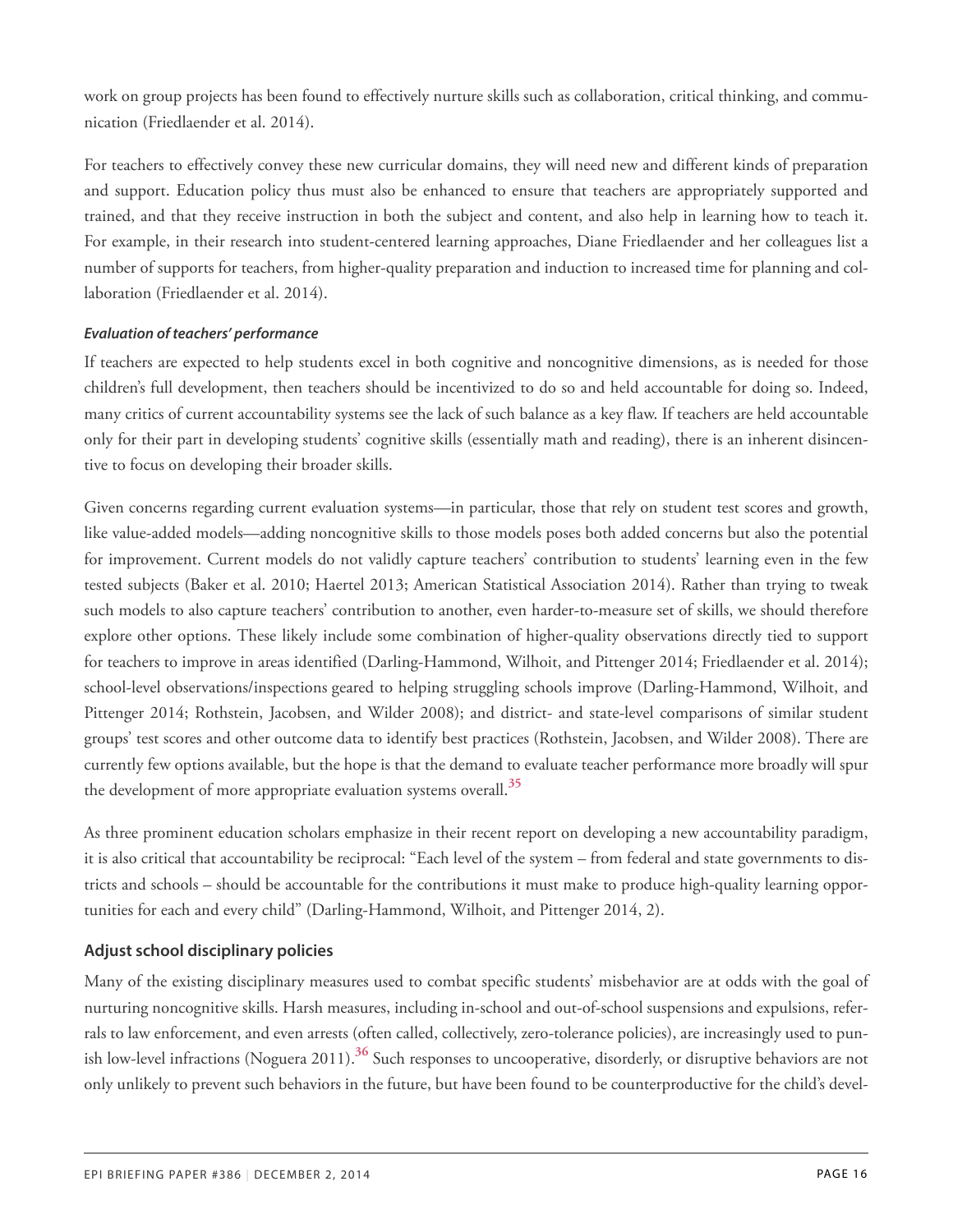opment. Such strategies correlate negatively with school achievement and school climate and positively with dropouts (Emmer et al. 2013).

Disciplinary measures need to be rooted in an ability to support and promote better noncognitive behavior, and in prevention of misbehavior, rather than in just sanctioning wrongdoing. These policies could include restorative practices such as peer mediation, group responsibility, and counseling, among others. And evidence points to the increased efficacy of such positive approaches, shifting from zero-tolerance to preventive and supportive policies that embrace support and promotion of safe learning environments (Boccanfuso and Kuhfeld 2011; Skiba and Knesting 2002; Skiba 2010).

The Supportive School Disciplinary Initiative (spearheaded by the Department of Education and Department of Justice) was launched in 2011 with the goal of supporting the use of school discipline practices that foster safe, supportive, and productive learning environments while keeping students in school. One useful resource is a new guide explaining how states can develop such practices and how policymakers can work to enact and implement them (Restorative Practices Working Group 2014).

Finally, there are encouraging examples at both the state and district levels of a shift away from harsh and punitive disciplinary practices and toward these types of supportive measures. California recently became the first state to ban suspensions for "willful defiance" (Siders 2014). And a number of large school districts—including Baltimore, Boston, New York City, Minneapolis, and Oakland—have adopted restorative policies that steer students toward positive and reinforcing means of addressing problem behaviors (Restorative Practices Working Group 2014, 10–11).

## <span id="page-16-0"></span>**Learn from out-of-mainstream school settings: early-childhood education, special education, and after-school activities**

There are at least three prominent education contexts in which experts know quite a lot about how to effectively nurture noncognitive skills. These include early childhood education, after-school and summer programs, and special education. Adapting lessons learned in these settings to K–12 education is another path toward making the development of noncognitive skills a core component of U.S. education policy.

In contrast to the heavily cognitive focus in K–12 settings, the early childhood field has long acknowledged the importance of socio-emotional skills and, as such, made their development a key part of curriculum and measurement strategies. Early childhood education thus provides examples of how to ensure that noncognitive skills are nurtured, and also of how the assessment of outcomes and practices can be adapted to include noncognitive skills.**[37](#page-26-1)**

<span id="page-16-1"></span>Key contributions from the early childhood field include the importance of playtime in helping children to develop certain noncognitive skills, such as self-regulation and confidence (Galinsky 2006; Albert Shanker Institute 2009). Scholars also point to the role of strong teacher–student relationships in building other skills, including trust and curiosity (Galinsky 2006). And many point to the need for nurturing classroom environments and student-centered learning in order to boost these and other skills (Pianta et al. 2005). A whole-child approach to both curriculum and experiences is the norm; it is assumed and emphasized across the board (Barnett et al. 2009; Galinsky 2006).

Indeed, Paul Tough (2012) points to these factors in his observation of how a high-quality prekindergarten classroom helps disadvantaged preschoolers develop their noncognitive skills. And Robert Pianta and his colleagues have drawn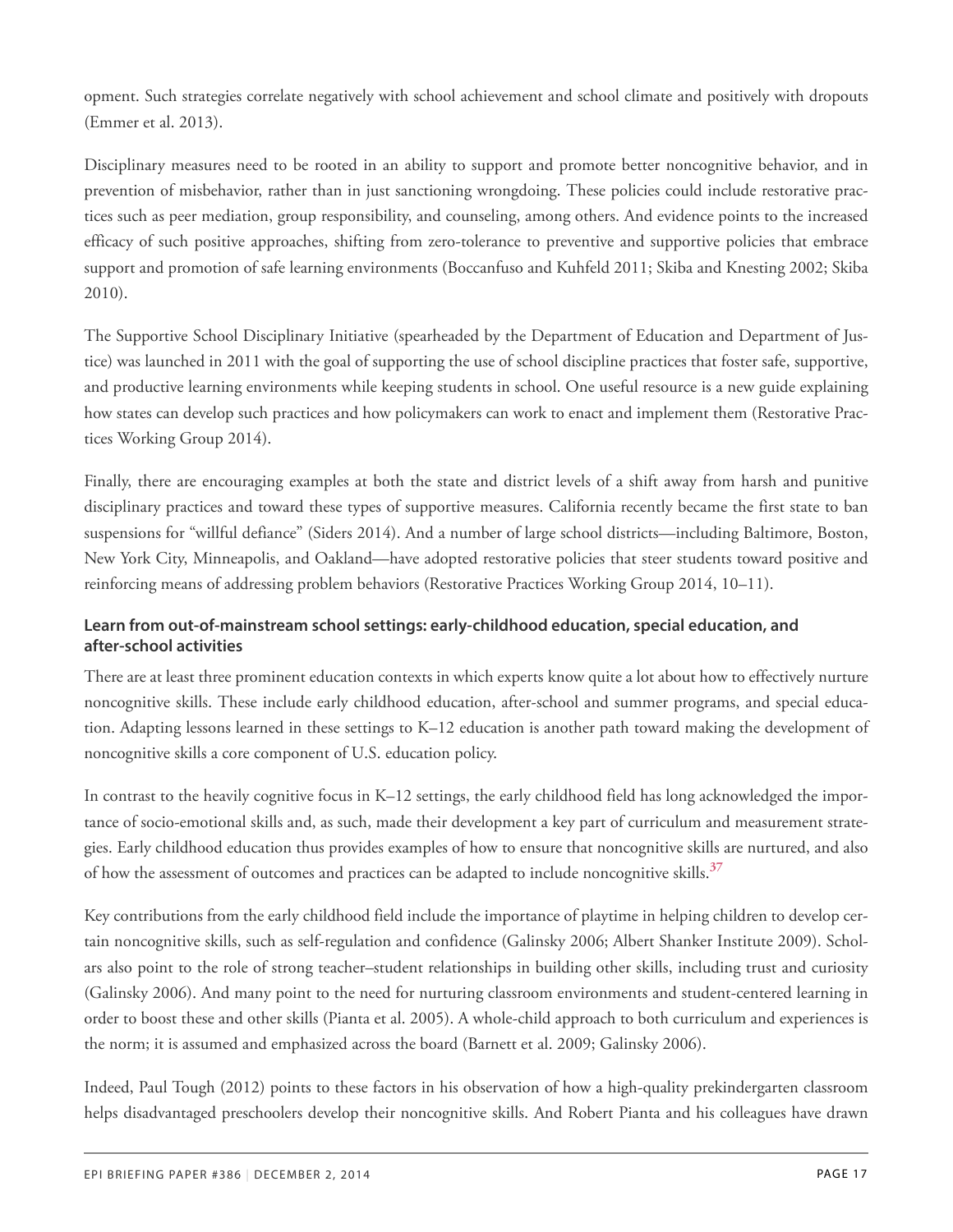on this evidence to develop and refine their CLASS (Classroom Assessment Scoring System) method, which is intended both to promote the classroom and teacher attributes that research finds help children to thrive, and to assess the degree to which providers have achieved them (reviewed below, La Paro and Pianta 2003; La Paro, Pianta, and Stuhlman 2004; Pianta, La Paro, and Hamre 2008).

In light of findings regarding the positive impacts of quality after-school experiences not only on students' academic progress, but on their personal development (as discussed earlier), this is another area of focus from which K–12 education policy can learn and adapt. Afterschool enrichment activities that have been the focus of studies range from music, arts, and drama programs to organized sports and more academically focused initiatives such as tutoring, mentoring, and help with homework. Scholars point to the range of activities, and of skills targeted, as a key reason for their efficacy in nurturing a range of both noncognitive and cognitive skills.

Indeed, research shows that participation in extracurricular activities helps adolescents form their identity by developing skills and preferences, and by building relationships with others (Eccles et al. 2003; Valentine et al. 2002). Other skills, such as engagement and confidence, are also critical to the mission of out-of-school activities. In fact, there is growing recognition of the need to bring the kinds of engaging, hands-on, project-based activities that are the norm in afterschool and summer settings into classrooms, so that their promise can be harnessed to a much greater extent (Performance Standards Consortium n.d.; Friedlander et al. 2014). Recently, Baker (2013) and Durlak and Weissberg (2013) have shown that quality afterschool and summer learning programs have positive effects on both students' learning and on their personal and social development. These evaluations can also constitute good additional examples to provide education policy with instruments to assess noncognitive skills that can be incorporated into standard assessments.

Finally, the inherent recognition that students eligible for special education services have unique needs and capacities has spurred the development of practices and policies that could be adapted to better address every student's unique needs and capacities. Perhaps most prominent, the individualized education plan (IEP)—to which special education students are legally entitled—offers potential to help schools support students' development of noncognitive skills. The Schott Foundation for Public Education, which is devoted to whole-child learning, has translated the IEP into a similar concept—a Personal Opportunity Plan—intended to support both the cognitive and noncognitive needs of a broader set of students throughout their academic careers (Lieber 2014). Project-based learning, which is gaining traction in K–12 policies and, as noted above, features prominently in many afterschool settings, also has its roots in special education (Ferretti, MacArthur, and Okolo 2001; Webster 2014). Again, recognition of each student's unique needs and capacities, which has long been a staple of special education, is a key foundation for ensuring that schools and teachers are equipped and incentivized to promote noncognitive skills among all students.

## <span id="page-17-0"></span>**Learn from and expand pilot efforts**

<span id="page-17-2"></span><span id="page-17-1"></span>While no state yet stands out as a model of the policies and practices advanced here to better attend to noncognitive skills, a growing group of school districts has embraced this as part of their core mission.**[38](#page-26-2)** These include Boston, where the City Connects initiative has been scaling up for over a decade to serve the broad range of students' needs in 16 Boston public schools. Full-time site coordinators meet with every classroom teacher to discuss each child's strengths and needs in the areas of academics, social/emotional/behavioral growth, health, and family. **[39](#page-26-3)** Each student is then linked to a personalized set of services and enrichment opportunities in the school and/or community that address his or her unique strengths and needs. In the rural Black Oak Mine School District in the Georgetown Divide region of Cali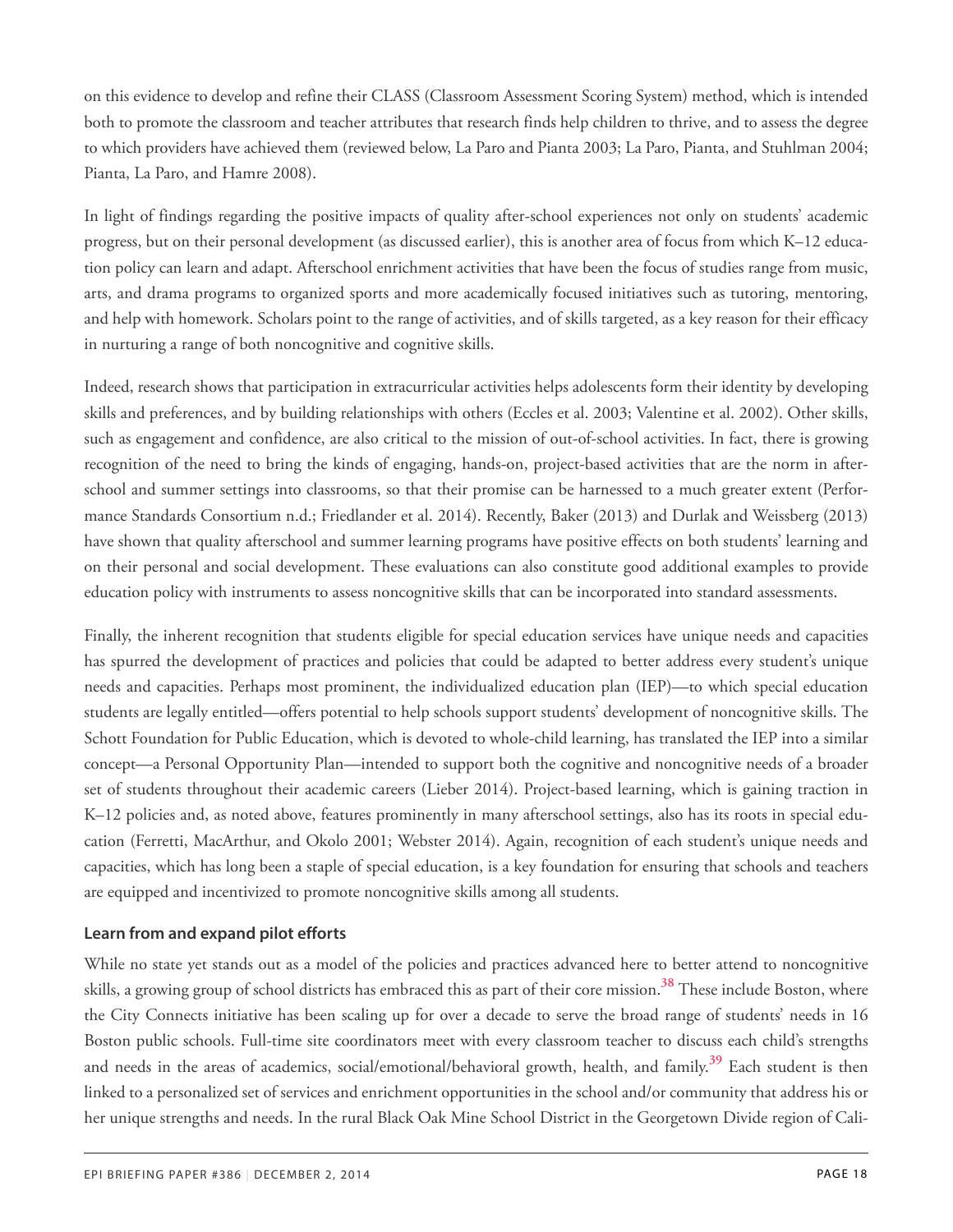<span id="page-18-1"></span>fornia, this mission is manifested in the form of student-centered classroom and extracurricular activities that encourage youth development, participation, and sense of empowerment.**[40](#page-26-4)**

<span id="page-18-2"></span>The Collaborative for Academic, Social, and Emotional Learning (CASEL) works with several pilot districts to effect similar improvements. Based on the premise that district-level leadership is critical to securing and sustaining the type and level of supports needed to ensure whole-child education, in 2011 CASEL launched the Collaborating Districts Initiative. Among the best examples is Austin, Texas. **[41](#page-26-5)** As CASEL reports, the Austin Independent School District (AISD) "is a recognized leader in urban education and one of the first districts in the nation to commit to the development of the whole child by incorporating social and emotional learning [SEL]. In AISD, SEL implementation focuses on three core areas: positive culture and climate, SEL skill and concept integration, and explicit SEL instruction." **[42](#page-26-6)**

<span id="page-18-3"></span>The Developmental Studies Center, which has worked for over three decades to promote students' academic, ethical, and social development, offers another source of guidance. The center's activities focus on providing professional development to teachers to help them support whole-child development, both in school and after school. As part of that work, it has developed a number of programs and evaluation instruments that have been shown to improve students' academic performance and prosocial skills, and to reduce problem behaviors such as drug and alcohol use.**[43](#page-26-7)**

<span id="page-18-5"></span><span id="page-18-4"></span>While neither any state nor the federal government has yet made nurturing noncognitive skills a core component of its education policy, there are promising examples at both levels that could be enhanced or scaled up. For example, the New York State Board of Regents Social and Emotional Developmental guidelines serve as a useful model that other states could adapt to fit their resources, priorities, and needs.**[44](#page-26-8)** These initiatives were incorporated into the Board of Regents' P-16 Plan Action 11 in 2008 as a way to reduce barriers to learning. And across many districts that have developed targeted strategies to advance schools' capacity to support noncognitive skills, federal 21st Century Community Learning Center Grants are one important source of funding and policy support.

Unfortunately, these examples also highlight the continuing conflict between such supportive laws and others, particularly narrow accountability and disciplinary policies, that overshadow these positive strategies and greatly dilute their positive impact. Ensuring that policies at all levels are better aligned, and that they do not work at cross-purposes, will thus be key to effectively promoting noncognitive skills in education contexts.

These district-level examples of intentional strategies to nurture noncognitive skills, and sample state and federal policies that support them and others like them, also illustrate the influence of a small but growing group of foundations that have embraced the importance of noncognitive skills and are working to incorporate them more fully into the education policy agenda. Individual philanthropists and foundations have played an increasingly prominent role in shaping education policy in recent years—through both research and advocacy—so these contributions merit consideration. A few of the more prominent include the Ford Foundation, the Charles Stuart Mott Foundation, the Nellie Mae Foundation, the Annie E. Casey Foundation, the Atlantic Philanthropies, the Schott Foundation for Public Education, the NoVo Foundation, and the Lumina Foundation (among others).**[45](#page-26-9)**

## <span id="page-18-6"></span><span id="page-18-0"></span>*How can research help education policy achieve these goals?*

The policy recommendations, which build on existing research, also pose significant demands for researchers. In this section, we discuss the need for researchers to identify definitions of noncognitive skills and develop good metrics sys-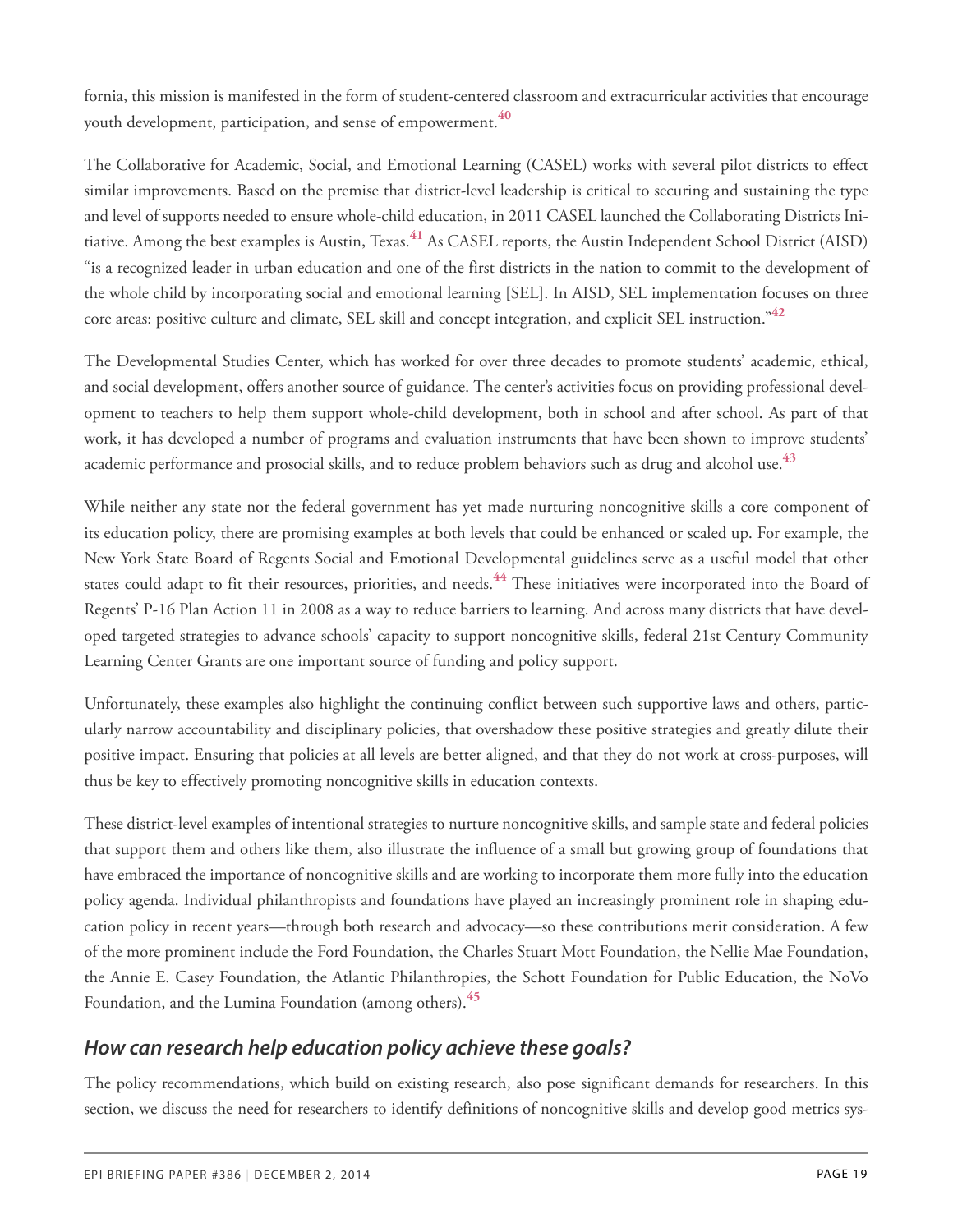tems. We offer some examples of existing instruments that could be expanded to assess noncognitive skills in the K–12 period. The recommendations related to accountability outlined above also suggest new areas of study for researchers, which are needed to inform enhanced curriculum, teacher training and preparation, and assessment of school performance.

Also, researchers' added examination of the role of noncognitive skills in education processes could certainly improve our understanding of these processes (sometimes called "black boxes"), and thus further improve educational interventions. Finally, although not exclusively associated with research, we include a discussion of how all actors involved in children's education must join forces to achieve successful adoption and implementation of more effective policies.

#### <span id="page-19-0"></span>**Design good metrics and systems to measure noncognitive skills**

<span id="page-19-1"></span>As discussed above, integrating noncognitive skills into the education policy agenda requires, first, the identification of a satisfactory and concrete list of these skills, as well as systems or scales to measure them. Measurement and methodological research are required to validate an *accurate and complete* list of education-related noncognitive skills,**[46](#page-26-10)** and to provide us with metrics that are both reliable and valid.**[47](#page-26-11)**

<span id="page-19-2"></span>While we recognize the many challenges entailed in developing these metrics, we note two strong examples to which researchers can look and upon which they could build. Robert Pianta's CLASS method for classroom protocols documents the interactions between teachers and students in domains like behavior management and instructional dialogue, and accounts for other classroom features and environmental factors (La Paro and Pianta 2003; La Paro, Pianta, and Stuhlman 2004; Pianta, La Paro, and Hamre 2008). Substantive work has validated the instrument at younger ages, and some work to extend it to kindergarten through third grade has also been pursued. A second example is the work developed by the Educational Testing System on the integration of noncognitive dimensions in its assessments. Patrick Kyllonen and his colleagues provide a framework for the whole-person assessment in education, including a set of noncognitive constructs such as affective competencies and attitudes (see Kyllonen 2005, Figure 1). This work is specifically relevant for measuring older students' college readiness, and it provides some solutions to problems with measurement, such as the tendency of those surveyed to provide false information about their own socio-emotional status.

An additional challenge is ensuring that in designing metrics, researchers do not suggest a given skill level is generally appropriate or desirable. For example, we may expect all children to identify a certain set of words within a text, but not necessarily to attain a specific high measure of creativity, though we may appreciate improvements in both over time. While we recognize that researchers are not responsible for misuse of "value-added" and similar measures, it is critical that they fully explore the implications of their work while it is being conducted, and that any relevant caveats are issued along with it, not after the fact. Perhaps the biggest lesson learned from problems with accountability systems is that researchers' concerns sometimes come too late—after such systems have been institutionalized to great detriment and at a point at which fixing the problem becomes politically and/or logistically difficult.

As such, as they embark on important work in this emerging field, we call on researchers to incorporate some safety measures. For example, when designing measurement systems, they must include both quantitative metrics (e.g., scores on a psychological scale) and qualitative ones (e.g., the degree to which a specific characteristic is manifested). And when designing longitudinal assessments, they must take into account information on child development, in order to balance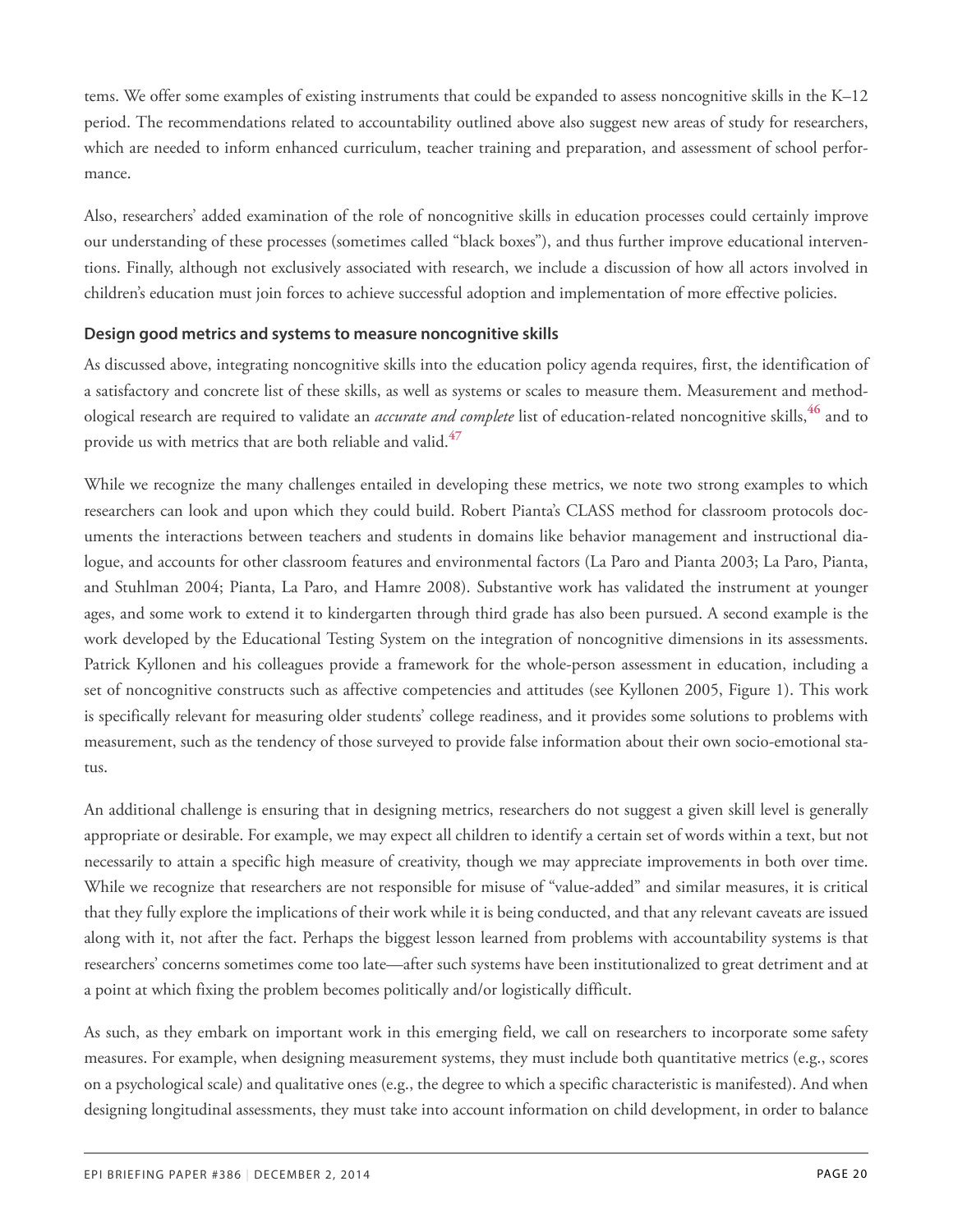<span id="page-20-2"></span>the goal of growth of skills with expected variation across children. **[48](#page-26-12)** This caution needs to be stressed as education policy evolves in this area.

## <span id="page-20-0"></span>**Using research to inform the teaching profession**

Research also has the potential to inform the teaching profession through improving teacher preparation and support, and by guiding the appropriate design and utilization of assessments.

#### *Teacher preparation and support*

<span id="page-20-3"></span>Fully integrating noncognitive skills into student curriculum requires that researchers produce evidence on a number of issues related to teachers' preparation and professional support. Research should contribute to informing how the curriculum used in schools of education could include training specifically geared toward the development of students' noncognitive skills.**[49](#page-26-13)** Similarly, there is substantial room for research to inform how professional development can provide teachers with knowledge of how to support the socio-emotional skills that are sought to be developed in schools. Through the provision of pedagogic, leadership, and organizational skills training, this professional development could complement existing training designed to improve teachers' effectiveness as instructors by incorporating a new component that is more focused on the child's full development and that gives them insight in using the principles of child development (Comer 2005).

It is also critical to ensure that schools are appropriately staffed with experts on mental and emotional health; i.e., teachers cannot and should not supplant the role of counselors or psychologists (or others). As set out above, education is not confined to what happens within school walls, nor can the nurturing of cognitive or noncognitive skills be the sole responsibility of teachers. It takes the whole school, family, and community to do so effectively.

#### *Research to inform both learning and teaching: Assessment versus utilization of the assessments*

<span id="page-20-4"></span>In light of some misuses of assessments for accountability purposes, research is needed to guide the appropriate design and utilization of assessments so that they can inform both learning and teaching.**[50](#page-27-1)** Research should devote significant effort to improving current systems by rethinking the assessment of cognitive skills, redesigning how accountability is utilized, and building solid assessment and accountability systems that are based on inclusive, quantitative and qualitative procedures that inform performance, teaching, and learning. If individuals' full development is the ultimate goal of education, assessments and accountability should be tools to reflect learning and development, and to inform pedagogical strategies, learning pathways, and cognitive abilities and other knowledge acquired.

## <span id="page-20-1"></span>**Using noncognitive skills to improve educational policies: Opening the black box of educational processes and interventions**

Students, teachers, and school performance are not the only aspects that would be subject to evaluation when noncognitive skills are incorporated into the education policy agenda. As Heckman (2004) states:

[C]urrent policies regarding education and job training are based on fundamental misconceptions about the way socially useful skills embodied in persons are produced. By focusing on cognitive skills as measured by achievement of IQ tests, they exclude the critical importance of social skills, self-discipline and a variety of noncognitive skills that are known to determine success in life. Furthermore, this preoccupation with cognition and academic "smarts" as measured by test scores has led to the exclusion of social adaptability and motivation and causes a serious bias in the evaluation of the human capital interventions.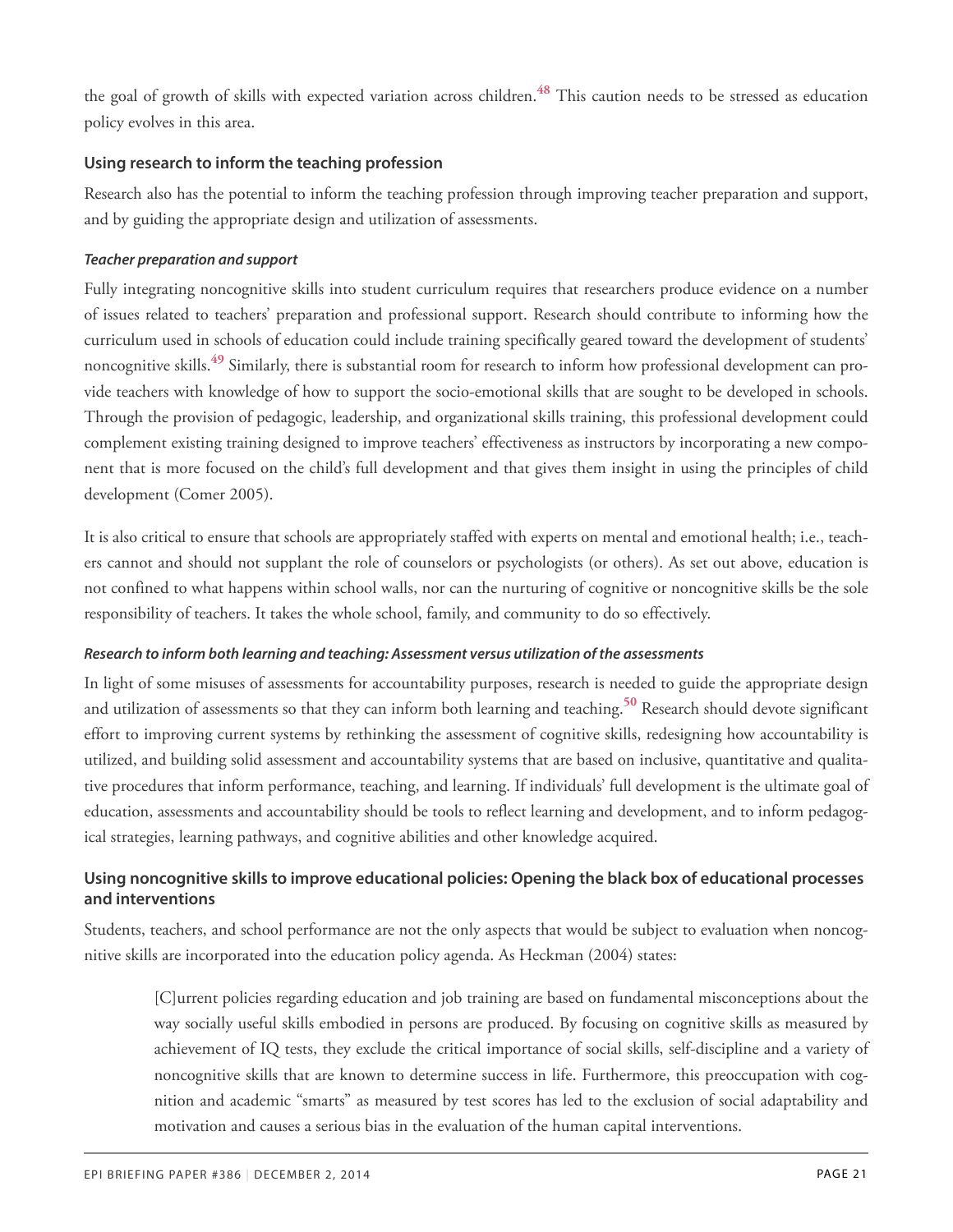This statement highlights the multiple areas in which *education effects* could be reassessed: transitions across educational levels, investment in education, assessment of the quality of education, returns to education, or benefit–cost analysis in education, etc.

Opening up "black boxes" in the education process means trying to better understand how what we do in education policy, and how we structure policies, influence cognitive and noncognitive outcomes. It also indicates the need to design interventions and conduct research that satisfactorily explains how noncognitive skills can be enhanced (Durlak et al. 2011; Levin 2012b), and that ascertains which specific roles they play in the education process. **[51](#page-27-2)**

## <span id="page-21-2"></span><span id="page-21-0"></span>**Research, policy, and politics: An opportunity to reinforce joint work among education institutions and agents**

The development of children is not solely schools' responsibility. Parents, of course, play the primary role, and many components of society, including schools, must provide support in a collaborative manner. To fulfill its role, policy must help establish connections across the research and academic worlds, as well as with the testing and measurement industry. Given the growing influence of philanthropy in education, donors and individuals must coordinate their work with that of these various actors, in an appropriately limited manner.

An expansion of the policy agenda to include noncognitive skills could provide the opportunity for joint work among schools, parents, and education policy agents (research, academia, and industry, in multiple disciplines, and policymakers). Such collaboration is also required if we are to meet each child's various needs.

# <span id="page-21-1"></span>**Conclusion**

Noncognitive skills are reemerging as an important issue in education policy discussion. This paper offers some reflections on how the integration of noncognitive skills in the education policy agenda could substantially improve how education policy is conceptualized and implemented, and discusses a number of challenges entailed in doing so. We began with reflections about accepted notions of what constitutes being an educated person, and of what happens during children's school years to move toward that goal. We then reviewed various perspectives on the importance of noncognitive skills and contrasted that importance with the relative lack of curricula and standards to nurture them in our children. We also explained how the interaction between cognitive and noncognitive skills means that this failure to pay attention to the full development of children will greatly limit the potential for success of current attempts to improve curriculum, instruction, and assessment (Comer 2005).

We then discussed that, in considering how to make noncognitive skills key ingredients of the education process and education policy, we face three major challenges. First, noncognitive skills in the education process need to be defined: We need to know *which ones matter—*i.e., we need to reach a consensus regarding which skills can and should be promoted in the school years. We contribute to this discussion by providing *education policy's list of noncognitive skills.* This list includes skills that all students should possess to some degree, and that should be nurtured by schools in order for children to thrive in school and life, while recognizing each person's own individuality and a natural variation in skill levels, as we do with cognitive skills.

Second, it is necessary to establish *how they matter*, i.e., their roles as both inputs and outcomes. As such, we must design systems to represent, measure, and quantify these skills. Such systems must reliably and validly capture all important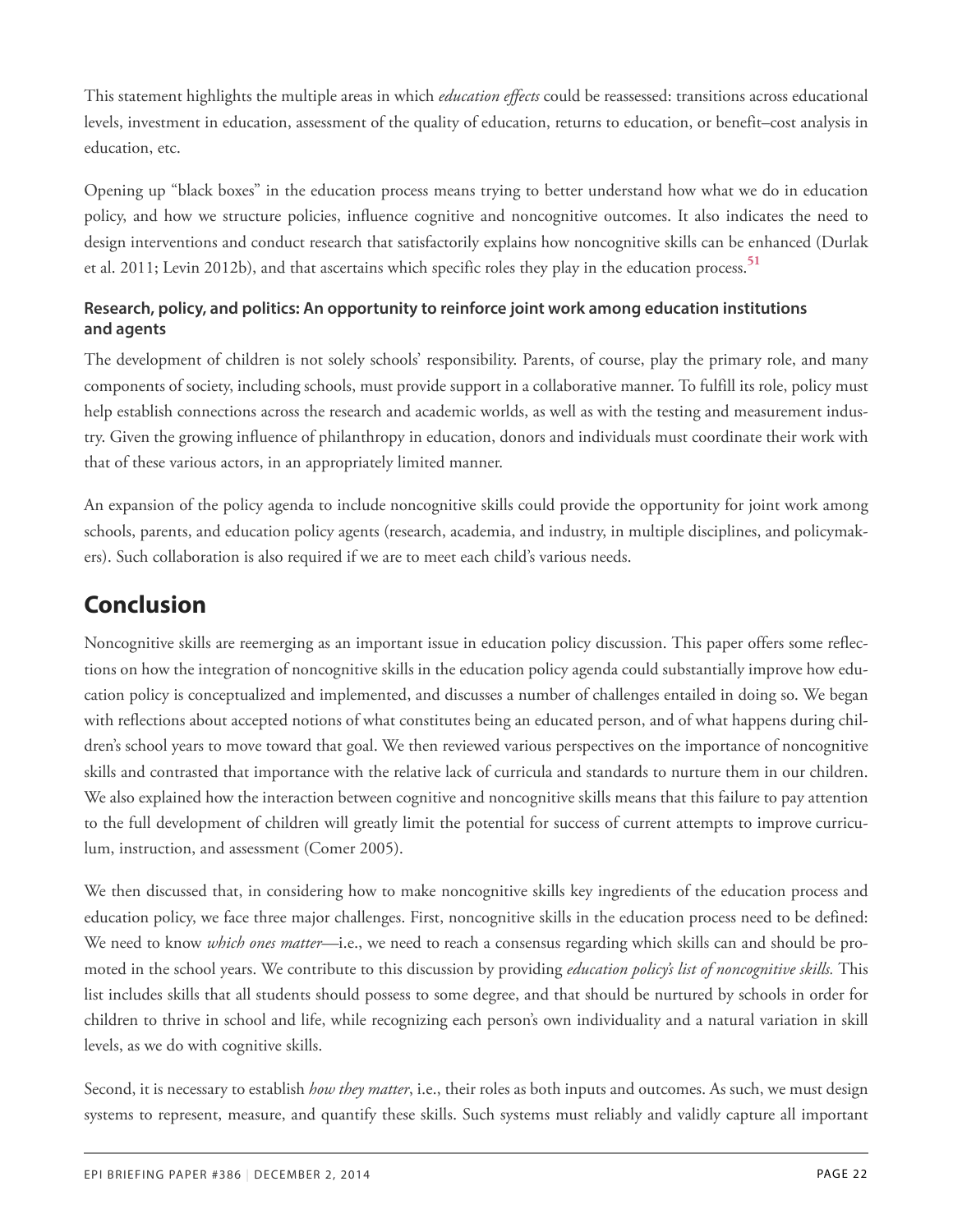skills and be applied appropriately, giving educators the information they need to nurture skills without losing sight of children's unique needs and capacities. *Empirical research* needs to validate these, as well as to assess whether and how students' learning and development is occurring.

Third, we set forth guidelines for changes to the education system that are necessary to achieve improvements around noncognitive skills. In discussing this framework, we also called on researchers to provide new evidence in a range of relevant areas. We also noted the need for coordinated work by students, teachers, parents, the measurement and testing industries, foundations, and policymakers. Indeed, as the district-level examples above illustrate, such major change to how education systems operate requires nothing less than the full alignment of goals, actions, policies, and incentives, at the federal, state, and local levels.

We present these ideas to those in charge of guiding our policy in education with the belief that, in the current context of debates about how to shape education reforms, rethinking the role of noncognitive skills provides an opportune chance to enact a more effective strategy overall. Also, we write this briefing paper with the conviction that education policy needs to take action around these important skills that are nurtured in classrooms. Given the key contributions of both cognitive and noncognitive dimensions to our understanding of what it means to be an educated person, education policies must establish the strategies, actions, and safeguards needed to help individuals to become *fully* educated.

# <span id="page-22-0"></span>**Acknowledgments**

The author gratefully acknowledges **Elaine Weiss,** who cowrote the policy implications section of this paper and contributed substantially throughout the process. The author also offers sincere appreciation for the extraordinary guidance provided by **Jane Quinn**, who reviewed multiple versions of this paper. She also thanks **Richard Rothstein**, **Robert Pianta**, and **Lawrence Mishel** for their helpful comments and advice on earlier drafts of the paper. She is also grateful to **Michael McCarthy** for having edited this report, and to the communications staff of the Economic Policy Institute who helped to disseminate it, especially **Donte Donald** and **Elizabeth Rose.**

# <span id="page-22-1"></span>**About the author**

**Emma García** joined the Economic Policy Institute as an economist in 2013. She specializes in the economics of education and education policy. Her areas of research include analysis of the production of education, returns to education, program evaluation, international comparative education, human development, and cost-effectiveness and cost-benefit analysis in education. Prior to joining EPI, García conducted research for the Center for Benefit-Cost Studies of Education and other research centers at Teachers College, Columbia University, and did consulting work for MDRC, the Inter-American Development Bank, and the National Institute for Early Education Research. García has a Ph.D. in Economics and Education from Teachers College, Columbia University.

# <span id="page-22-2"></span>**Endnotes**

- <span id="page-22-3"></span>**[1.](#page-2-1)** Other terms used to describe these skills include soft skills, personality traits, noncognitive abilities, character skills, and socio-emotional skills (Heckman and Kautz 2013).
- <span id="page-22-4"></span>**[2.](#page-4-1)** These contributions date from a few decades ago, and in some cases, centuries ago. For an introduction to the philosophy of education, with references to the meaning and goals of education from Plato to the 20th century, see Phillips and Siegel (2013).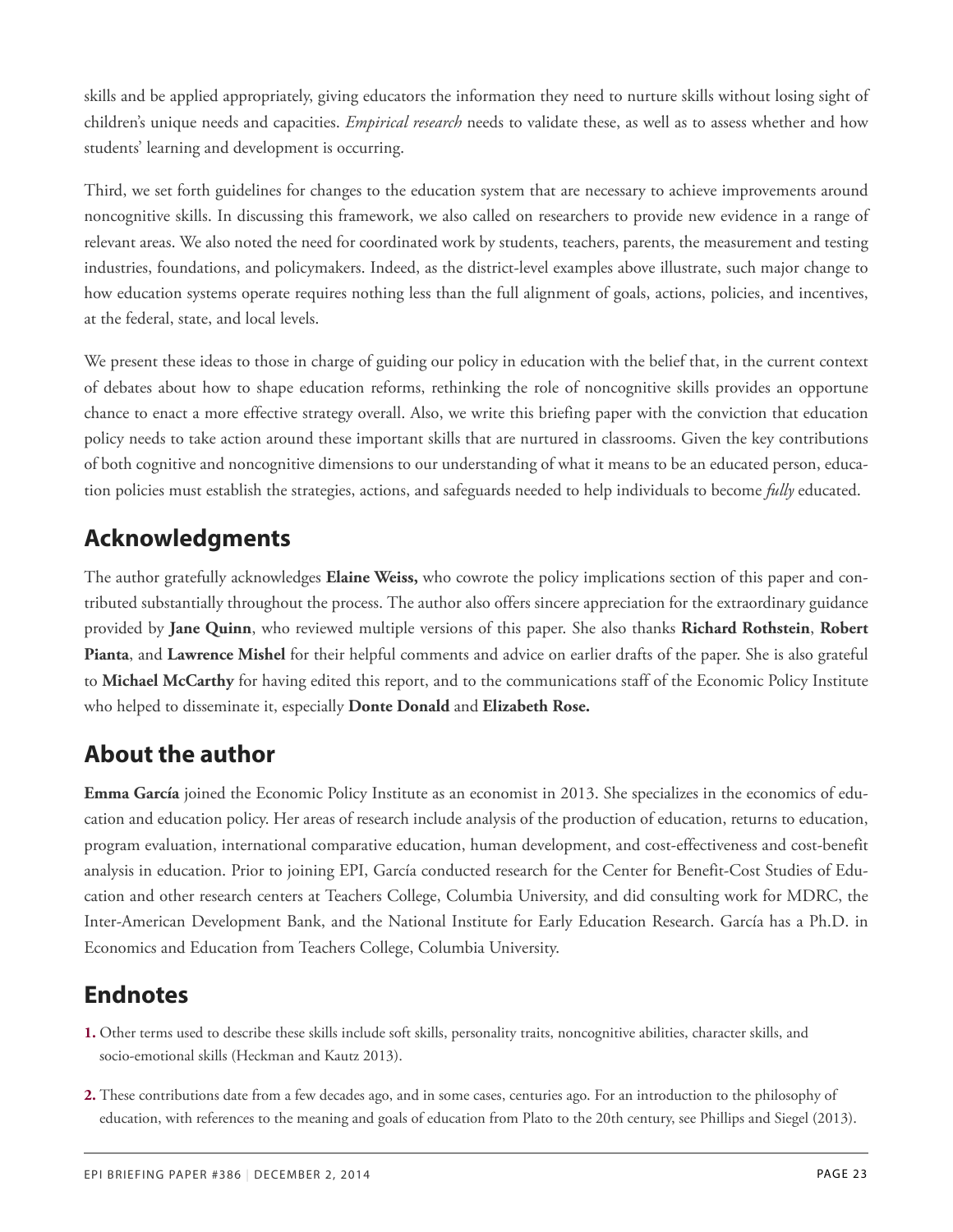See Castaneda (1968); Dewey (1916); and Goodlad, Soder, and Sirotnik (1990) for discussions about the meaning and purposes of education, and the commission of teaching. See Elias (1997) for a request for school reform to provide greater attention to social and emotional learning, or to find the "missing piece" in the education system.

- <span id="page-23-0"></span>**[3.](#page-4-2)** One recent study on the opinion of teachers on noncognitive skills was conducted by Bridgeland, Bruce, and Hariharan (2013).
- <span id="page-23-1"></span>**[4.](#page-4-3)** Examples extracted from Rothstein, Jacobsen, and Wilder (2008).
- <span id="page-23-2"></span>**[5.](#page-5-4)** See Ravitch (2011); Rothstein, Jacobsen, and Wilder (2008); and Tough (2012).
- <span id="page-23-3"></span>**[6.](#page-5-5)** In contrast to cognitive outcomes, there is currently no consensus on what represents a high "level of [noncognitive skills] performance." See the policy implications section of this paper for a discussion of the scaling of these traits, and a call upon research to contribute to ascertaining these relationships.
- <span id="page-23-4"></span>**[7.](#page-5-6)** Most of the existing work classifying noncognitive skills relies on the contributions of psychologists, who have developed different conceptual frameworks and constructs, in different attempts to narrow the concepts they represent and attach quantifiable indicators. The history of the development of a conceptual approach to personality assessment is summarized by Digman (1990) and Goldberg (1993), and more recently, by Borghans et al. (2008), and by Almlund et al. (2011). Another recent attempt to develop constructs and measures representing noncognitive skills is Kyllonen et al. (2009). While there are several traits taxonomies, the most famous classification of personality traits is probably the "Big Five" construct of personality, which organizes all personality traits along five uncorrelated dimensions: extraversion, agreeableness, conscientiousness, neuroticism, and openness to experience. See Almlund et al. (2011, 74, Figure 4) for some of these and other traits' taxonomies.
- <span id="page-23-5"></span>**[8.](#page-6-3)** It is not clear that all of these belong in the noncognitive camp; some might be skills that fall between cognitive and noncognitive extremes. Also, some skills may be more static or fixed, while some may be more adaptable and learnable, depending on each individual. Additionally, some degree of overlap can be detected among some of the skills included in the list.
- <span id="page-23-6"></span>**[9.](#page-6-4)** Promoting noncognitive skills as defined and listed is a mission for education policy. Promoting the full development of children and ensuring acquisition of a broader list of skills for democratic as well as education reasons is a mission for public policy in general, for society, and more importantly, for families and communities. This paper refers exclusively to educationally relevant noncognitive skills.
- <span id="page-23-7"></span>**[10.](#page-7-0)** Other literature reviews on the same topic include Rosen et al. (2010) and Gutman and Schoon (2013). Rosen et al. (2010) focus on the relationships between academic performance and seven noncognitive skills, such as motivation, effort, self-regulated learning, self-efficacy, self-concept, social behavior, and coping and resilience, among students in grades kindergarten to 12. Gutman and Schoon (2013) review studies that discuss how noncognitive skills can be defined and measured and explore interventions that aim to improve noncognitive skills in children. Additional references are found in the works by Brunello and Schlotter (2011) and Garcia (2013, chapter 2).
- <span id="page-23-8"></span>**[11.](#page-7-1)** See table 2 on page 414.
- <span id="page-23-9"></span>**[12.](#page-8-0)** We briefly summarize some evaluations and correlational studies that look at how improving noncognitive skills could boost cognitive performance. We will examine whether these interventions worked through improving noncognitive skills as well in later sections.
- <span id="page-23-10"></span>**[13.](#page-8-1)** Interesting work in the self-regulation field, particularly concerning self-regulation's importance at earlier stages in children's development, has been conducted by Bierman, Domitrovich, and colleagues. See, for example, Bierman et al. (2008); Bierman et al. (2009).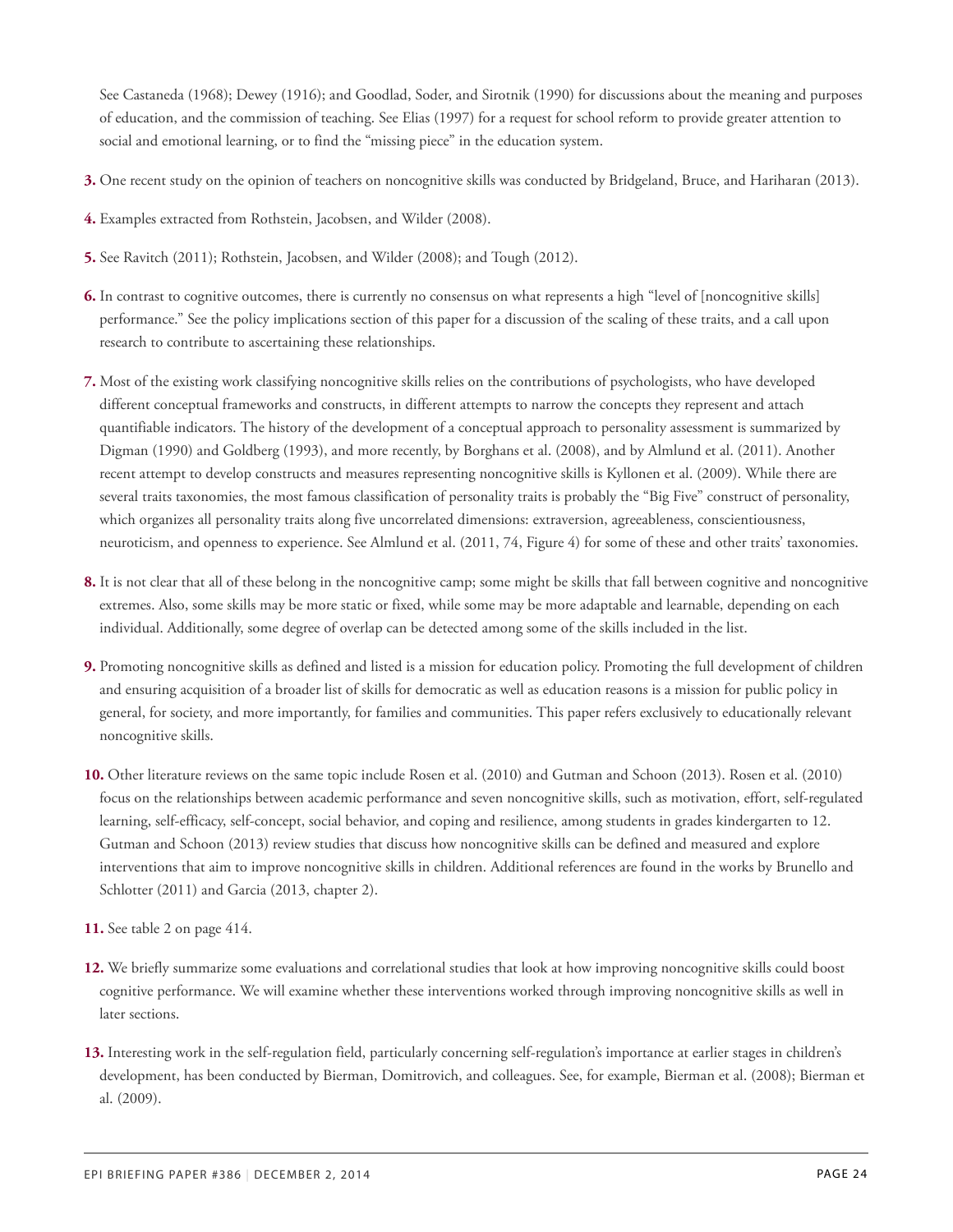- <span id="page-24-0"></span>**[14.](#page-8-2)** For example, see Carter (2013) for a discussion; Fergus, Noguera, and Martin (2014) for some evidence associated with single-sex schools' efforts to improve both cognitive and noncognitive skills of their minority male students; and OECD (2010, 2013). An example using the OECD's Programme for International Student Assessment (PISA) data is the work developed by Weiss and coauthors looking at the relationship between students' engagement with the school and the teacher (i.e., measuring the degree to which the student feels connected with his/her school), and academic performance or competencies. Results for the United States suggest that, net of standard individual and education controls, higher values of engagement with teachers are associated with higher reading scores, and higher values of engagement with school were predictive of performance (Weiss and García 2013; Weiss, García, and Torrats 2014). Other countries examined are Canada, Japan, South Korea, and Mexico. Among others, the comparisons highlight the cross-cultural variation among the associations in the different countries.
- <span id="page-24-1"></span>**[15.](#page-9-2)** See Table 5, page 21. This specific survey/ranking does not ask which specific cognitive skills new entrants may use at work. From a cumulative learning perspective, it is reasonable to assume that some of the cognitive skills used in the workplace build on basic concepts learned in school. This argument should not be interpreted to mean that cognitive skills do not matter, but rather that noncognitive skills *do* matter.
- <span id="page-24-2"></span>**[16.](#page-9-3)** In other words, these rankings may be comparing job-specific cognitive skills with general, non-job-specific noncognitive skills. Evidence of the importance of job- and sector-specific noncognitive skills is found in Mourshed, Farrell, and Barton (2012). From the point of view of labor economists or business leaders, the subset of noncognitive skills may differ from the list of skills relevant for educational purposes. For example, see Murnane and Levy's (1996) new basic skills, or materials from the 21st Century Skills Partnership.
- <span id="page-24-3"></span>**[17.](#page-9-4)** Other references of interest in this regard are Heineck and Anger (2010) and Lindqvist and Vestman (2011).
- <span id="page-24-4"></span>**[18.](#page-9-5)** As we review the literature, keep in mind that while some studies explore specific skills and impacts on them, much of the research discusses noncognitive skills writ large. As such, we may not yet be able to understand the degree to which given child-rearing and/or school practices influence the development of various noncognitive skills, or their impact at different ages.
- <span id="page-24-5"></span>**[19.](#page-10-1)** For instance, Rothstein (2004) reviews the importance of different factors in explaining cognitive gaps. See Brooks-Gunn and Duncan (1997) for a detailed study on how poverty in childhood can affect a multitude of outcomes, including emotional and behavioral domains.
- <span id="page-24-6"></span>**[20.](#page-10-2)** Olson (2012, 11) points to new evidence on genetics that "indicates that behavior influences genes […] and that experiences are able to change genetic activity that once was assumed to be hard-wired" and how "neuronal structure and function change in response to experiences." Nisbett (2009) provides a comprehensive study of the importance of the environment for the development of intelligence (in all its various forms).
- <span id="page-24-7"></span>**[21.](#page-10-3)** Publications that report such findings include Bloom (1964), Lee and Burkam (2002), Barnett and Belfield (2006), and Rothstein (2004). For a more recent compendia analyzing the multiple ways in which socioeconomic status or social class influence children's development, see Duncan and Murnane (2011).
- <span id="page-24-8"></span>**[22.](#page-11-0)** See Gall et al. (2000); Hall (2001); and Strolin‐Goltzman (2010) for other references.
- <span id="page-24-9"></span>**[23.](#page-11-1)** This should probably not be surprising, given the explicit goals of many out-of-school-time programs of compensating for lack of attention to these factors during the school day/in the classroom. See, for example, Carter (2013); and Heckman and Sanger (2013).
- <span id="page-24-10"></span>**[24.](#page-11-1)** Some of these and other interventions aiming at altering the learning climate, or other school aspects, in order to boost students' noncognitive skills are listed in Durlak et al.'s (2011) meta-analysis. Note that these interventions are implemented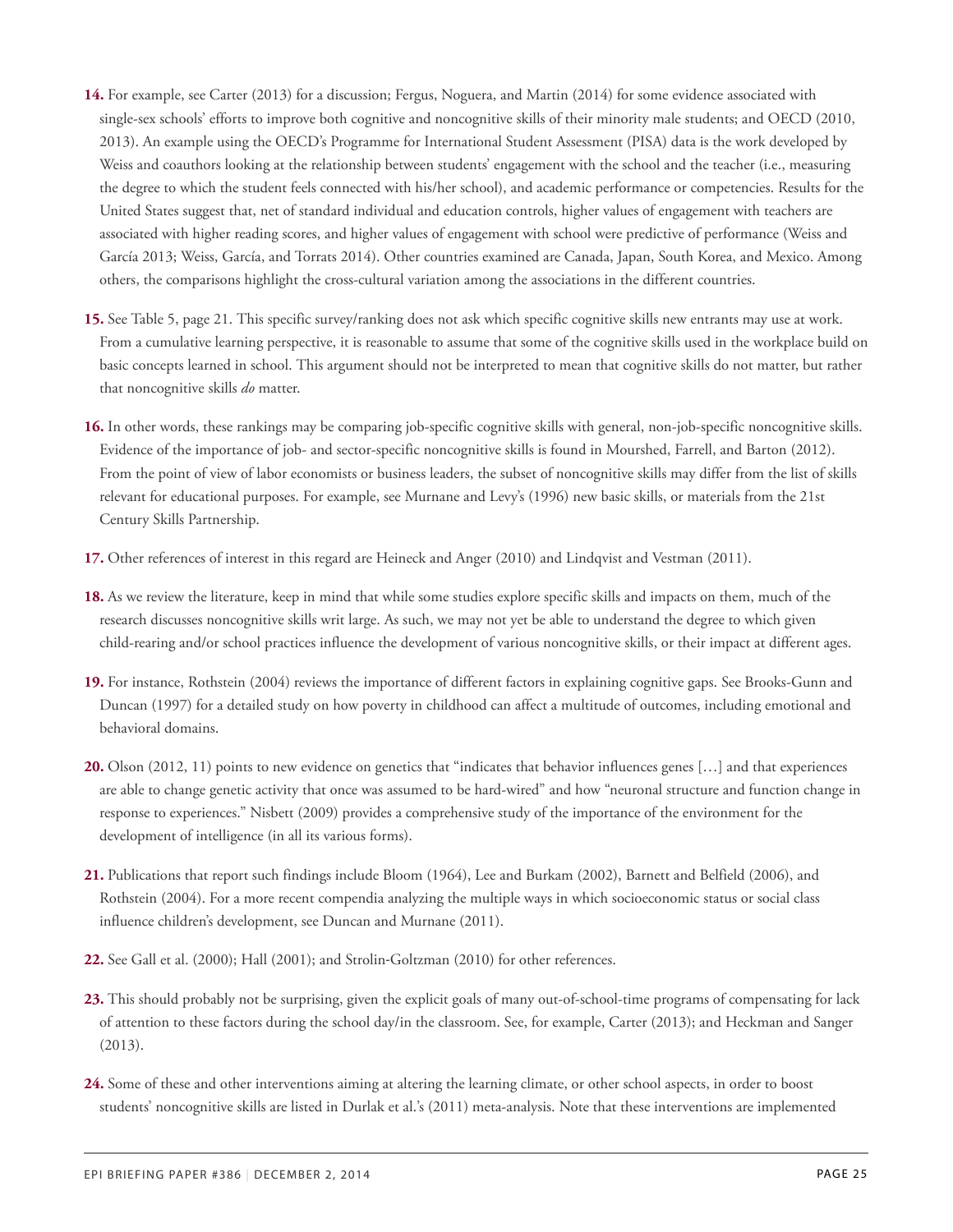during the school time and year. Rothstein (2004) reviews some empirical research that highlights the importance of after-school activities and summer programs for "laying the foundations for academic success" as well as for building "social skills, like leadership, conflict resolution, and teamwork" (101). Zins et al. (2004) also provide a review of studies that show the relationship between socio-emotional learning and academic performance.

- <span id="page-25-0"></span>**[25.](#page-11-2)** In addition to its positive impact on a number of noncognitive skills, the intervention also improved standardized test scores (that is, a type of intervention leading to associations and outcomes such as those explained in the section *Why cognitive skills matter*).
- <span id="page-25-1"></span>**[26.](#page-12-1)** Comer School Development Program, Child Study Center, Yale School of Medicine, [http://schooldevelopmentprogram.org/](http://schooldevelopmentprogram.org/about/index.aspx) [about/index.aspx.](http://schooldevelopmentprogram.org/about/index.aspx)
- <span id="page-25-2"></span>**[27.](#page-12-2)** Earlier work on this topic by Clark (1990) showed that after-school activities mattered largely for minority and disadvantaged children and were predictive of high achievement among them.
- <span id="page-25-3"></span>**[28.](#page-12-3)** The best-known examples of studies examining the determinants of academic performance are those developed by Hanushek (for instance, Hanushek 1979, 1989), and with their roots in the well-known Coleman Report (Coleman et al. 1966).
- <span id="page-25-4"></span>**[29.](#page-12-4)** Their identification builds on having the same students take different academic subjects in classes with different sizes, which allows contemporaneous within-student and within-teacher comparisons across two academic subjects, and first differences.
- <span id="page-25-5"></span>**[30.](#page-12-5)** See chapter six. The noncognitive skills index is constructed using the standardized variables by grade level for students' scores in externalizing behavioral problems, internalizing behavioral problems, and self-control, as reported by teachers.
- <span id="page-25-6"></span>**[31.](#page-13-2)** See chapter seven. Other examples of this identification are found in the literature in the 1970s and 1980s. In addition to Levin (1970), see Boardman, Davis, and Sanday (1977); and Schneider (1985). The cognitive skills index is constructed using information on achievement in reading, mathematics, and science/general knowledge. The noncognitive skills index is constructed using the scores in students' and teachers' reported externalizing behavioral problems and internalizing behavioral problems, teachers' reported self-control, and students' reported locus of control and self-concept. Both indices are constructed using the standardized variables by grade level.
- <span id="page-25-7"></span>**[32.](#page-13-3)** According to the empirical estimates (with controls for individual- and school-level covariates), an increase of one standard deviation in cognitive skills would increase noncognitive performance by 0.084 standard deviations in kindergarten, by over 0.223 standard deviations in third grade, and 0.185 standard deviations in eighth grade. An increase of one standard deviation in noncognitive skills is associated with an increase in a student's academic performance of 0.053 standard deviations in kindergarten. The coefficients are 0.093 standard deviations in first grade, 0.082 standard deviations in third grade, 0.095 standard deviations in fifth grade—and a substantial rise to 0.169 standard deviations in eighth grade.
- <span id="page-25-8"></span>**[33.](#page-13-4)** See Garcia (2013) for more detailed explanations and sensitivity checks, and for a discussion of the stability of the patterns over time based on different personality traits.
- <span id="page-25-9"></span>**[34.](#page-14-2)** See Nisbett (2009) or Kusche and Greenberg (1994), on the PATHS Curriculum. For example, project-based learning allows students to learn about specific academic issues while also providing an opportunity to use and develop a number of organizational, communication, and teamwork skills.
- <span id="page-25-10"></span>**[35.](#page-15-1)** For example, the work of Jackson (2013) can be used to illustrate new attempts to measure teachers' contribution to noncognitive development.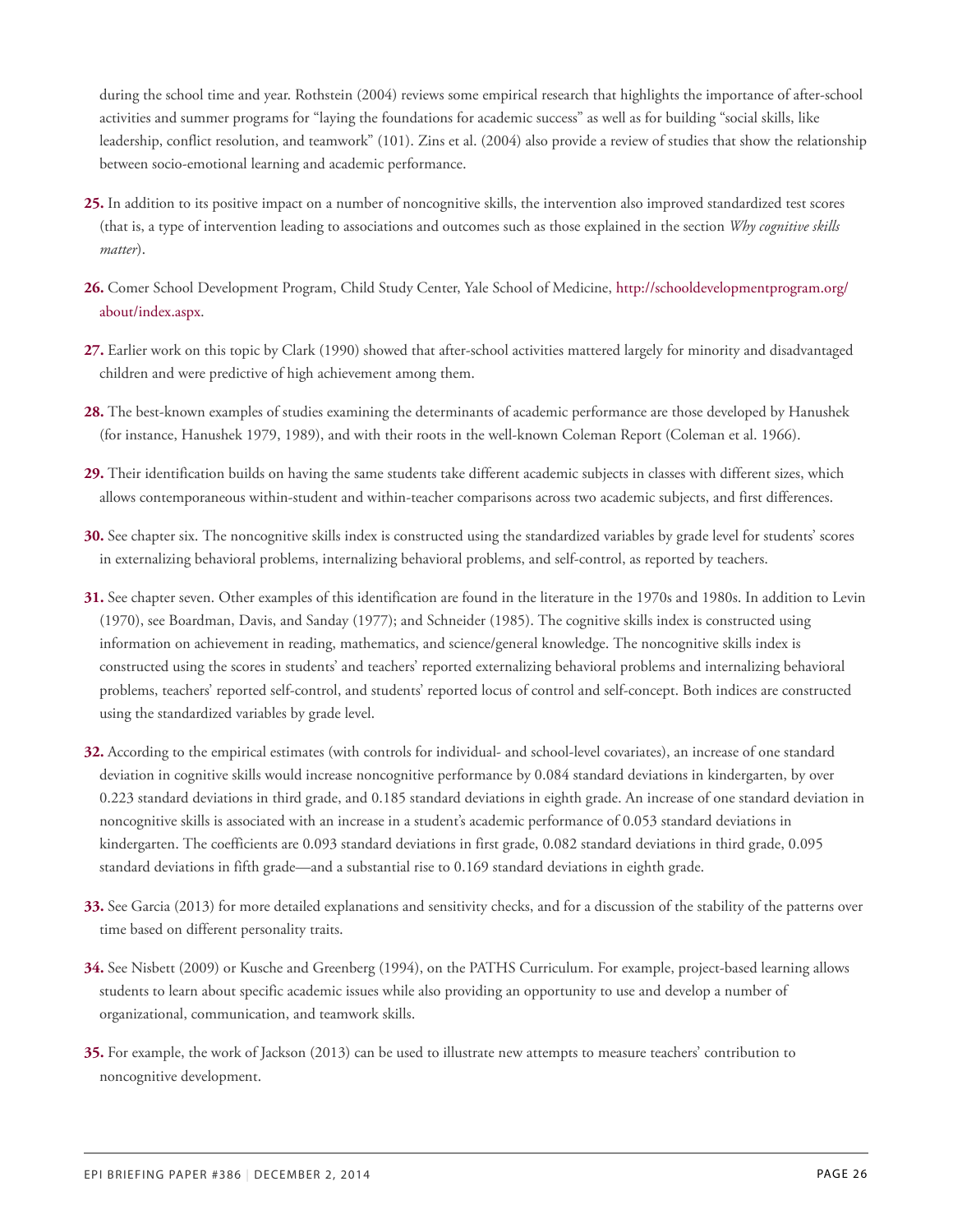- <span id="page-26-0"></span>**[36.](#page-15-2)** These practices and policies vary widely from state to state and, within states, across districts. As such, the first step is to examine current policies and to determine how changes to state and district laws factor in. For example, only 3 percent of the disciplinary actions for students in middle and high schools in Texas were for conduct for which state law mandates suspensions and expulsions, and the remainder of disciplinary actions were made at the discretion of school officials (primarily in response to violations of local schools' conduct codes) (Fabelo 2011).
- <span id="page-26-1"></span>**[37.](#page-16-1)** For an assessment of the evolution of quality instruments in early education in the last decade, see La Paro, Pianta, and Stuhlman (2004); La Paro et al. (2012); Pianta, La Paro, and Hamre (2008).
- <span id="page-26-2"></span>**[38.](#page-17-1)** As is true of other examples in this section, the few that we highlight are intended to provide illustrations of what we discuss. There are many more that merit attention, and these are not necessarily representative of them.
- <span id="page-26-3"></span>**[39.](#page-17-2)** For a one page summary of this intervention, see Broader, Bolder Approach (2010a). For more detailed information, see City Connects (2014).
- <span id="page-26-4"></span>**[40.](#page-18-1)** For a one-page summary of this intervention, see Broader, Bolder Approach (2010b). For more detailed information, see Black Oak Mine Unified School District (2014).
- <span id="page-26-5"></span>**[41.](#page-18-2)** The other districts taking part in the Collaborating Districts Initiative, which vary greatly in terms of strengths and challenges, include Anchorage, Chicago, Cleveland, Nashville, Oakland, Sacramento, and Washoe County, Nevada. Several of these districts also highlight the frequent conflicts between districts' desire to focus on noncognitive skills and state and federal mandates and requirements that may impede or even drown out those efforts.
- <span id="page-26-6"></span>**[42.](#page-18-3)** See <http://www.casel.org/collaborating-districts/austin-independent-school-district>.
- <span id="page-26-7"></span>**[43.](#page-18-4)** More information about these programs and their effectiveness is provided at <http://www.devstu.org>.
- <span id="page-26-8"></span>**[44.](#page-18-5)** See New York State Board of Regents (2011). The State of New York, like the State of Illinois before it, was advised by CASEL and conducted a survey to learn about practices pertaining to a comprehensive approach to implementing school-wide social and emotional development and learning. See Tanyu et al. (2005). Other institutions, such as the UCLA Center for Mental Health, are working with other states to advance similar statewide strategies to embed noncognitive skills in education policy.
- <span id="page-26-9"></span>**[45.](#page-18-6)** Just as it is beyond the scope of this paper to provide a detailed analysis of how accountability policies could be improved, there is no way to list all of the foundations that might fall into this category. We include in this category foundations that have focused on this issue for at least several years and/or supported multiple initiatives.
- <span id="page-26-10"></span>**[46.](#page-19-1)** In other words, not only would we need to define what, for example, collaborative problem solving is, but also to find a way to measure it through a computer.
- <span id="page-26-11"></span>**[47.](#page-19-2)** The list we put forth earlier in the paper is likely to be adapted as more evidence becomes available.
- <span id="page-26-12"></span>**[48.](#page-20-2)** Although this is beyond the researchers' control, a potential institutionalization of noncognitive skills (from their definition, measurement and evaluation through standards, to the design of a learning curriculum, or teachers' training on the new curriculum, etc.) could drive the development of stereotypes or pressure, and, thus, be at odds of living up to their unique potential.
- <span id="page-26-13"></span>**[49.](#page-20-3)** The preparation of aspiring teachers should include a more comprehensive preparation program incorporating support regarding knowledge and practice of teaching strategies to nurture noncognitive skills (in the same way that teachers currently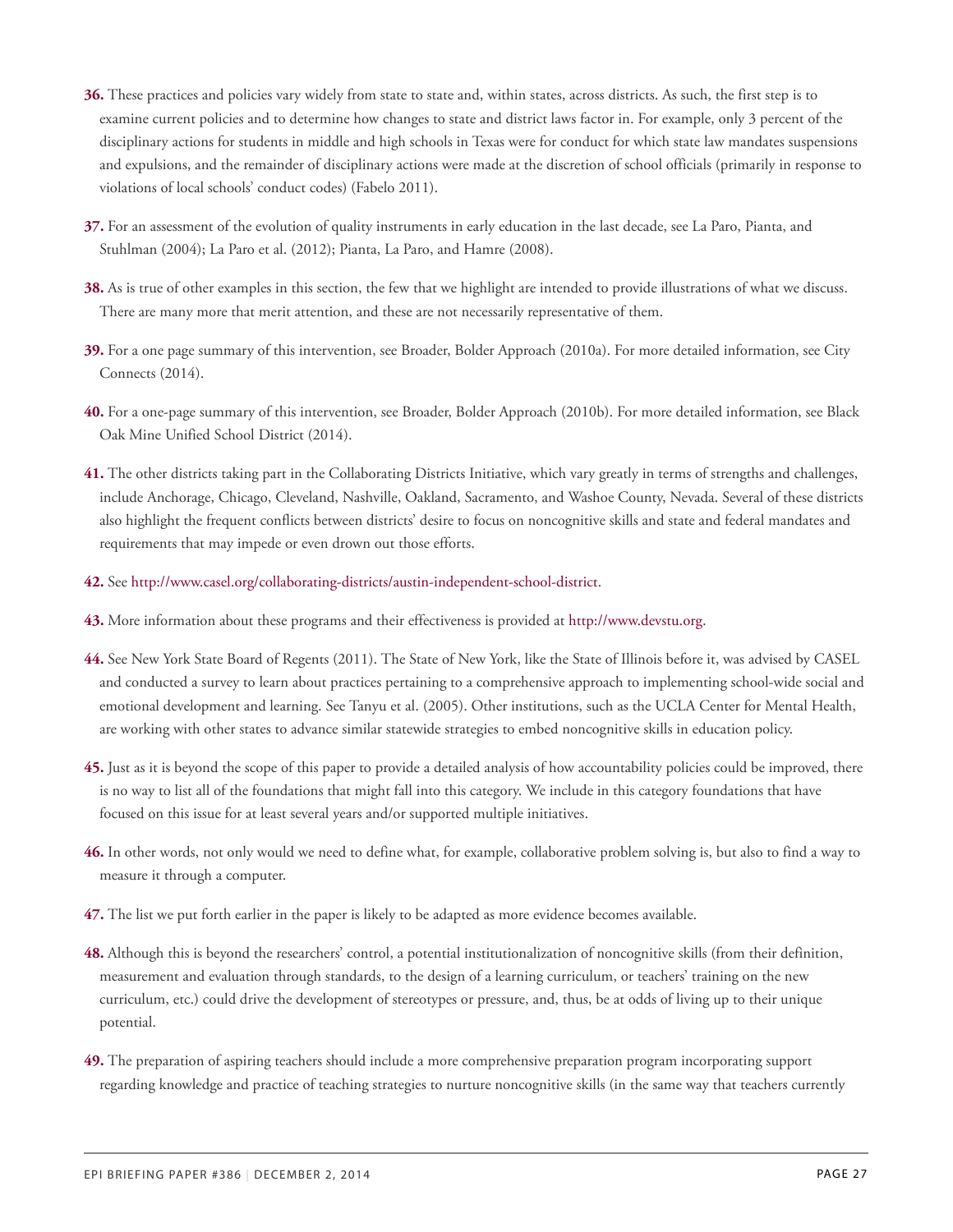learn not only math, reading, and writing content, but strategies to teach subtraction, decoding, and persuasive writing, for example).

- <span id="page-27-1"></span>**[50.](#page-20-4)** Concerns exist about the fact that misuse and poor design of cognitive assessments, and inappropriate accountability in recent years, have caused substantial harm. Traditional testing tended to exclude many of the school outcomes we truly value and to inherently narrow the schools' focus regarding what teachers should teach and students should learn. Numerous voices advise that the *utilization* of standardized achievement test data as the main element of education accountability, with punishing purposes, is ineffective, poor policy, and immoral (Baker et al. 2010; Gordon 2013; Ravitch 2013, among multiple other voices). See also American Educational Research Association (2014).
- <span id="page-27-2"></span>**[51.](#page-21-2)** For example, issues such as peer effects and teaching practices, among many others, are areas that could be reassessed in light of noncognitive skills affecting the channels through which they can work and the outcomes that they can produce (García and Gottfried 2013).

## <span id="page-27-0"></span>**References**

Albert Shanker Institute. 2009. *Preschool Curriculum: What's in It for Children and Teachers?*

Almlund, Mathilde, Angela Lee Duckworth, James J. Heckman, and Tim Kautz. 2011. "Personality Psychology and Economics." In *Handbook of the Economics of Education.* Amsterdam: Elsevier.

American Educational Research Association. 2014. *Standards for Educational and Psychological Testing*. Edited by American Educational Research Association, American Psychological Association, National Council on Measurement in Education, and Joint Committee on Standards for Educational and Psychological Testing.

American Statistical Association. 2014. "ASA Statement on Using Value-Added Models for Educational Assessment." April 8.

Anyon, Yolanda, Megan Moore, Elizabeth Horevitz, Kelly Whitaker, Susan Stone, and John P. Shields. 2013. "Health Risks, Race, and Adolescents' Use of School-Based Health Centers: Policy and Service Recommendations." *Journal of Behavioral Health Services & Research,* vol. 40, 457–468.

Baker, Eva. 2013. "The Importance of Afterschool Programs in Education Reform Worldwide: Making It Essential in America." In *Expanding Minds and Opportunities: Leveraging the Power of Afterschool and Summer Learning for Student Success*, edited by Terry K. Peterson. Washington, D.C.: Collaborate Communications Group.

Baker, Eva L., Paul E. Barton, Linda Darling-Hammond, Edward Haertel, Helen F. Ladd, Robert L. Linn, Diane Ravitch*,* Richard Rothstein, Richard J. Shavelson, and Lorrie A. Shepard*.* 2010. *Problems with the Use of Student Test Scores to Evaluate Teachers*. Economic Policy Institute, Briefing Paper #278.

Barnett, W. Steven, and Clive R. Belfield. 2006. "Early Childhood Development and Social Mobility." *The Future of Children,* vol. 16, no. 2, 73–98.

Barnett, W. S., D. J. Epstein, A. H. Friedman, R. A. Sansanelli, and J. T. Hustendt. 2009. "The State of Preschool 2009: Executive Summary." National Institute for Early Education.

Bierman, Karen L., Celene E. Domitrovich, Robert L. Nix, Scott D. Gest, Janet A. Welsh, Mark T. Greenberg, Clancy Blair, Keith E. Nelson, and Sukhdeep Gill. 2008. "Promoting Academic and Social‐Emotional School Readiness: The Head Start Redi Program." *Child Development,* vol. 79, no. 6, 1802–1817.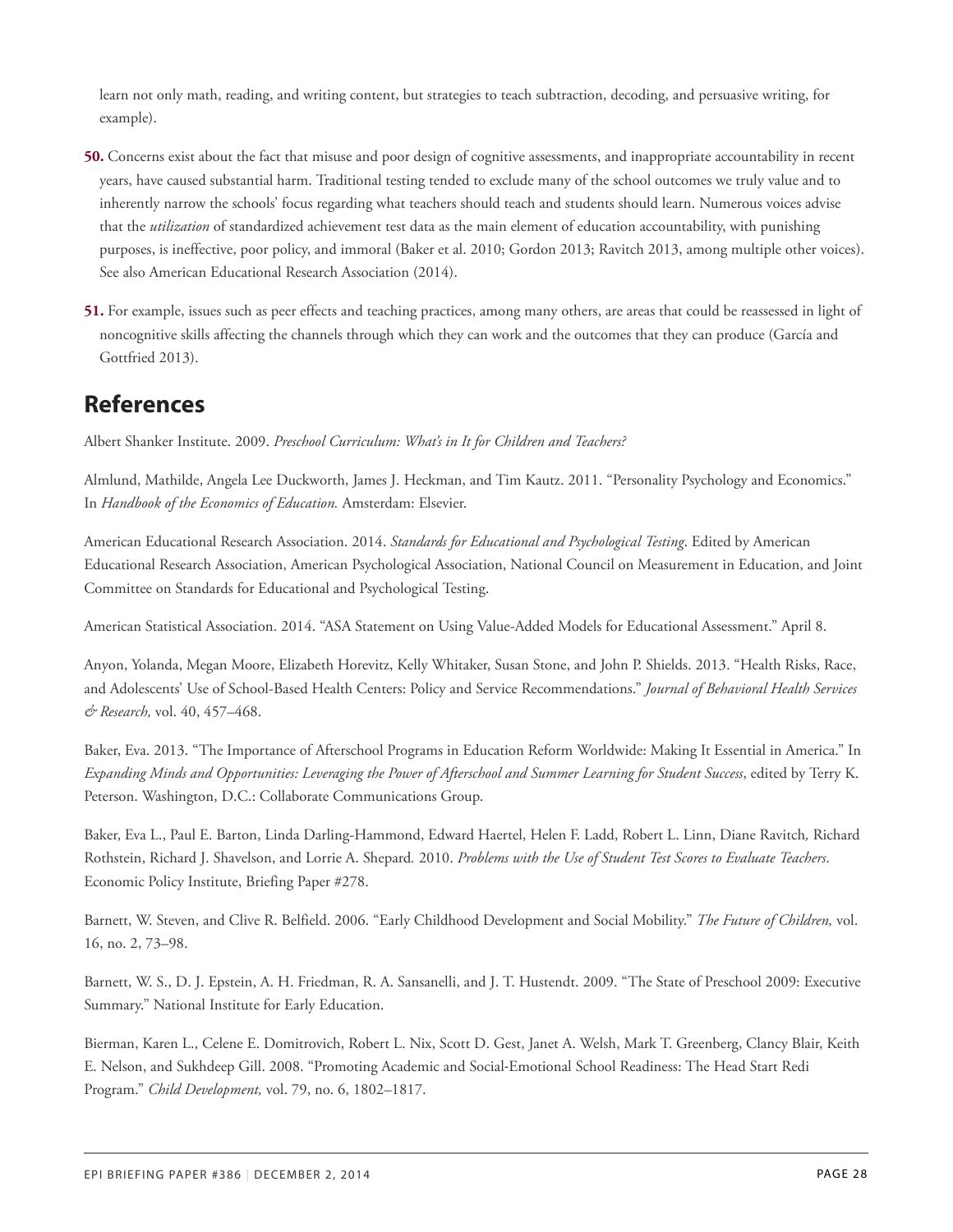Bierman, Karen L., Marcela M. Torres, Celene E. Domitrovich, Janet A. Welsh, and Scott D. Gest. 2009. "Behavioral and Cognitive Readiness for School: Cross‐Domain Associations for Children Attending Head Start." *Social Development,* vol. 18, no. 2, 305–323.

Binet, A., and T. Simon. 1916. *The Development of Intelligence in Children: The Binet-Simon Scale*. Williams & Wilkins Company.

Black Oak Mine Unified School District. 2014. "Welcome to the Black Oak Mine Unified School District." [http://www.bomusd.org/.](http://www.bomusd.org/)

Bloom, Benjamin S. 1964. *Stability and Change in Human Characteristics*: New York: Wiley.

Boardman, A.E., O.A. Davis, and P.R. Sanday. 1977. "A Simultaneous Equations Model of the Educational Process." *Journal of Public Economics,* vol. 7, no. 1, 23–49.

Boccanfuso, Christopher, and Megan Kuhfeld. 2011. *Multiple Responses, Promising Results: Evidence-Based, Nonpunitive Alternatives to Zero Tolerance*. Child Trends.

Broader, Bolder Approach. 2010a. "Boston, Massachusetts: A Broader, Bolder Approach." [http://www.boldapproach.org/uploads/](http://www.boldapproach.org/uploads/db_files/Boston%20City%20slides%20formatted%2010_11.pdf) [db\\_files/Boston%20City%20slides%20formatted%2010\\_11.pdf](http://www.boldapproach.org/uploads/db_files/Boston%20City%20slides%20formatted%2010_11.pdf)

Broader, Bolder Approach. 2010b. "Black Oak Mine USD, California: A Broader, Bolder Approach." [http://www.boldapproach.org/uploads/db\\_files/Black%20Oak%20Mineslides%20formatted%2010\\_1144.pdf](http://www.boldapproach.org/uploads/db_files/Black%20Oak%20Mineslides%20formatted%2010_1144.pdf).

Borghans, Lex, Angela L. Duckworth, James J. Heckman, and Bas ter Weel. 2008. "The Economics and Psychology of Personality Traits." *Journal of Human Resources,* vol. 43, no. 4, 972–1059.

Bowles, S., H. Gintis, and M. Osborne. 2001. "The Determinants of Earnings: A Behavioral Approach." *Journal of Economic Literature,* vol. 39, no. 4, 1137–1176.

Bridgeland, J., M. Bruce, and A. Hariharan. 2013. *The Missing Piece: A National Teacher Survey on How Social and Emotional Learning Can Empower Children and Transform Schools*. Collaborative for Academic, Social, and Emotional Learning.

Brooks-Gunn, Jeanne, and Greg J. Duncan. 1997. "The Effects of Poverty on Children." *The Future of Children*, vol. 7, no. 2, 55–71.

Brunello, Giorgio, and Martin Schlotter. 2011. *Non-Cognitive Skills and Personality Traits: Labour Market Relevance and Their Development in Education & Training Systems*. Discussion Paper No. 5743. IZA.

Bryk, Anthony S., Penny Bender Sebring, Elaine Allensworth, John Q. Easton, and Stuart Luppescu. 2010. *Organizing Schools for Improvement: Lessons from Chicago*. Chicago: University of Chicago Press.

Card, D. 1999. "The Causal Effect of Education on Earnings." *Handbook of Labor Economics*, vol. 3, 1801–1863.

Carter, Gene R. 2013. "The Importance of Educating and Developing Many Aspects of the 'Whole' Child." In *Expanding Minds and Opportunities: Leveraging the Power of Afterschool and Summer Learning for Student Success*, edited by Terry K. Peterson. Washington, D.C.: Collaborate Communications Group, 1–4.

Carter, Prudence L. 2013. "Student and School Cultures and the Opportunity Gap." In *Closing the Opportunity Gap: What America Must Do to Give Every Child an Even Chance.* New York: Oxford University Press, 143.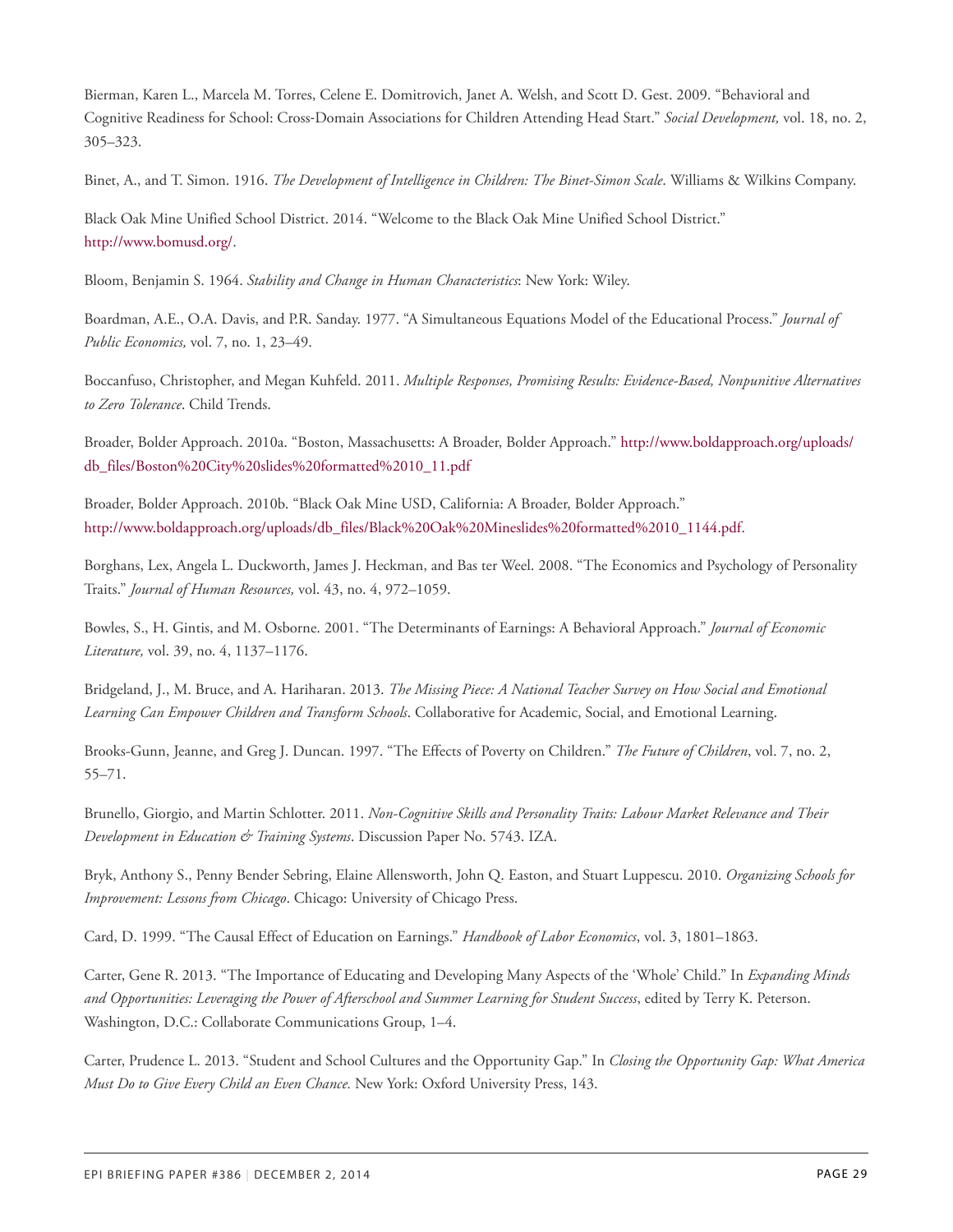Casner-Lotto, J., and L. Barrington. 2006. *Are They Really Ready to Work? Employers' Perspectives on the Basic Knowledge and Applied Skills of New Entrants to the 21st Century U.S. Workforce*. The Conference Board, Inc., the Partnership for 21st Century Skills, Corporate Voices for Working Families, and the Society for Human Resource Management.

Castaneda, Carlos. 1968. *The Teachings of Don Juan: A Yaqui Way of Knowledge*. Berkeley: University of California Press.

Castrechini, Sebastian, and Rebecca A. London. 2012. *Positive Student Outcomes in Community Schools*. Center for American Progress.

CityConnects. 2014. "Welcome to City Connects." [http://www.bc.edu/schools/lsoe/cityconnects.](http://www.bc.edu/schools/lsoe/cityconnects)

Clark, Reginald M. 1990. "Why Disadvantaged Students Succeed: What Happens Outside School Is Critical." *Public Welfare*, vol. 2, 17–23.

Coleman, J. S., E. Campbell, C. Hobson, J. McPartland, A. Mood, F. Weinfeld, and R. York. 1966. *The Coleman Report*. Equality of Educational Opportunity.

Comer, James P. 2005. "Child and Adolescent Development: The Critical Missing Focus in School Reform." *Phi Delta Kappan,* vol. 86, no. 10, 757–763.

Cook, Thomas D., Robert F. Murphy, and H. David Hunt. 2000. "Comer's School Development Program in Chicago: A Theory-Based Evaluation." *American Educational Research Journal*, vol. 37, no. 2, 535–597.

Cunha, Flavio, James J. Heckman, L. Lochner, and D. V. Masterov. 2006. "Interpreting the Evidence on Life Cycle Skill Formation." *Handbook of the Economics of Education,* vol. 1, 697–812.

Cunha, Flavio, James J. Heckman, and S. M. Schennach. 2010. "Estimating the Technology of Cognitive and Noncognitive Skill Formation." *Econometrica,* vol. 78, no. 3, 883–931.

Darling-Hammond, Linda, Gene Wilhoit, and Linda Pittenger. 2014. "Accountability for College and Career Readiness: Developing a New Paradigm." *Education Policy Analysis Archives,* vol. 22, no. 86, 1.

Dee, T. S., and M. R. West. 2011. "The Non-Cognitive Returns to Class Size." *Educational Evaluation and Policy Analysis,* vol. 33, no. 1, 23–46.

Dewey, J. 1916. *Democracy and Education: An Introduction to the Philosophy of Education*. Macmillan.

Diamond, Adele. 2013. "Executive Functions." *Annual Review of Psychology,* vol. 64, 135–168.

Digman, J. M. 1990. "Personality Structure: Emergence of the Five-Factor Model." *Annual Review of Psychology,* vol. 41, no. 1, 417–440.

Duckworth, Angela L., and Martin E.P. Seligman. 2005. "Self-Discipline Outdoes IQ in Predicting Academic Performance of Adolescents." *Psychological Science*, vol. 16, no. 12, 939–944.

Duckworth, Angela L., Patrick D. Quinn, and Eli Tsukayama. 2012. "What No Child Left Behind Leaves Behind: The Roles of IQ and Self-Control in Predicting Standardized Achievement Test Scores and Report Card Grades." *Journal of Educational Psychology,* vol. 104, no. 2, 439.

Duncan, Greg J., and Richard J. Murnane (eds.). 2011. *Whither Opportunity? Rising Inequality, Schools, and Children's Life Chances.* New York: Russell Sage Foundation.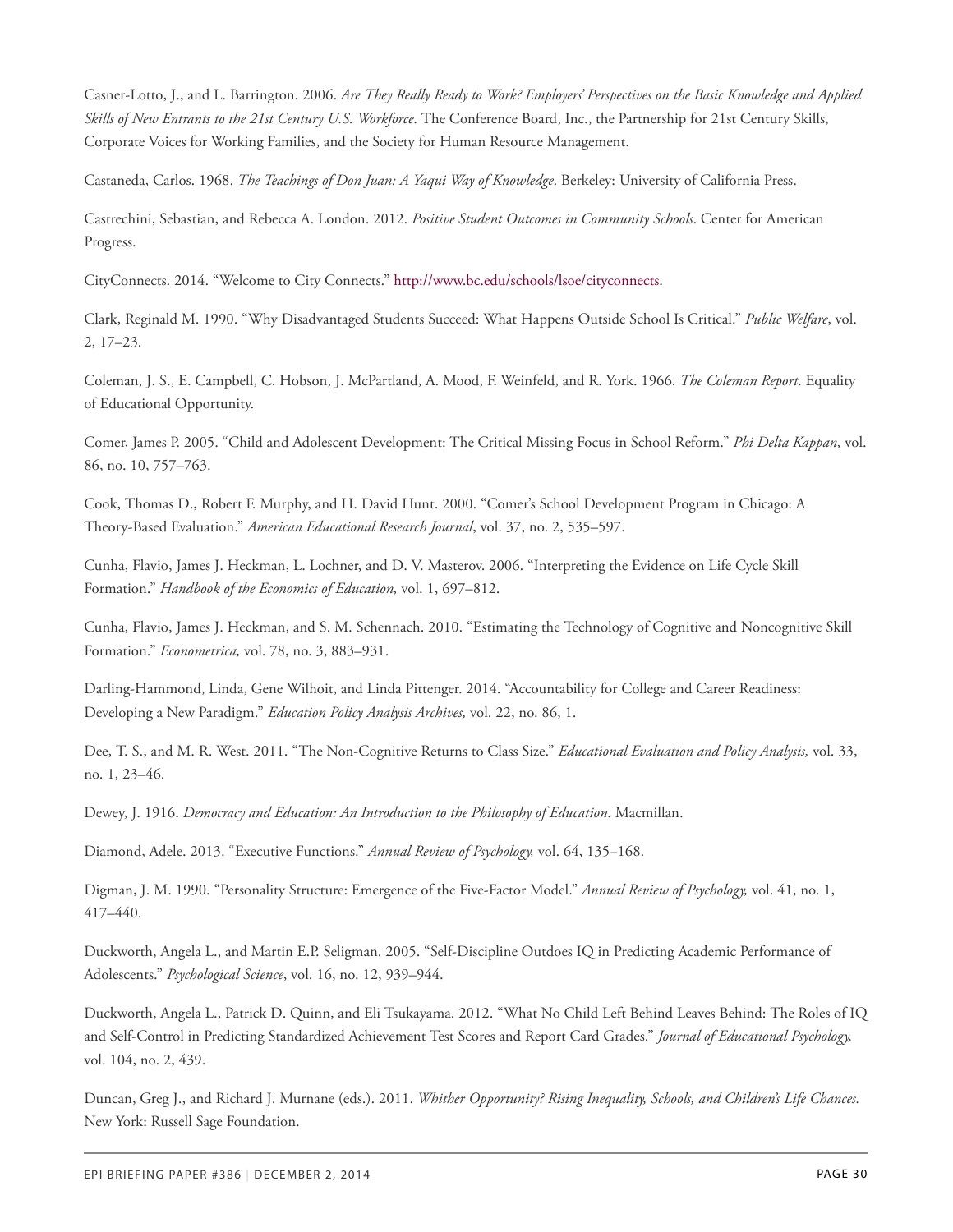Durlak, J. A., R. P. Weissberg, A. B. Dymnicki, R. D. Taylor, and K. B. Schellinger. 2011. "The Impact of Enhancing Students' Social and Emotional Learning: A Meta-Analysis of School-Based Universal Interventions." *Child Development,* vol. 82, no. 1, 405–432.

Durlak, J. A., and R. P. Weissberg. 2013. "Afterschool Programs That Follow Evidence-Based Practices to Promote Social and Emotional Development Are Effective." In *Expanding Minds and Opportunities: Leveraging the Power of Afterschool and Summer Learning for Student Success*, edited by Terry K. Peterson. Washington, D.C.: Collaborate Communications Group.

Eccles, Jacquelynne S., and Bonnie L. Barber. 1999. "Student Council, Volunteering, Basketball, or Marching Band: What Kind of Extracurricular Involvement Matters?" *Journal of Adolescent Research,* vol. 14, no. 1, 10–43.

Eccles, Jacquelynne S., Bonnie L. Barber, Margaret Stone, and James Hunt. 2003. "Extracurricular Activities and Adolescent Development." *Journal of Social Issues,* vol. 59, no. 4, 865–889.

Elias, M. 1997. "The Missing Piece: Making the Case for Greater Attention to Social and Emotional Learning in the Schools." *Education Week,* vol. 17, no. 5, 36–38.

Emmer, Edmund, Edward Sabornie, Carolyn M. Evertson, and Carol S. Weinstein. 2013. *Handbook of Classroom Management: Research, Practice, and Contemporary Issues*. London: Routledge.

Fabelo, Antonio. 2011. *Breaking Schools' Rules: A Statewide Study of How School Discipline Relates to Students' Success and Juvenile Justice Involvement*. Justice Center, Council of State Governments.

Farrington, Camille A., Melissa Roderick, Elaine Allensworth, Jenny Nagaoka, Tasha Seneca Keyes, David W. Johnson, and Nicole O. Beechum. 2012. "Teaching Adolescents to Become Learners: The Role of Noncognitive Factors in Shaping School Performance." Consortium on Chicago School Research, The University of Chicago.

Fergus, Edward, Pedro Noguera, and Margary Martin. 2014. *Schooling for Resilience: Improving the Life Trajectory of Black and Latino Boys*. Cambridge, Mass.: Harvard Education Press.

Ferretti, Ralph P., Charles D. MacArthur, and Cynthia M. Okolo. 2001. "Teaching for Historical Understanding in Inclusive Classrooms." *Learning Disability Quarterly,* vol. 24, no. 1, 59–71.

Friedlaender, Diane, Dion Burns, Heather Lewis-Charp, Channa Mae Cook-Harvey, and Linda Darling-Hammond. 2014. *Student-Centered Schools: Closing the Opportunity Gap*. Stanford Center for Opportunity Policy in Education.

Galinsky, Ellen. 2006. *The Economic Benefits of High-Quality Early Childhood Programs: What Makes the Difference?* Committee for Economic Development.

Gall, Gail, Maria E. Pagano, M. Sheila Desmond, James M. Perrin, and J. Michael Murphy. 2000. "Utility of Psychosocial Screening at a School‐Based Health Center." *Journal of School Health,* vol. 70, no. 7, 292–298.

García, Emma. 2013. *What We Learn in School: Cognitive and Non-Cognitive Skills in the Educational Production Function*. Columbia University.

García, Emma. 2015 (forthcoming). *Inequalities at the Starting Gate*. Economic Policy Institute.

García, Emma, and Michael A. Gottfried. 2013. *The Effects of Peer Tutoring on Cognitive and Noncognitive Skills*.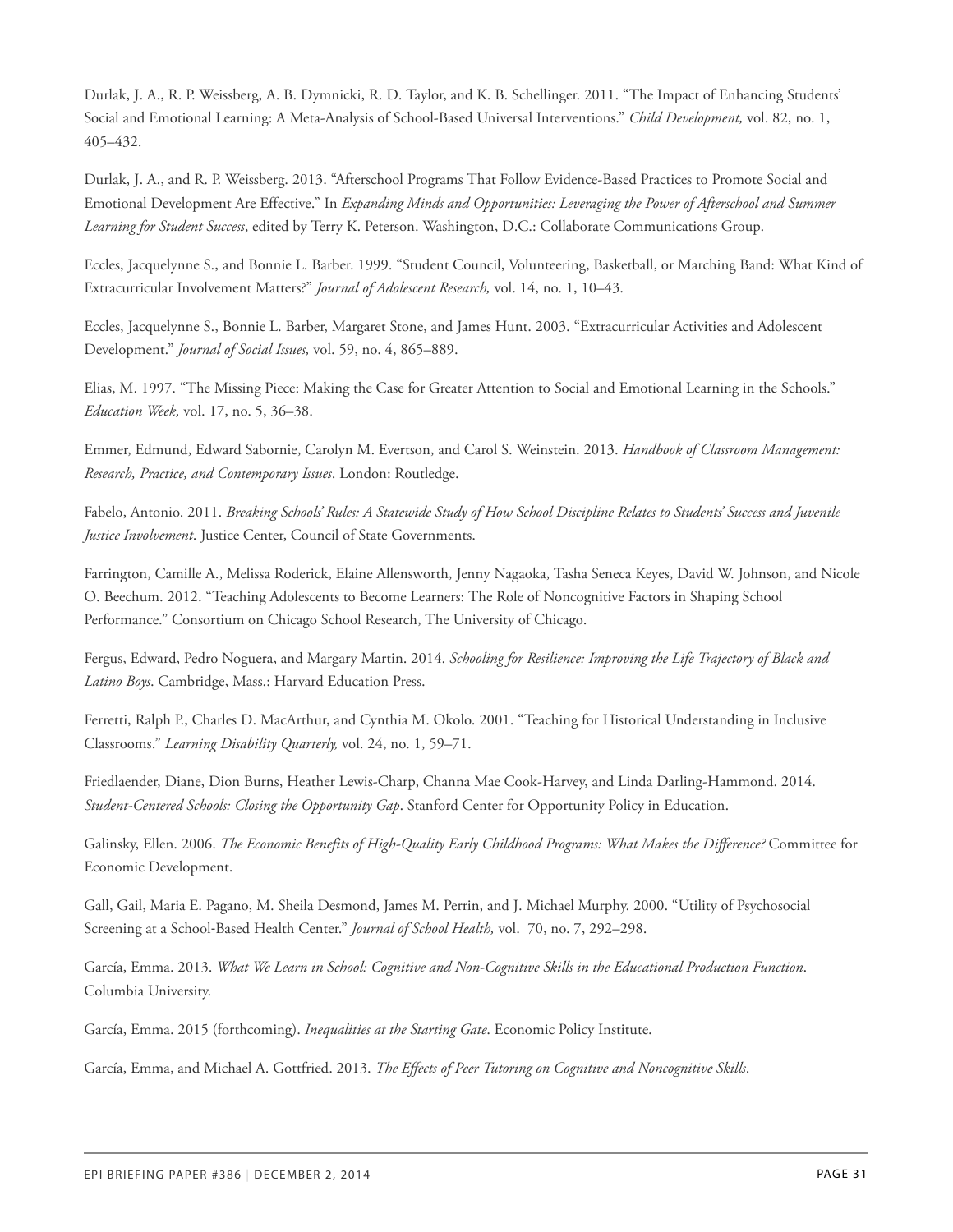Gilman, Rich, Joel Meyers, and Laura Perez. 2004. "Structured Extracurricular Activities among Adolescents: Findings and Implications for School Psychologists." *Psychology in the Schools,* vol. 41, no. 1, 31–41.

Gintis, Herbert. 1971. "Education, Technology, and the Characteristics of Worker Productivity." *The American Economic Review,* vol. 61, no. 2, 266–279.

Goldberg, L. R. 1993. "The Structure of Phenotypic Personality Traits." *American Psychologist,* vol. 48, no. 1, 26.

Goodlad, John I., Roger Soder, and Kenneth A. Sirotnik. 1990. *The Moral Dimensions of Teaching.* New York: Jossey-Bass.

Gordon, Edmund W. 2013. "Community View: Standardized Testing Is Ineffective, Immoral Policy." *Journal News,* April 15.

Gottfredson, Denise C. 1987. "An Evaluation of an Organization Development Approach to Reducing School Disorder." *Evaluation Review,* vol. 11, no. 6, 739–763.

Grissmer, D., and E. Eiseman. 2008. "Can Gaps in the Quality of Early Environments and Noncognitive Skills Help Explain Persisting Black-White Achievement Gaps?" In *Steady Gains and Stalled Progress: Inequality and the Black-White Test Score Gap,* edited by K.A. Magnuson and J. Waldfogel. Russell Sage Foundation, 139–180.

Gutman, Leslie Morrison, and Ingrid Schoon. 2013. *The Impact of Non-Cognitive Skills on Outcomes for Young People*. Education Endowment Foundation*.* [http://educationendowmentfoundation.org.uk/uploads/pdf/Non-cognitive\\_skills\\_](http://educationendowmentfoundation.org.uk/uploads/pdf/Non-cognitive_skills_) literature\_review.pdf.

Haertel, Edward H. 2013. *Reliability and Validity of Inferences about Teachers Based on Student Test Scores.* Educational Testing Service.

Hall, S. 2001. *Final Report Youth and Family Centers Program: 2000-2001*. Dallas Independent School District.

Hanson, Thomas, and Adam Voight. 2014. *The Appropriateness of a California Student and Staff Survey for Measuring Middle School Climate*. U.S. Department of Education, Institute of Education Sciences, National Center for Education Evaluation and Regional Assistance, Regional Educational Laboratory West. <http://ies.ed.gov/ncee/edlabs>.

Hanushek, E. A. 1979. "Conceptual and Empirical Issues in the Estimation of Educational Production Functions." *Journal of Human Resources,* vol. 14, no. 3, 351–388.

Hanushek, E. A. 1989. "The Impact of Differential Expenditures on School Performance." *Educational Researcher,* vol. 18, no. 4, 45–62.

Heckman, James J. 2004. "Invest in the Very Young." *Encyclopedia on Early Childhood Development.*

Heckman, James J., and Tim Kautz. 2013. *Fostering and Measuring Skills: Interventions That Improve Character and Cognition*. National Bureau of Economic Research.

Heckman, James J., and Tim Kautz. 2012. "Hard Evidence on Soft Skills." *Labour Economics,* vol. 19, no. 4, 451–464.

Heckman, James J., and Yona Rubinstein. 2001. "The Importance of Noncognitive Skills: Lessons from the GED Testing Program." *The American Economic Review,* vol. 91, no. 2, 145–149.

Heckman, James J., J. Stixrud, and Sergio Urzua. 2006. "The Effects of Cognitive and Noncognitive Abilities on Labor Market Outcomes and Social Behavior." *Journal of Labor Economics,* vol. 24, no. 3, 411–482.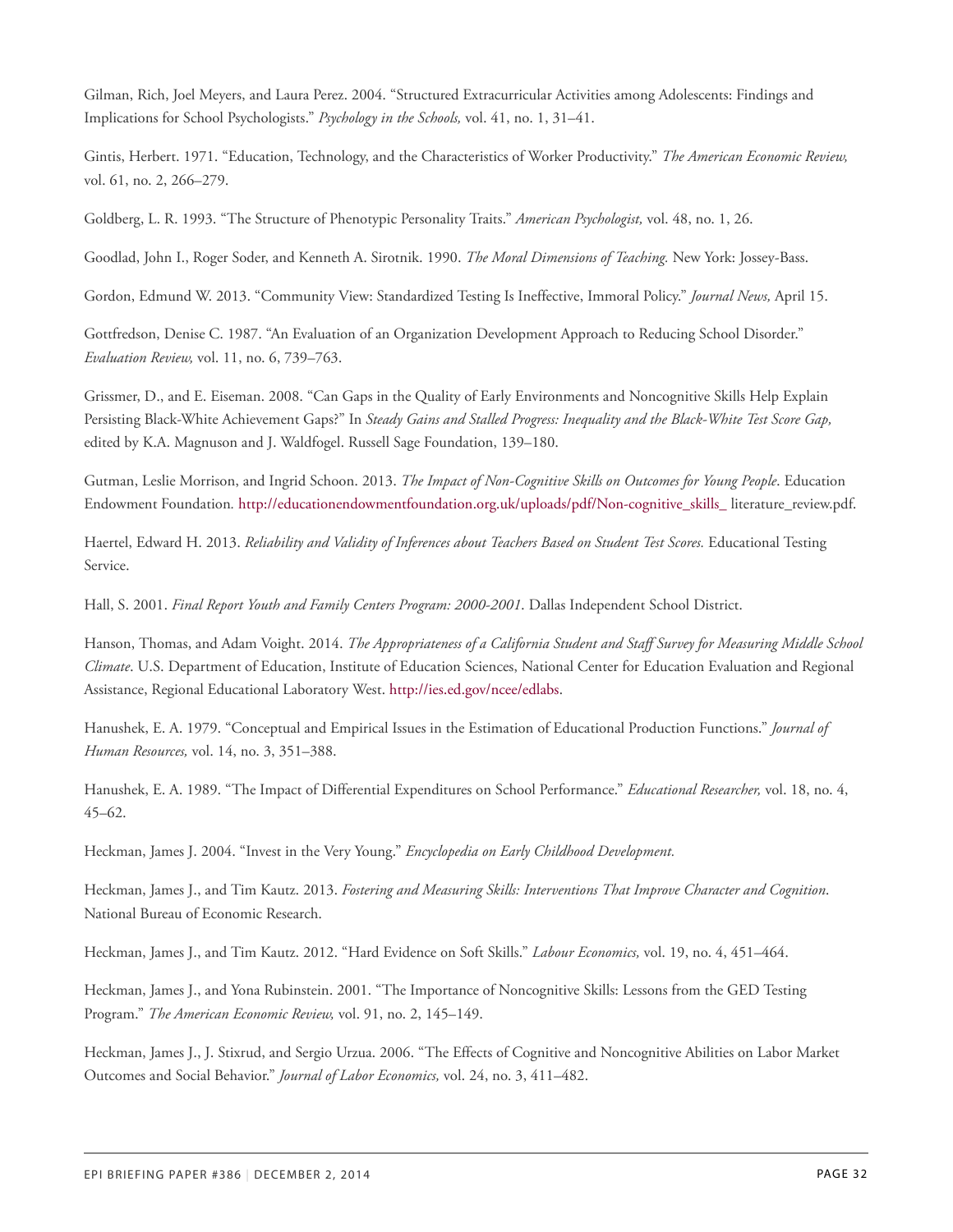Heckman, Paul E., and Carla Sanger. 2013. "How Quality Afterschool Programs Help Motivate and Engage More Young People in Learning, Schooling, and Life." In *Expanding Minds and Opportunities: Leveraging the Power of Afterschool and Summer Learning for Student Success*, edited by Terry K. Peterson. Washington, D.C.: Collaborate Communications Group, 16–22.

Heineck, Guido, and Silke Anger. 2010. "The Returns to Cognitive Abilities and Personality Traits in Germany." *Labour Economics,* vol. 17, no. 3, 535–546.

Huebner, Angela J., and Jay A. Mancini. 2003. "Shaping Structured Out-of-School Time Use among Youth: The Effects of Self, Family, and Friend Systems." *Journal of Youth and Adolescence,* vol. 32, no. 6, 453–463.

Jackson, C. K. 2013. *Non-Cognitive Ability, Test Scores, and Teacher Quality: Evidence from 9th Grade Teachers in North Carolina.* National Bureau of Economic Research Working Paper No. 18624.

Knudsen, Eric I., James J. Heckman, Judy L. Cameron, and Jack P. Shonkoff. 2006. "Economic, Neurobiological, and Behavioral Perspectives on Building America's Future Workforce." *Proceedings of the National Academy of Sciences*, vol. 103, no. 27, 10155–10162.

Kusche, C. A., and M. T. Greenberg. 1994. *The PATHS (Promoting Alternative Thinking Strategies) Curriculum*. South Deerfield, Mass.: Channing-Bete.

Kyllonen, P. C., A. A. Lipnevich, J. Burrus, and R. D. Roberts. 2009. "Personality, Motivation, and College Readiness: A Prospectus for Assessment and Development" [manuscript in preparation].

Kyllonen, Patrick C. 2005. "The Case for Noncognitive Assessments." *R&D Connections*, September.

La Paro, Karen M., and Robert C. Pianta. 2003. *CLASS: Classroom Assessment Scoring System*. Charlottesville: University of Virginia.

La Paro, Karen M., Robert C. Pianta, and Megan Stuhlman. 2004. "The Classroom Assessment Scoring System: Findings from the Prekindergarten Year." *The Elementary School Journal,* vol. 104, no. 5, 409–426.

La Paro, Karen M., A. C. Thomason, J. K. Lower, V. L. Kintner-Duffy, and D. J. Cassidy. 2012. "Examining the Definition and Measurement of Quality in Early Childhood Education: A Review of Studies Using the Ecers-R from 2003 to 2010." *Early Childhood Research & Practice,* vol. 14, no. 1.

Lee, Valerie E., and David T. Burkam. 2002. *Inequality at the Starting Gate*. Washington, D.C.: Economic Policy Institute.

Levin, H. M. 1970. "A New Model of School Effectiveness." In *Do Teachers Make a Difference?* U.S. Department of Health, Education and Welfare, Office of Education, 55–78.

Levin, H. M. 2012a. "More Than Just Test Scores." *Prospects,* vol. 42, no. 3, 269–284.

Levin, H. M. 2012b. "The Utility and Need for Incorporating Noncognitive Skills into Large-Scale Educational Assessments." In *The Role of International Large-Scale Assessments: Perspectives from Technology, Economy, and Educational Research,* edited by Matthias von Davier, Eugenio Gonzalez, Irwin Kirsch, and Kentaro Yamamoto. New York City: Springer, 67–86.

Lieber, Carol Miller. 2014. *Personal Opportunity Plans: Conditions and Considerations for Effective Development and Implementation of Personal Opportunity Plans by the Commonwealth, Districts, and Schools.* Educators for Social Responsibility.

Lindqvist, E., and R. Vestman. 2011. "The Labor Market Returns to Cognitive and Noncognitive Ability: Evidence from the Swedish Enlistment." *American Economic Journal: Applied Economics,* vol. 3, no. 1, 101–128.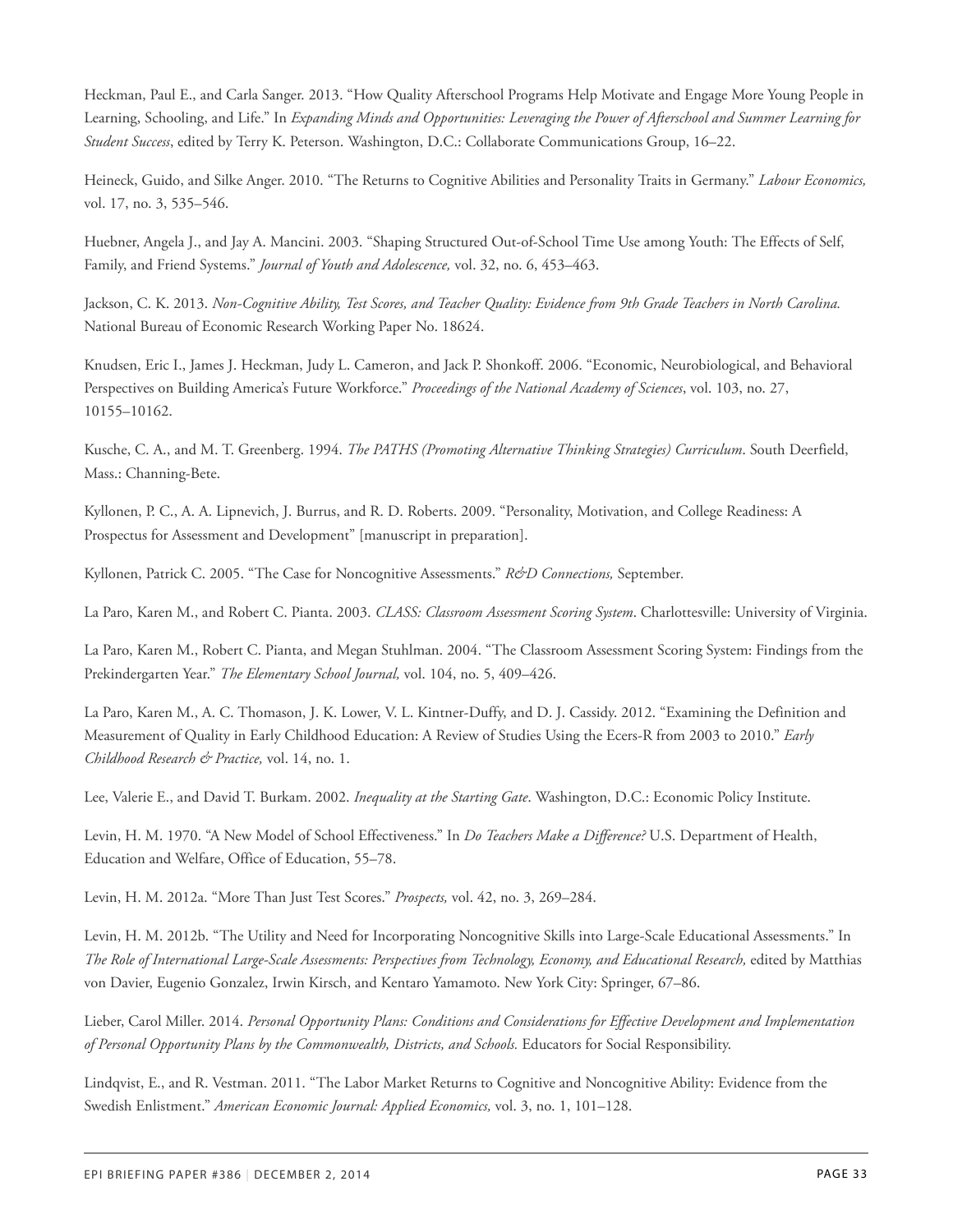Mourshed, Mona, Diana Farrell, and Dominic Barton. 2012. "Education to Employment: Designing a System That Works." *McKinsey Center for Government,* vol. 18.

Murnane, Richard J., and Frank Levy. 1996. *Teaching the New Basic Skills. Principles for Educating Children to Thrive in a Changing Economy*. New York: Free Press.

Murnane, Richard J., John B. Willett, M. Jay Braatz, and Yves Duhaldeborde. 2001. "Do Different Dimensions of Male High School Students' Skills Predict Labor Market Success a Decade Later? Evidence from the NLSY." *Economics of Education Review,* vol. 20, no. 4, 311–320.

New York State Board of Regents. 2011. *Educating the Whole Child, Engaging the Whole School: Guidelines and Resources for Social and Emotional Development and Learning (SEDL) in New York State.* <http://www.p12.nysed.gov/sss/sedl/SEDLguidelines.pdf>.

Nisbett, Richard E. 2009. *Intelligence and How to Get It: Why Schools and Cultures Count.* New York: W.W. Norton & Company.

Noguera, Pedro. 2011. "Texas-Style Discipline Puts Suspension First." *Huffington Post,* August 5.

OECD. 2010. *PISA 2009 Results: What Makes a School Successful? (Volume IV)*.

OECD. 2013. *PISA 2012 Results: What Makes a School Successful? (Volume IV)*.

Olson, S. 2012. *From Neurons to Neighborhoods: An Update: Workshop Summary*. Washington, D.C.: National Academies Press.

Performance Standards Consortium. n.d. *Educating for the 21st Century: Data Report on the New York Performance Standards Consortium.*

Phillips, D. C., and Harvey Siegel. 2013. "Philosophy of Education." *Stanford Encyclopedia of Philosophy.* Stanford University. [http://plato.stanford.edu/archives/fall2013/entries/education-philosophy/.](http://plato.stanford.edu/archives/fall2013/entries/education-philosophy/)

Pianta, Robert C., Carollee Howes, Margaret Burchinal, Donna Bryant, Richard Clifford, Diane Early, and Oscar Barbarin. 2005. "Features of Pre-Kindergarten Programs, Classrooms, and Teachers: Do They Predict Observed Classroom Quality and Child-Teacher Interactions?" *Applied Developmental Science,* vol. 9, no. 3, 144–159.

Pianta, Robert C., Karen M. La Paro, and Bridget K. Hamre. 2008. *Classroom Assessment Scoring System*. Baltimore: Paul H. Brookes.

Quinn, Jane. 2003. "An Interprofessional Model and Reflections on Best Collaborative Practice." *Yearbook of the National Society for the Study of Education,* vol. 102, no. 2, 164–178.

Ravitch, Diane. 2011. *The Death and Life of the Great American School System: How Testing and Choice Are Undermining Education*. New York: Basic Books.

Ravitch, Diane. 2013. *Reign of Error: The Hoax of the Privatization Movement and the Danger to America's Public Schools*. New York: Random House.

Restorative Practices Working Group. 2014. *Restorative Practices: Fostering Healthy Relationships and Promoting Positive Discipline in Schools.* Advancement Project, American Federation of Teachers, National Education Association, and National Opportunity to Learn Campaign.

Rosen, Jeffrey A., Elizabeth J. Glennie, Ben W. Dalton, Jean M. Lennon, and Robert N. Bozick. 2010. *Noncognitive Skills in the Classroom: New Perspectives on Educational Research*. Research Triangle Park, N.C.: RTI International.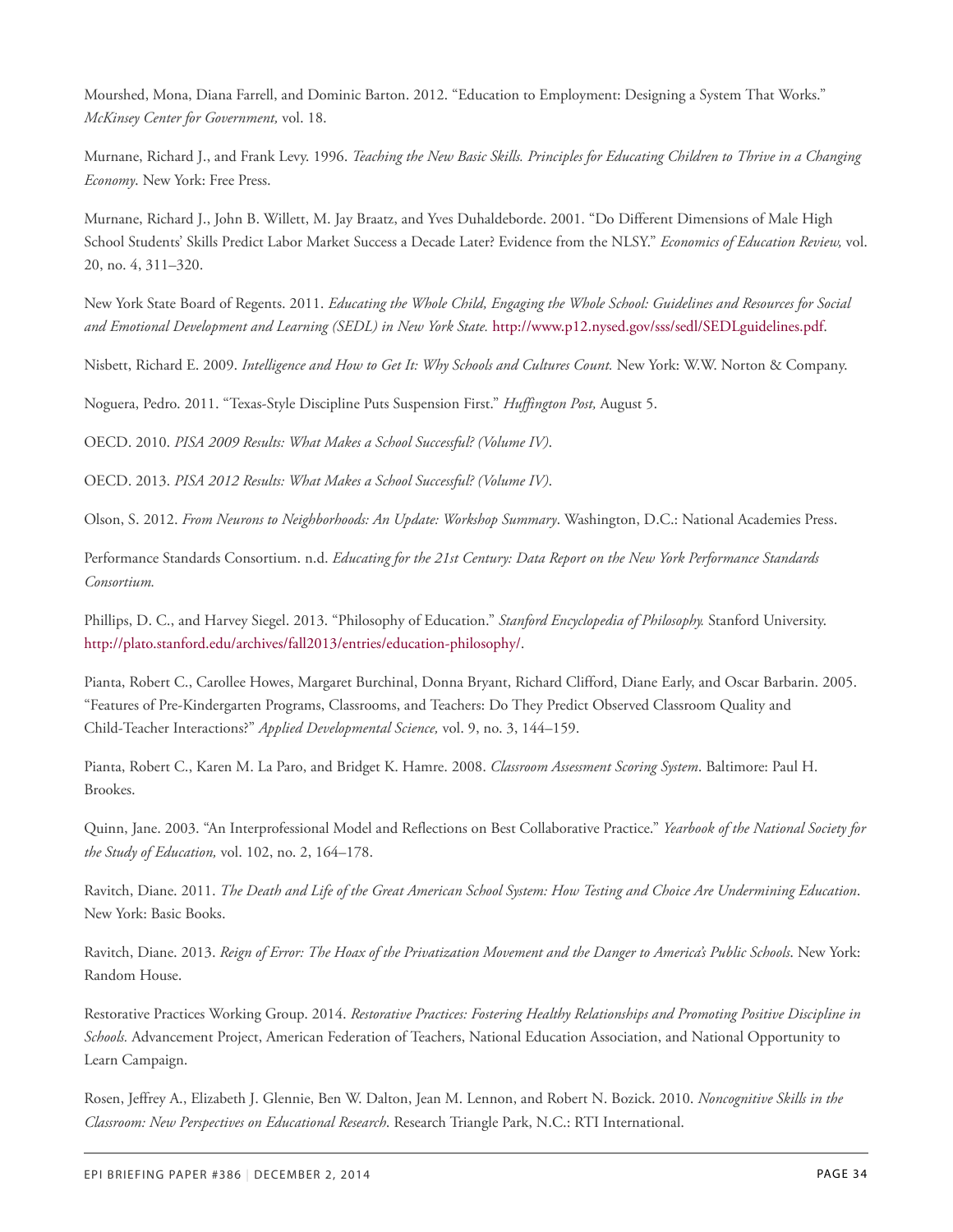Rothstein, Richard. 2004. *Class and Schools: Using Social, Economic, and Educational Reform to Close the Achievement Gap*. Washington, D.C.: Economic Policy Institute.

Rothstein, Richard, Rebecca Jacobsen, and Tamara Wilder. 2008. *Grading Education: Getting Accountability Right*. Economic Policy Institute and Teachers College Press.

Sarsour, Khaled, Margaret Sheridan, Douglas Jutte, Amani Nuru-Jeter, Stephen Hinshaw, and W. Thomas Boyce. 2011. "Family Socioeconomic Status and Child Executive Functions: The Roles of Language, Home Environment, and Single Parenthood." *Journal of the International Neuropsychological Society,* vol. 17, no. 1, 120–132.

Schneider, Barbara L. 1985. "Further Evidence of School Effects." *The Journal of Educational Research,* vol. 78, no. 6, 351–356.

Segal, Carmit. 2008. "Classroom Behavior." *The Journal of Human Resources,* vol. 43, no. 4, 783–814.

Shonkoff, J. P., and D. A. Phillips. 2000. *From Neurons to Neighborhoods: The Science of Early Childhood Development*. Washington, D.C.: National Academies Press.

Shriver, Timothy P., and Roger P. Weissberg. 2005. "No Emotion Left Behind." *New York Times* August 16.

Siders, David. 2014. "Jerry Brown Signs Bill to Ban School Suspensions for 'Willful Defiance.'" *Sacramento Bee,* September 27.

Skiba, Russell. 2010. "Zero Tolerance and Alternative Discipline Strategies." *National Association of School Psychologists Communique,* vol. 39, no. 1.

Skiba, Russell, and K. Knesting. 2002. "Zero Tolerance, Zero Evidence: An Analysis of School Disciplinary Practice." *New Directions for Youth Development,* vol. 92, 17–43.

Strolin‐Goltzman, Jessica. 2010. "The Relationship between School‐Based Health Centers and the Learning Environment." *Journal of School Health,* vol. 80, no. 3, 153–159.

Tanyu, M., J. Payton, R. Weissberg, and M. O'Brien. 2005. "Social and Emotional Learning Practices in Illinois Schools: A Survey of District-Level and School-Building Educators." Collaborative for Academic, Social, and Emotional Learning (CASEL). University of Illinois at Chicago.

Todd, P. E., and K. I. Wolpin. 2003. "On the Specification and Estimation of the Production Function for Cognitive Achievement." *The Economic Journal,* vol. 113, no. 485, F3–F33.

Tough, Paul. 2012. *How Children Succeed: Grit, Curiosity, and the Hidden Power of Character*. New York: Mariner Books.

U.S. Department of Education. 2014. *Children Classified as Having an Emotional Disturbance Intervention Report: Fast Track*. Institute of Education Sciences, What Works Clearinghouse.

Valentine, Jeffrey C., Harris Cooper, B. Ann Bettencourt, and David L. DuBois. 2002. "Out-of-School Activities and Academic Achievement: The Mediating Role of Self-Beliefs." *Educational Psychologist,* vol. 37, no. 4, 245–256.

Webster, Jerry. 2014. "Project-Based Learning for Special Education and Inclusion: Engaging Students across Abilities Benefits All Children." *About Education*.

Weiss, Christopher, and Emma García. 2013. "Student Engagement and Academic Performance in México: Evidence and Puzzles from Pisa." *The Comparative Education Review (forthcoming)*.